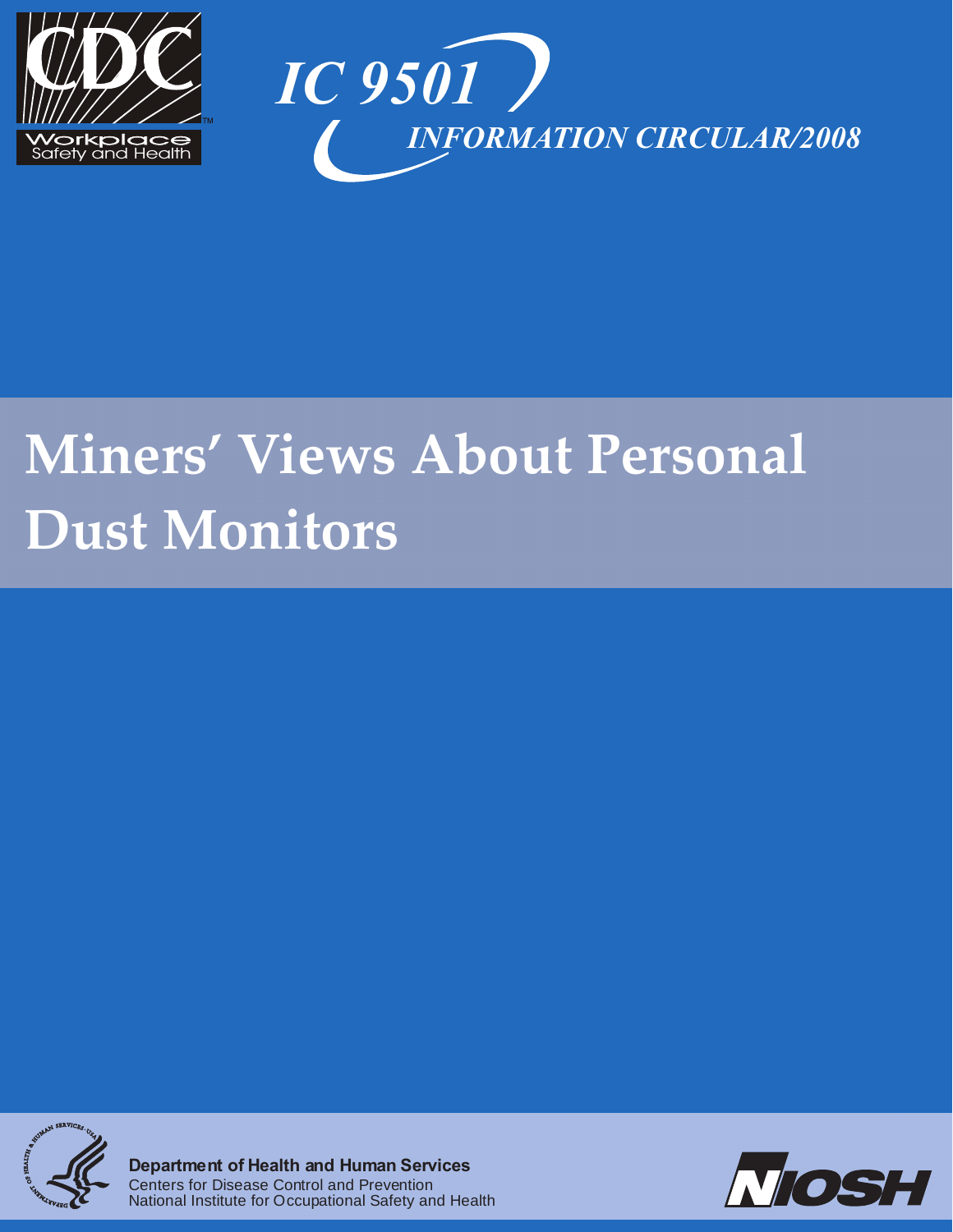**Information Circular 9501** 

# **Miners' Views About Personal Dust Monitors**

**By Robert H. Peters, Charles Vaught, Ph.D., Erica E. Hall, and Jon C. Volkwein** 

DEPARTMENT OF HEALTH AND HUMAN SERVICES Centers for Disease Control and Prevention National Institute for Occupational Safety and Health Pittsburgh Research Laboratory Pittsburgh, PA

February 2008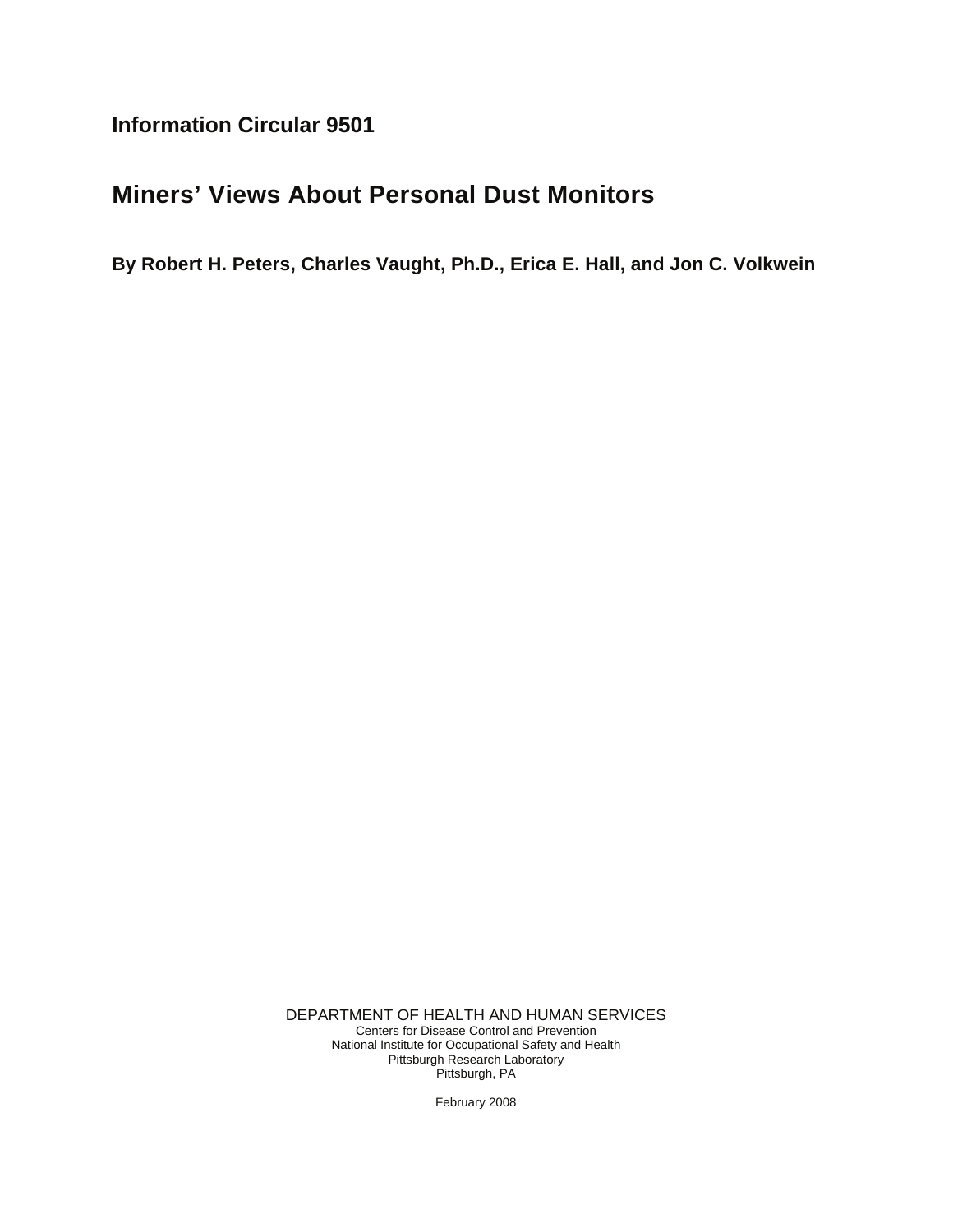**This document is in the public domain and may be freely copied or reprinted.** 

# **Disclaimer**

Mention of any company or product does not constitute endorsement by the National Institute for Occupational Safety and Health (NIOSH). In addition, citations to Web sites external to NIOSH do not constitute NIOSH endorsement of the sponsoring organizations or their programs or products. Furthermore, NIOSH is not responsible for the content of these Web sites.

# **Ordering Information**

To receive documents or other information about occupational safety and health topics, contact NIOSH at

Telephone: **1–800–CDC–INFO** (1–800–232–4636) TTY: 1–888–232–6348 e-mail: cdcinfo@cdc.gov

or visit the NIOSH Web site at **www.cdc.gov/niosh**.

For a monthly update on news at NIOSH, subscribe to NIOSH *eNews* by visiting **www.cdc.gov/niosh/eNews**.

**DHHS (NIOSH) Publication No. 2008–110** 

February 2008

**SAFER • HEALTHIER • PEOPLE™**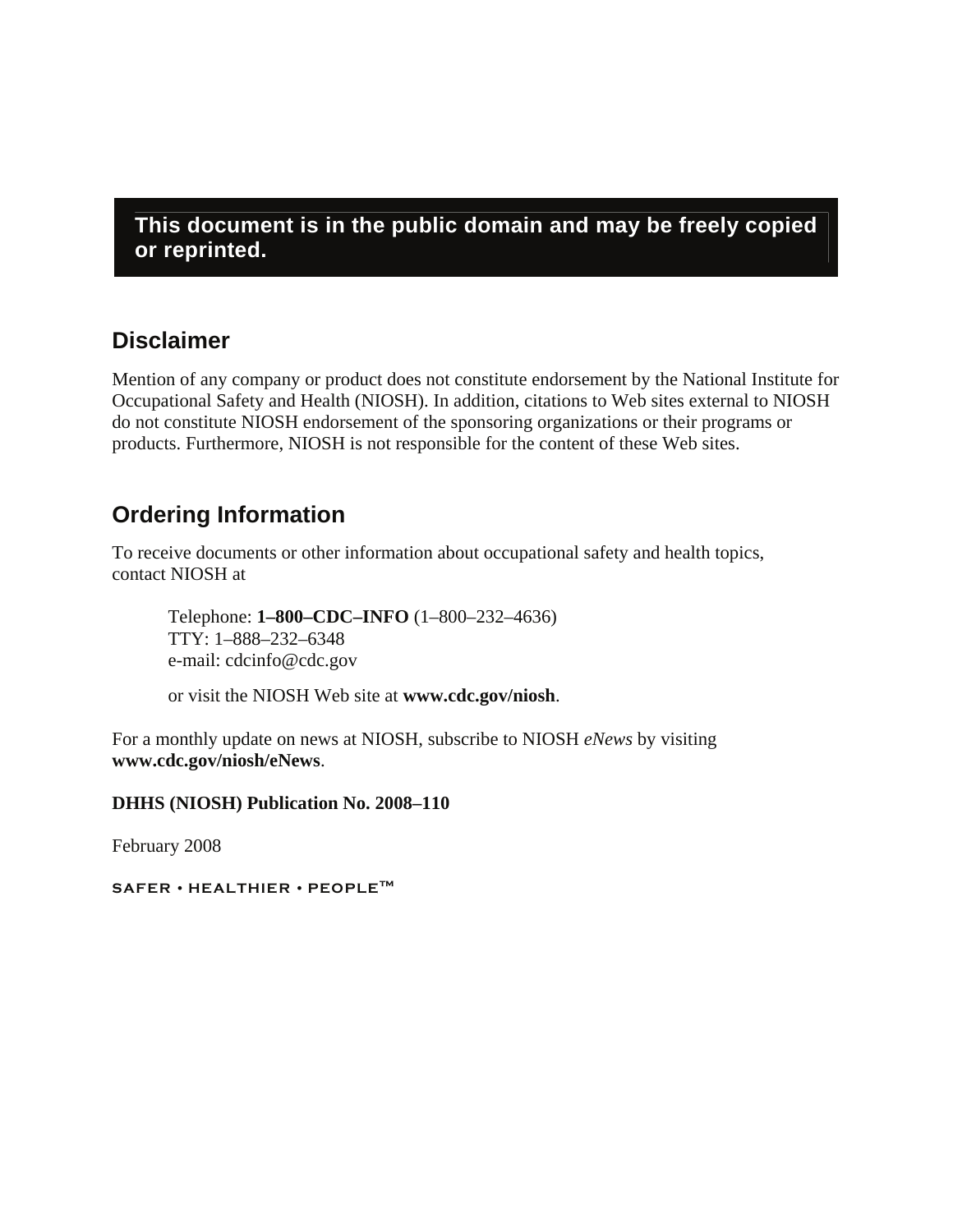# **CONTENTS**

# Page

# **ILLUSTRATIONS**

# **TABLES**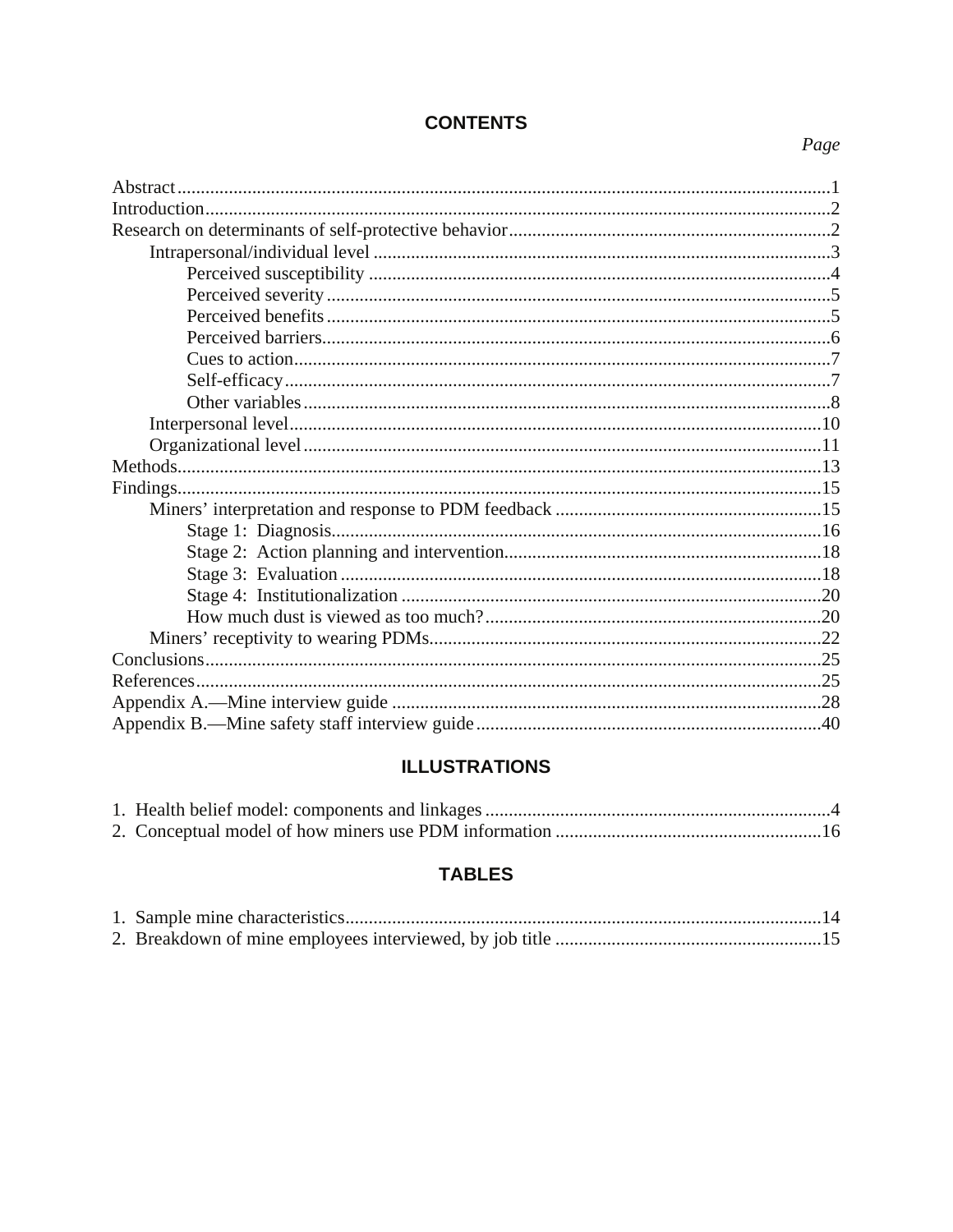# **UNIT OF MEASURE ABBREVIATIONS USED IN THIS REPORT**

| hr  | hour                      |
|-----|---------------------------|
| 1n  | inch                      |
| lb  | pound                     |
|     | milligram                 |
|     | milligram per cubic meter |
| min | minute                    |
| 0Z  | ounce                     |
|     | $mg/m^3$                  |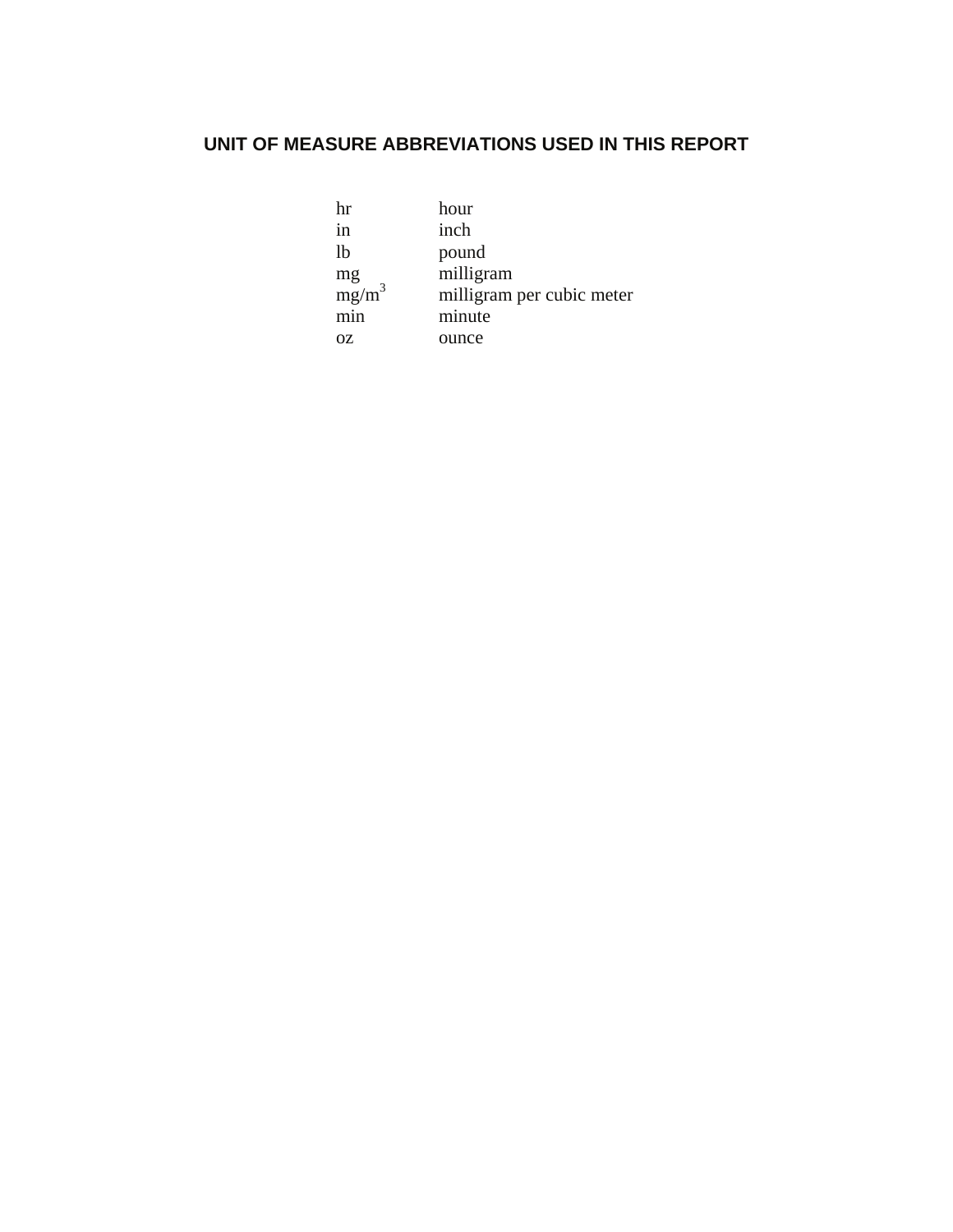# **MINERS' VIEWS ABOUT PERSONAL DUST MONITORS**

By Robert H. Peters,<sup>1</sup> Charles Vaught, Ph.D.,<sup>[2](#page-6-0)</sup> Erica E. Hall,<sup>3</sup> and Jon C. Volkwein<sup>2</sup>

## **ABSTRACT**

Coal workers' pneumoconiosis is the leading cause of death due to occupational illness among U.S. coal miners. This disease is caused by miners' exposure to excessive levels of respirable coal mine dust. A personal dust monitor (PDM) has recently been developed to provide near real-time feedback to miners regarding the level of respirable coal dust in the air they breathe. The main objective of this report is to document coal miners' reactions to this device and how they make use of the information it provides. It summarizes a field study by the National Institute for Occupational Safety and Health that documented the opinions of 30 miners at 4 underground coal mines concerning the use of PDMs.

 $\overline{a}$ 

<sup>&</sup>lt;sup>1</sup>Manager.

<sup>2</sup> Senior research scientist.

<sup>&</sup>lt;sup>3</sup>Research engineer.

Pittsburgh Research Laboratory, National Institute for Occupational Safety and Health, Pittsburgh, PA.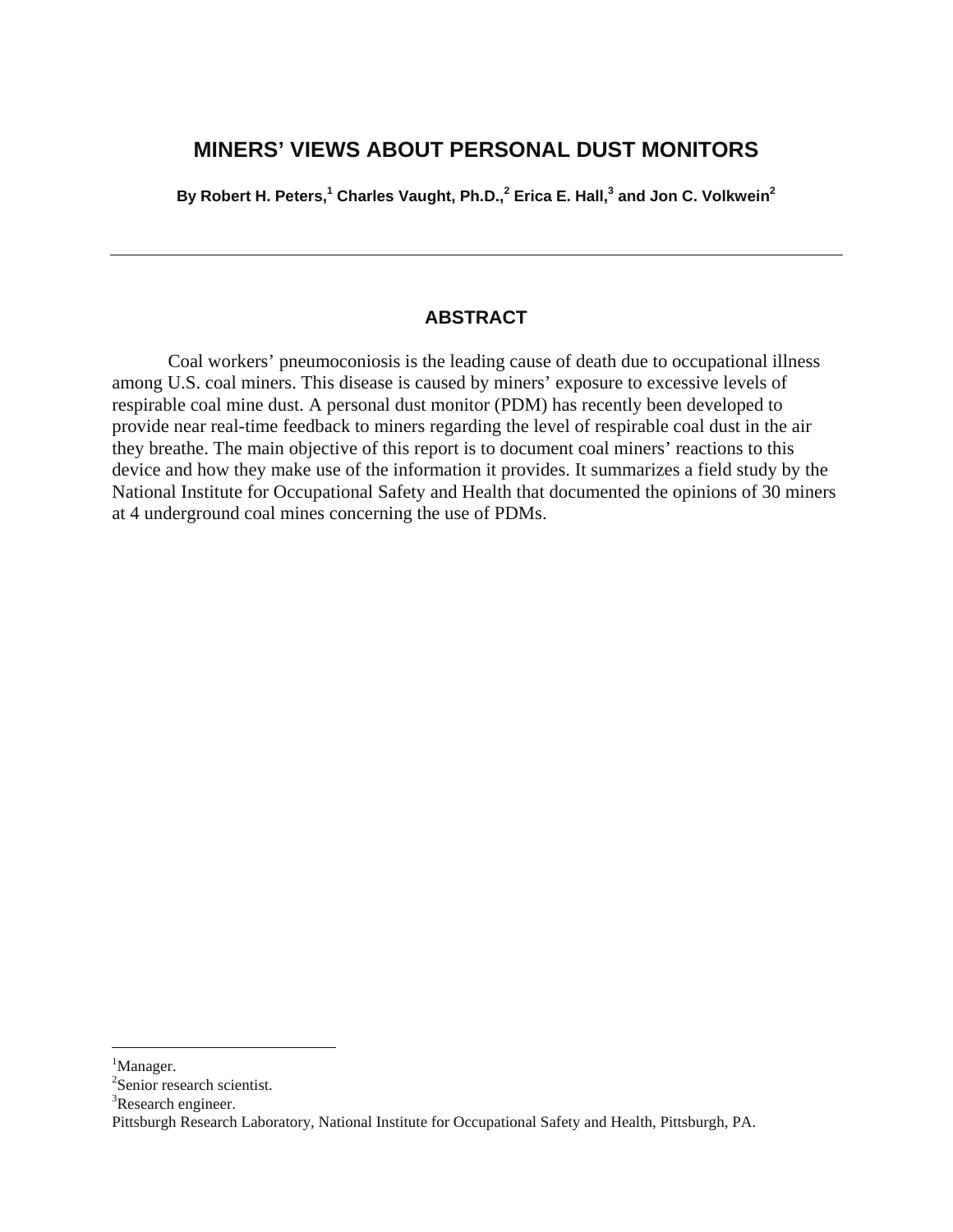#### **INTRODUCTION**

<span id="page-6-0"></span>Coal workers' pneumoconiosis (CWP) ("black lung") is the leading cause of death due to occupational illness among U.S. coal miners [Scott et al. 2004]. This disease is caused by miners' exposure to excessive levels of respirable coal mine dust. Although data on the prevalence of CWP in the United States indicate that it has declined substantially since 1970, new cases of CWP continue to be diagnosed [CDC 2006; Antao et al. 2005; CDC 2003]. CWP contributes to several hundred deaths in the United States each year [NIOSH 2005]. In 2004, federal black lung benefits totaling more than \$726 million were paid to approximately 93,000 beneficiaries [OWCP 2007]. Data from the Mine Safety and Health Administration (MSHA) indicate that from the early 1980s to 2006 the underground coal mining industry experienced little change in level of exposure to respirable coal mine dust. In 1982, the mean value based on 86,000 samples from mine operators was 1.0 mg. In 2006, the mean value based on 26,000 samples from operators was 0.9 mg. During 1995–2006, 12% (40,790) of operator-collected designated occupation samples (337,066) and 15% (7,039) of MSHA inspector samples (47,966) exceeded the applicable dust standard [Niewiadomski 2007].

A personal dust monitor (PDM) has recently been developed through a collaboration involving the National Institute for Occupational Safety and Health (NIOSH), Bituminous Coal Operators' Association, United Mine Workers of America, National Mining Association, Thermo Fisher Scientific, Inc., and MSHA. This new device provides near real-time feedback to miners regarding the level of respirable coal dust in the air they breathe. The PDM has been field-tested at 10 mines and found to be at least as accurate as samplers currently in use [Volkwein et al. 2006]. As with the introduction of any new technology, it is very important to systematically document how workers react to it and make use of it. If miners know how to properly use the information that PDMs are capable of providing, they may be able to make adjustments to their workplace or work procedures that will reduce their exposure to respirable coal dust. There seems to be great potential. However, no one knows precisely how miners performing a wide variety of tasks and jobs are actually going to use this new information to reduce their exposure to dust.

By collecting and sharing information about how miners have begun to use PDMs, we hope to facilitate the effective use of this new technology to help prevent black lung disease. This report provides examples of (1) how miners use PDM information to discover the causes for exposure to high levels of respirable dust and (2) changes that miners are making in order to try to reduce their exposure. This report also summarizes a NIOSH field study that documented the opinions of a small number of mine safety directors and their staff who maintained the equipment for 4 weeks. The findings from interviews with 30 miners and 7 mine safety staff members are presented.

#### **RESEARCH ON DETERMINANTS OF SELF-PROTECTIVE BEHAVIOR**

What factors might prompt miners to consider taking actions to reduce their exposure to respirable dust? There is an extensive literature on factors that prompt people to engage in self-protective health and safety behaviors [Cohen 1987; Dillard and Pfau 2002; Glanz et al. 2002; McLeroy et al. 1988; Weinstein 1987]. McLeroy et al. [1988] suggest that a range of individual and environmental factors can influence behavior (and ultimately health). They organize these factors into the following levels of influence: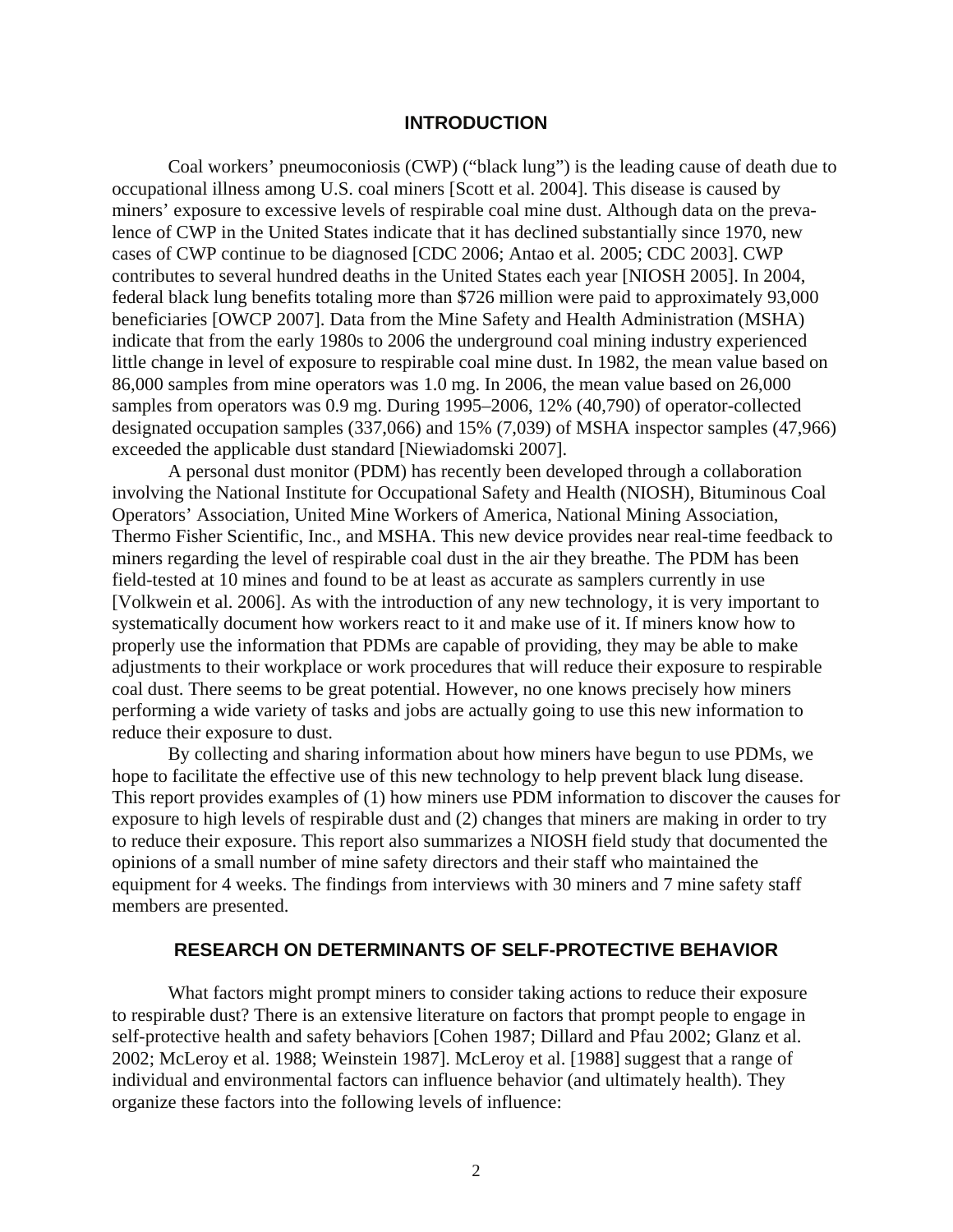- <span id="page-7-0"></span>A. Intrapersonal/individual (e.g., knowledge, attitudes, and behaviors)
- B. Interpersonal (e.g., family, social networks)
- C. Organizational (e.g., workplace)
- D. Community (e.g., relationships between organizations or institutions, and informal networks)
- E. Public policy (e.g., local, state, and national laws and policies)

The following discussion attempts to summarize what is known about factors affecting workers' health-related behaviors at the intrapersonal/individual, interpersonal, and organizational levels and to explore how this knowledge can be applied to the prevention of CWP. The community and public policy levels are important considerations, but are beyond the scope of this report.

# **Intrapersonal / Individual Level**

Researchers have found considerable empirical support for the Health Belief Model in explaining both behavior pertinent to prevention and behavior in response to symptoms or to diagnosed disease [Becker 1974; Janz and Becker 1984; Janz et al. 2002]. The findings from prospective studies are at least as favorable as those obtained from retrospective research. According to Janz et al. [2002], the Health Belief Model is considered a type of valueexpectancy theory. This type of theory emphasizes the role of one's subjective hypotheses and expectations. Value expectancy theories hold that human behavior is a function of the subjective *value* of an outcome and of the subjective probability, or *expectation*, that a particular action will achieve that outcome. As shown in Figure 1, the components of the Health Belief Model include:

- A desire to avoid illnesses (value); and
- • A belief that a specific health action available to a person would prevent or ameliorate illness (expectation).

The expectancy is further delineated in terms of the individual's estimate of personal susceptibility to and severity of an illness and of the likelihood of being able to reduce that threat through personal action.

Many investigations have helped to expand and clarify the Health Belief Model over the past 50 years [Rosenstock 1974; Kirscht 1974; Becker 1974; Janz and Becker 1984]. In general, it is now believed that people will take action to prevent, to screen for, or to control ill-health conditions if they regard themselves as susceptible to the condition, if they believe it would have potentially serious consequences, if they believe that a course of action available to them would be beneficial in reducing either their susceptibility to or the severity of the condition, and if they believe that the anticipated barriers to (or costs of) taking the action are outweighed by its benefits. For further definitions and commentary specifying key variables in the Health Belief Model, see Table 3.1 in Janz et al. [2002].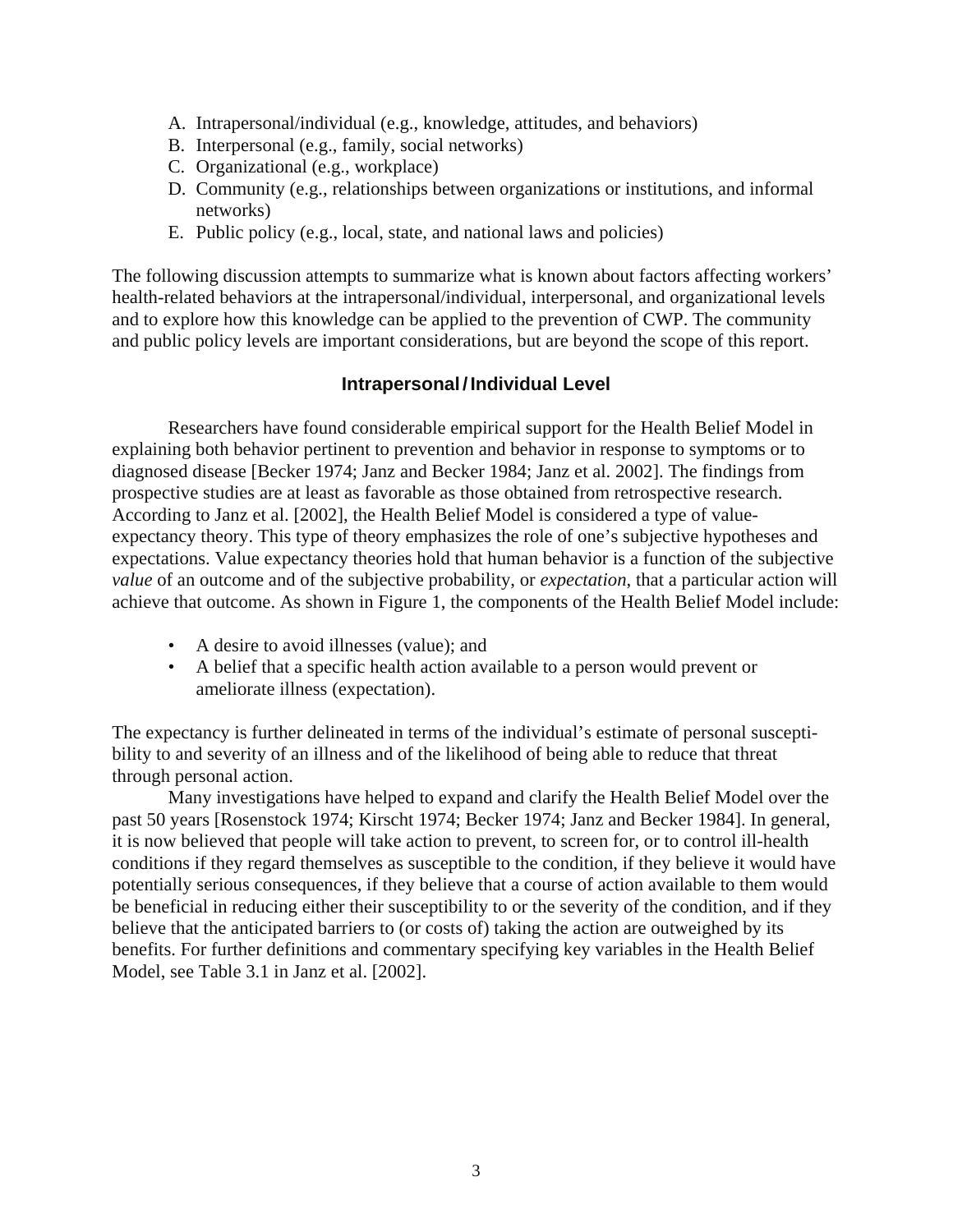<span id="page-8-0"></span>

**Figure 1.—Health Belief Model: components and linkages [Janz et al. 2002].** 

#### **Perceived Susceptibility**

This construct refers to one's perception of the risk of contracting a health condition. In the case of CWP, this dimension would include miners' personal estimates of susceptibility to CWP and/or acceptance of the diagnosis. The prevalence of CWP has declined over the past 30 years. This may have led some miners to believe that this disease is a thing of the past something they no longer need to worry about.

Unfortunately, exposure to excessive respirable dust levels is still a significant threat to the health of many coal miners. As previously mentioned, CWP is listed as a contributing factor in the deaths of several hundred people in the United States each year.

Radiographic evidence of CWP disease progression was evaluated for underground coal miners examined through U.S. federal chest radiograph surveillance programs from 1996 to 2002 [Antao et al. 2005]. A case of rapidly progressive CWP was defined as the development of progressive massive fibrosis and/or an increase in small opacity profusion greater than one subcategory over 5 years. A total of 886 cases of CWP were identified among the 29,521 miners examined from 1996 to 2002, giving an overall crude prevalence of 3% for U.S. underground coal miners. Among the subset of 783 miners with CWP, who had had at least two radiographs, permitting progression to be evaluated, 277 (35.4%) were cases of rapidly progressive CWP. Progressive massive fibrosis was evident in 41 of these cases. Progressive massive fibrosis is a severe form of CWP in which large scars (at least  $\frac{1}{2}$  inch in diameter) develop in the lungs as a reaction to the coal dust. Progressive massive fibrosis may worsen even after exposure to coal dust stops. Lung tissue and the blood vessels in the lungs can be destroyed by the scarring.

Antao et al. [2005] found that the miners with rapidly progressive CWP were younger than those without rapidly progressive CWP, were more likely to have worked in smaller mines (defined as fewer than 50 employees), and also reported longer mean tenure in jobs involving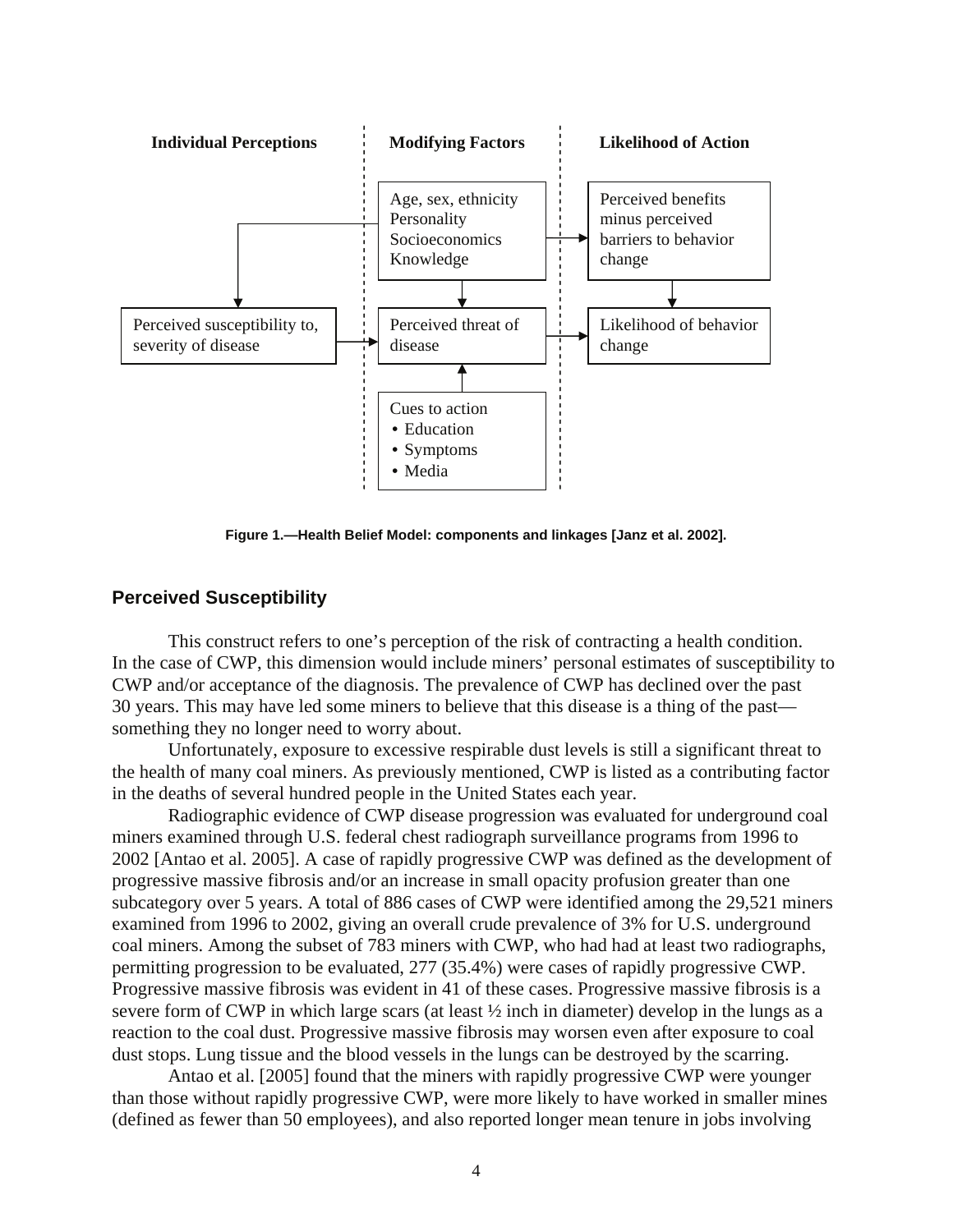<span id="page-9-0"></span>work at the face of the mine (in contrast to other underground mining jobs). There was a clear tendency for the proportion of cases of rapidly progressive CWP to be higher in eastern Kentucky and western Virginia. Antao et al. [2005] conclude that, "Although the prevalence of CWP is declining in the United States, severe and rapidly progressive cases of the disease continue to occur among young miners. Of particular concern, miners with rapidly progressive CWP were significantly younger than other miners with CWP, strongly implicating recent mining conditions."

It is very important for miners to be made aware of situations in which they are being exposed to high levels of respirable dust. Particles of respirable dust are too small to be seen with the naked eye. Miners can be completely unaware that they are breathing a high concentration of these particles. PDMs should be a tremendous help in making miners aware of situations in which respirable dust is high. The greater the extent to which miners are aware of these situations, the greater the likelihood they will try to make changes to reduce their dust exposure.

#### **Perceived Severity**

This concept refers to one's feelings concerning the seriousness of contracting an illness, including evaluations of both medical and clinical consequences (e.g., death, disability, and pain) and possible social consequences (such as effects of the conditions on work, family life, and social relations). The combination of susceptibility and severity has been labeled the *perceived threat*.

The consequences of CWP are severe. This disease can have profound negative effects on one's quality of life and can significantly reduce life expectancy. Although respirable coal mine dust is relatively inert and does not provoke much reaction, it spreads throughout the lungs. Coal dust may block the airways. In simple black lung, coal dust collects around the small airways (bronchioles) of the lungs. Every year, 1%–2% of people with simple black lung develop progressive massive fibrosis, a more serious form of the disease. Progressive massive fibrosis may worsen even after exposure to coal dust stops.

Simple black lung usually does not cause symptoms. However, many people with this disease cough and easily become short of breath because they also have an airway disease, such as bronchitis or emphysema. The severe stages of progressive massive fibrosis, on the other hand, cause coughing and often disabling shortness of breath [Beers 2005].

It seems reasonable to expect that miners who know people who are suffering (or have died) from CWP are more likely to take action to prevent exposure to respirable dust. However, because the disease affects fewer people than it used to, fewer miners have any direct contact with the victims of CWP. It is important that coal miners be educated about CWP, including its causes and consequences.

#### **Perceived Benefits**

The *perceived health benefit* of taking various actions to reduce respirable dust exposure is the avoidance of a potentially very serious lung disease. The Health Belief Model argues that one's acceptance of personal susceptibility to a condition also believed to be serious (perceived threat) produces a force leading to behavior. The particular course(s) of action that miners will take depends on their beliefs regarding the effectiveness of the various available actions for reducing the threat of CWP.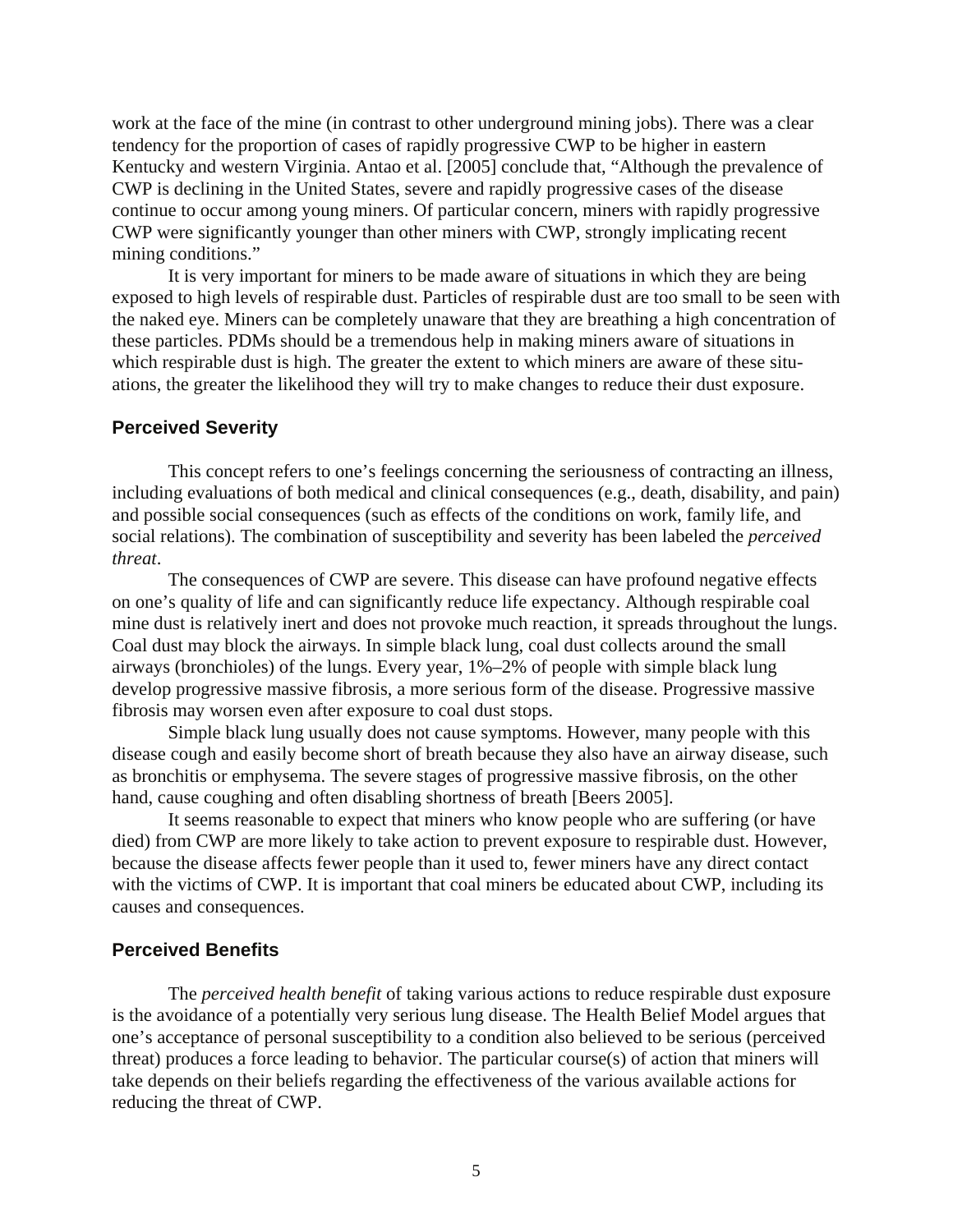<span id="page-10-0"></span>There may also be some ancillary non-health-related benefits to performing the action. For example, the foreman of a mining crew might be motivated to take actions to reduce respirable dust in his/her crew's section in order to prevent the company from being cited and fined by MSHA. The foreman's motivation might also include a desire to be seen as a good supervisor or good person in general because he/she protects the crew from lung disease or to set a good example for the crew.

An individual exhibiting an optimal level of beliefs in susceptibility and severity would not be expected to accept any recommended health action *unless* that action was perceived as efficacious. PDMs should make it quicker and easier for miners to determine the extent to which any changes they make in their work routines or work environment are efficacious in reducing respirable dust levels. For example, if they make improvements to ventilation or dust control measures, they should soon see a significant drop in their respirable dust level.

#### **Perceived Barriers**

According to the Health Belief Model, the perceived negative aspects of a particular health action, or perceived barriers, may act as impediments to undertaking the recommended behavior. A kind of nonconscious cost benefit occurs, wherein the individual weighs the action's expected effectiveness against perceptions that it may be expensive, dangerous (having negative side effects or iatrogenic outcomes), unpleasant (painful, difficult, upsetting), inconvenient, time-consuming, etc. Thus, the combined levels of susceptibility and severity provide the energy or force to act and the perception of benefits (less barriers) provide a preferred path of action [Rosenstock 1974].

**Discomfort or inconvenience.** It is important to minimize any discomfort or inconvenience miners experience while wearing PDMs. Interviews with miners revealed a few things that might be changed with the design of the prototype PDM units to make them more comfortable to wear (presented later in this report).

**Time and effort.** It is assumed that miners are more apt to work in high respirable dust levels when they are in a hurry, and they believe that they can save some time by exposing themselves to high respirable dust levels in order to get something done quickly. This suggests that it is important to identify situations in which miners (1) are apt to be in a hurry to complete a task and (2) can save time by performing the task in an area of high respirable dust levels. Once identified, efforts should be made to redesign the equipment or work procedures so that (1) these situations arise less frequently and (2) when they do arise, it is unnecessary for employees to work in high levels of respirable dust—even if they are in a hurry to complete the task.

Likewise, it is assumed that the greater the perceived level of effort required to avoid high levels of respirable dust, the more apt miners are to work in it. Miners are responsible for performing many types of activities and have a limited amount of time and energy with which to get them done. This means that whether or not the miner chooses to avoid an area of high respirable dust levels may vary depending on the perceived importance of avoiding the dust versus the importance of performing various activities that they may feel compelled to complete within a certain period of time. Thus, their decision may depend on the amount of time and energy miners think they will need to avoid the high respirable dust levels relative to (1) the time and energy they think they will need to complete other activities for which they are responsible and (2) the time and energy they have available.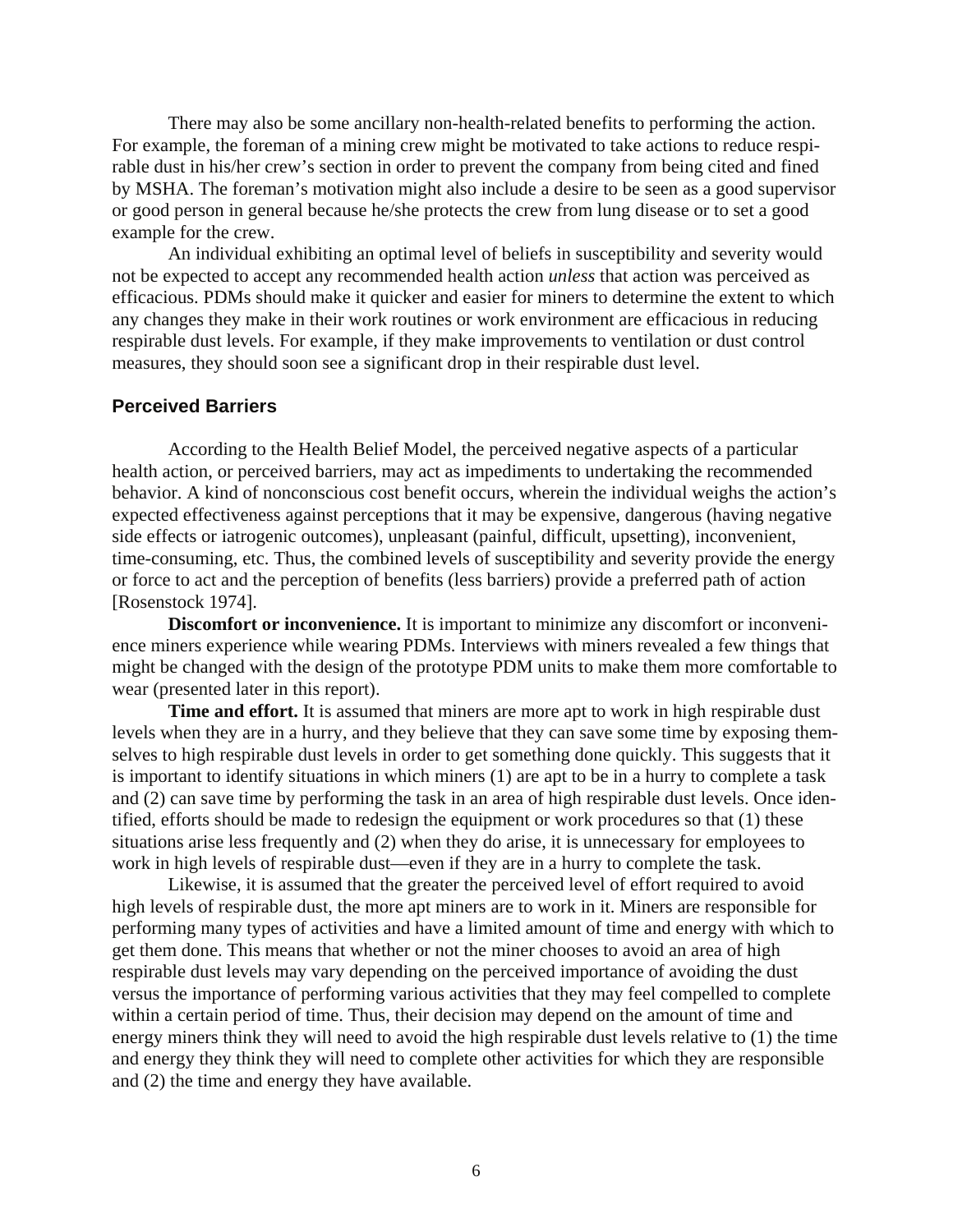<span id="page-11-0"></span>If miners find that they can reduce their respirable dust exposure by making simple changes that require little or no costs (expenditures of effort, energy, time, resources, etc.), most will do so. For example, they might learn that if they stand in a slightly different location while performing a task, their respirable dust exposure is lower. If miners cannot avoid being in high respirable dust levels at certain times, some will try to think of ways to reduce the concentration of respirable dust in the air.

#### **Cues to Action**

The concept of cues that trigger action has been discussed in various early formulations of the Health Belief Model. Hochbaum [1958], for example, thought that readiness to take action (perceived susceptibility and perceived benefits) could only be potentiated by other factors, particularly by cues to instigate action, such as bodily events, or by environmental events, such as media publicity. Janz et al. [2002] note that cues to action may ultimately prove to be important, but they have not been systematically studied: "The concept of cues as a triggering mechanism has been difficult to study in explanatory surveys; a cue can be as fleeting as a cough or the barely conscious perception of a poster."

Until now, miners' cues to action relative to CWP prevention may have included information from chest x-rays, advice or warnings from one's doctor, physical discomfort in the lungs, coughing, shortness of breath, or a perception of high levels of dust in the mine air. CWP is an insidious health problem. It often takes years to develop, and miners may not receive any cues to warn them that respirable dust is damaging their lungs. Miners may not experience any physical symptoms to warn them that they are developing CWP until the later stages of the disease. Also, since the dust particles that cause CWP are extremely small, miners may sometimes be unaware that these particles are in the air they are breathing.

The information from PDMs should serve as a very important cue to action. Wearing a PDM allows miners to see how their dust exposure varies throughout the course of their workday. They should soon learn what circumstances expose them to high dust levels. For example, once people who work on longwall crews begin wearing PDMs, they may realize that whenever they spend time inby the shearer, they are being exposed to respirable dust levels that are very high relative to being outby the shearer. Receiving real-time feedback about what causes high respirable dust exposure should help miners to become more cognizant of when they are in an unhealthy situation and, hopefully, to think about how they can prevent (or reduce time spent in) those situations.

#### **Self-Efficacy**

A growing body of literature supports the importance of self-efficacy in accounting for initiation and maintenance of behavioral change [Bandura 2004]. Self-efficacy is defined as "the conviction that one can successfully execute the behavior required to produce the outcomes" [Bandura 1977]. Self-efficacy is now generally thought to be a strong predictor of many health-related behaviors, particularly those that require significant skills to perform. For behavior change to succeed, people must (as the original Health Belief Model theorizes) feel threatened by their current behavioral patterns (perceived susceptibility and severity) and believe that change of a specific kind will result in a valued outcome at acceptable cost. They also must feel themselves competent (self-efficacious) to overcome perceived barriers to taking action.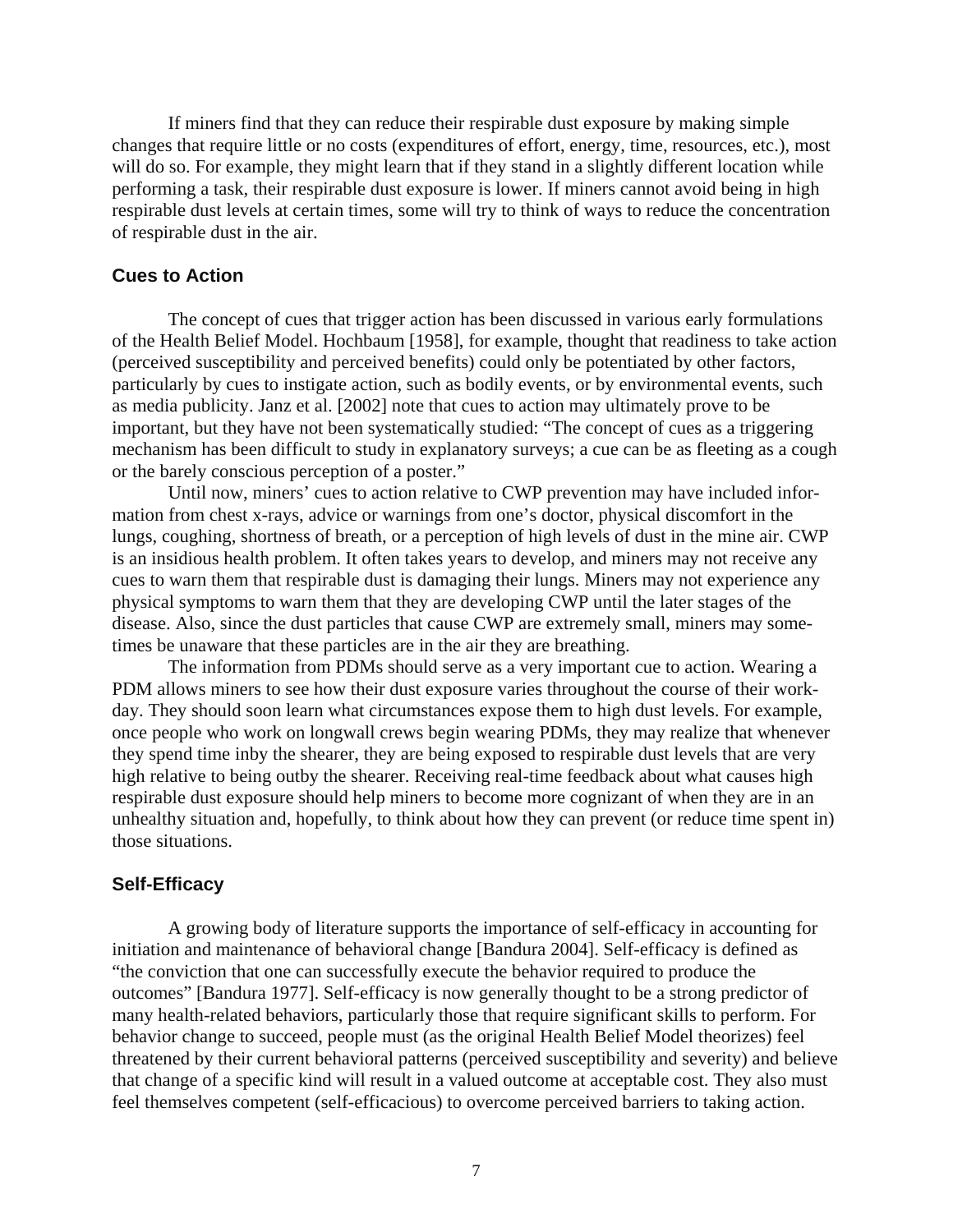<span id="page-12-0"></span>It is expected that PDMs will enhance miners' perceptions of self-efficacy. It will hopefully give them a greater sense of control over their exposure to respirable dust. If they believe that they can do things to prevent exposure to high respirable dust levels, it may actually be easier to convince them that they should get chest x-rays. Over the years since its inception, rates of miner participation in NIOSH's free Coal Workers' X-ray Surveillance Program (CWXSP) have been rather low. A recent study estimates that only about 31% of miners employed at underground coal mines participate in the CWXSP [CDC 2003]. Some miners may have been discouraged by the idea of seeking out information about potential damage to their lungs because they believed there was very little they could do to reduce their respirable dust exposure (other than stop working as a coal miner). Evidence from focus groups recently conducted with coal miners about occupational hearing loss suggests that many miners do not want to have hearing screenings or tests because that would require recognition of the severity of their hearing loss [Murray-Johnson et al. 2004]. One miner stated, "I haven't had a hearing test in more than 15 years and I'm not planning on one. I don't even want to know."

Similarly, Leventhal et al. [2001] note that studies of people's response to fear-arousing communications tend to show that these interventions produced attitudinal and behavioral "avoidance." Thus intentions to drive safely and reports of decreases in cigarette smoking were enhanced by fear, whereas acts that could increase fear (e.g., taking a chest x-ray and perhaps discovering lung cancer) were inhibited by fear communications [Leventhal and Watts 1966]. Recent studies support the hypothesis that fear facilitates behaviors to prevent disease but *inhibits* behaviors to detect disease [Millar and Millar 1996]. In spite of this, efforts to change cognitions about health matters have often involved attempts to arouse fear [Leventhal 1970]. According to Protection Motivation Theory [Rogers and Prentice-Dunn 1997], the most persuasive communications are those that arouse fear while enhancing perceptions central to the Health Belief Model of the severity of an event, the likelihood of exposure to that event, and the efficacy of responses to that threat. According to Janz et al. [2002], "This view of the joint role of fear and reassurance in persuasive communication is generally accepted." However, Bandura [2004] believes that those who wish to help people reduce health-impairing habits through health communications need to put less emphasis on trying to scare people into health and more emphasis on providing people with the self-management skills and self-beliefs needed to take charge of their health habits. Stephenson et al. [2005] found that messages about coal miners' hearing loss prevention produced significantly greater self-reported adoption of hearing protection behaviors if they appealed to positive emotions rather than fear. Messages based on fear tended to stimulate psychological defensive mechanisms over time (e.g., denial) rather than producing the desired behavioral changes.

This suggests that simply telling miners that they are at risk of getting CWP and describing the ill effects of this disease may not, by itself, be enough to convince them to get a chest x-ray. They also need to be given information about how they can effectively protect themselves from exposure to respirable dust. Hopefully, if miners are given access to PDMs or other tools that can be used to protect themselves from respirable coal dust, they may be more willing to seek out information about the condition of their lungs, such as that provided by chest x-rays.

#### **Other Variables**

According to the Health Belief Model, diverse demographic, sociopsychological, and structural variables may affect the individual's perceptions and thus indirectly influence healthrelated behavior. Specifically, sociodemographic factors, particularly educational attainment, are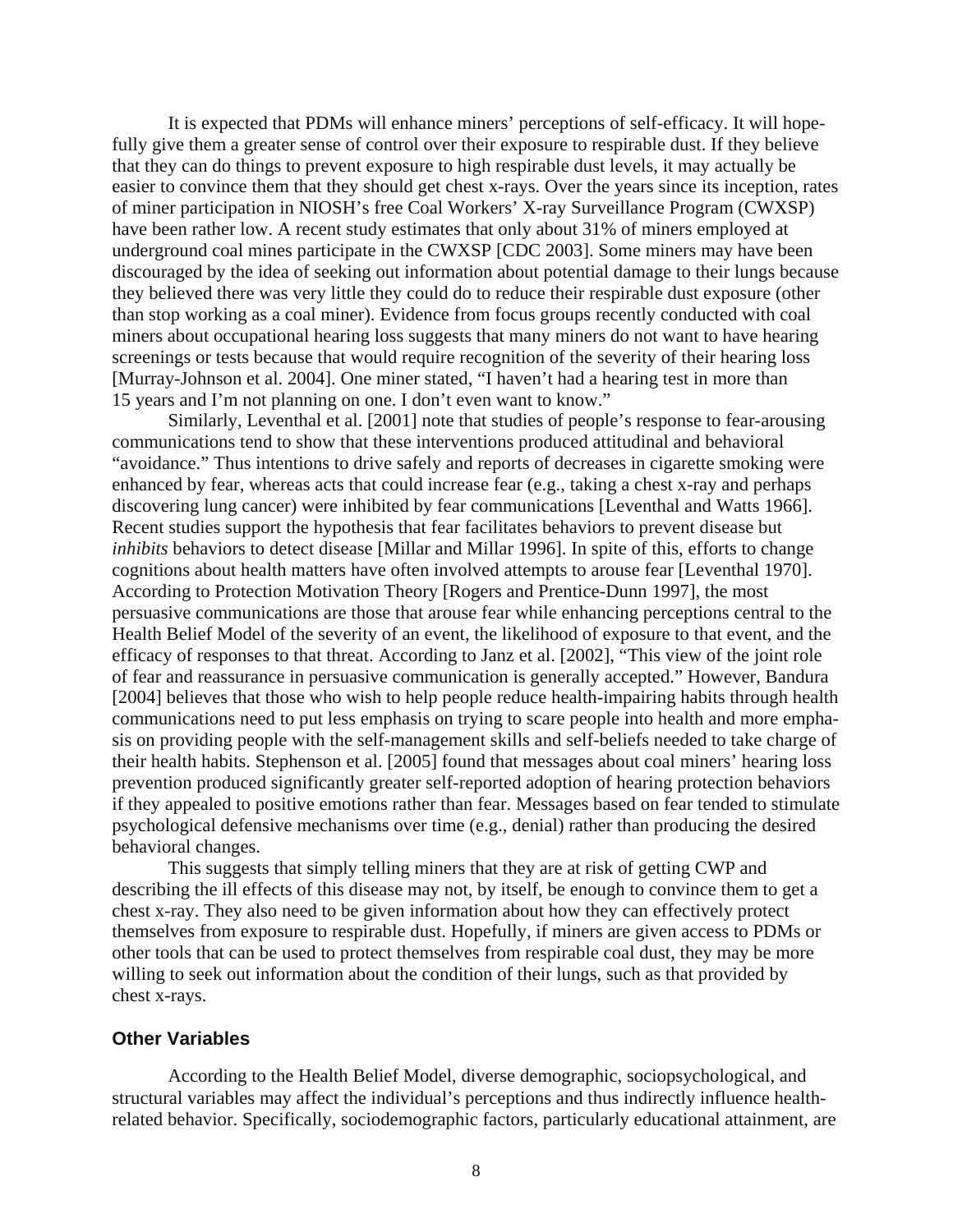believed to have an indirect effect on behavior by influencing the perception of susceptibility, severity, benefits, and barriers.

Miners, like all people, vary in their personality traits. Some are more averse to risk than others. Thus, some miners may have a stronger predisposition to avoid respirable dust and other health hazards than other miners. Age may be another important factor. Because CWP can take several years to develop, young miners may not initially take it as a serious threat to their health, especially those who do not plan to work as a coal miner for more than a few years. At the other extreme, miners who are nearing retirement may not be too concerned about coal dust causing further damage to their lungs. They know that they will soon be out of the dusty environment. Some may also realize that the damaging effects of respirable dust on their lungs is irreversible. After working for most of their lives in a dusty environment, there is nothing they can do to correct the damage. It is a problem they must simply learn to live with as best they can. Similarly, a study of hearing loss among miners by Murray-Johnson et al. [2004] recently found that age and longevity in the coal mining industry may serve as barriers to the use of hearing protection devices. Many miners reported ignoring their noise-induced hearing loss as it can be "hard to teach an old dog new tricks" and it was "probably too late to protect what I got."

In conclusion, several individual level factors seem to be important influences on one's decision to perform health-related behaviors. Fishbein et al. [2001] assert that, generally speaking, in order for a person to perform a given behavior, one or more of the following must be present:

- 1. The person forms a strong positive intention or makes a commitment to perform the behavior.
- 2. There are no environmental barriers that make it *impossibl*e to perform the behavior.
- 3. The person possesses the skills necessary to perform the behavior.
- 4. The person believes that the advantages of performing the behavior outweigh the disadvantages.
- 5. The person perceives more normative pressure to perform the behavior than to not perform it.
- 6. The person perceives that performance of the behavior is consistent with his or her self-image or values.
- 7. The person's emotional reaction to performing the behavior is more positive than negative.
- 8. The person perceives that he or she has the capabilities to perform the behavior under different circumstances.

The first three factors are viewed as necessary and sufficient for producing any behavior, while the remaining five are viewed as modifying variables influencing the strength and direction of intentions.

What does the foregoing discussion suggest about beliefs or conditions that might facilitate or inhibit miners from paying attention to PDM information?

**Propositions about facilitators.** Miners will be more likely to pay attention to PDM information if:

- They believe they have a lung problem or that they are susceptible to lung disease.
- They believe it is possible for them to significantly reduce their dust exposure. They have some control over their dust exposure.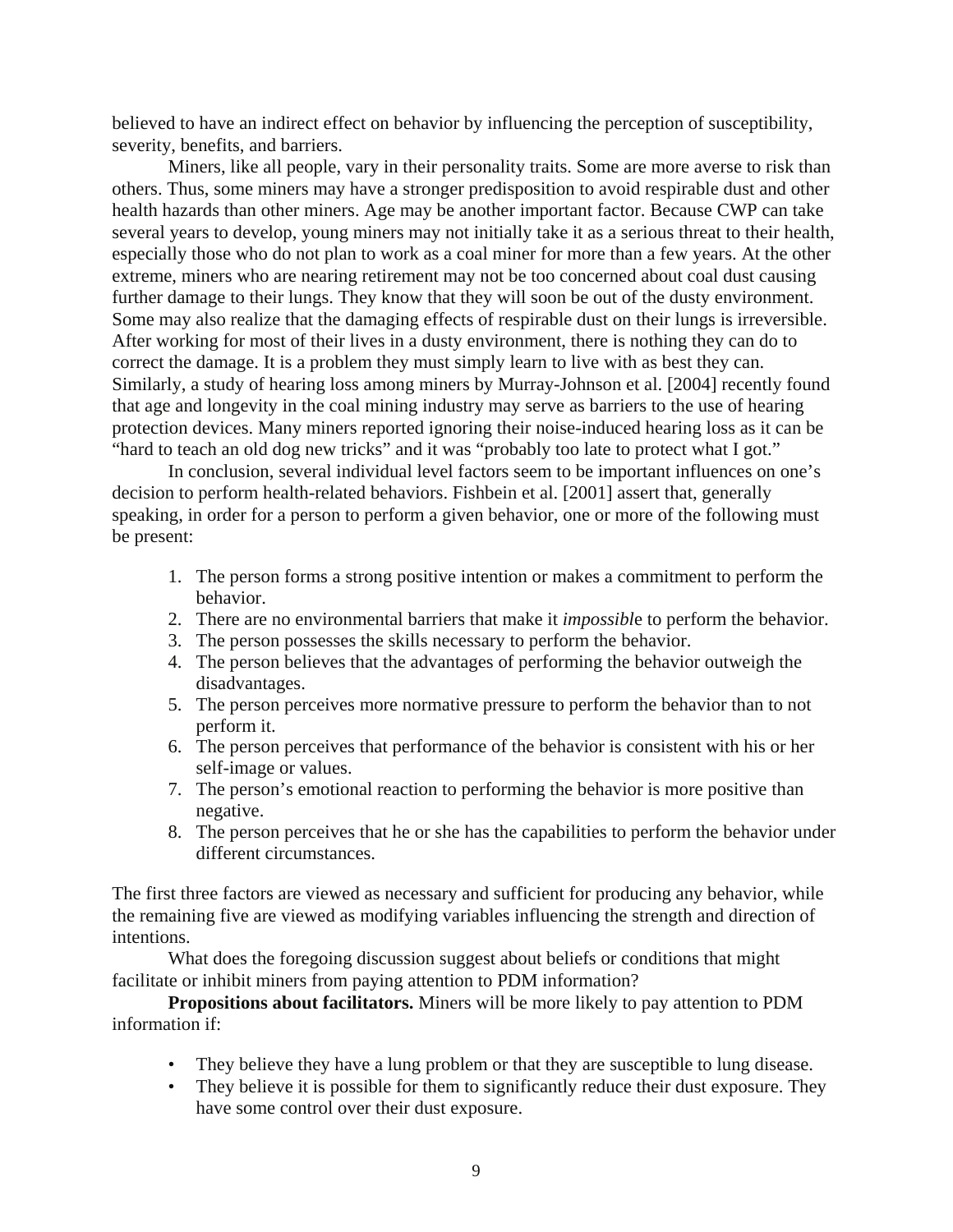- <span id="page-14-0"></span>• They believe that if they inform someone, others are capable and willing to do things to reduce their dust exposure (e.g., change the ventilation to their section).
- They believe that their company, supervisor, or coworkers would like them to find ways to reduce their dust exposure.
- They believe that they are being exposed to too much dust, and they expect to continue working in similar conditions for several more years.
- They want to prevent young people they care about (e.g., friends or relatives) from being exposed to too much dust.
- Nothing urgent is demanding or competing for their attention.
- They are just curious.

**Propositions about inhibitors.** Miners will be less likely to pay attention to PDM information if:

- They do not believe they are susceptible to lung disease.
- They do not believe it is possible for them to do their job without being exposed to high dust concentrations.
- They do not believe that others (engineers or management) are capable and/or willing to do things to reduce their dust exposure.
- They believe that it will upset people (e.g., their boss) if they say something about being overexposed to dust.
- They are already confident that they are not being exposed to high levels of respirable dust.
- They do not expect to work as a miner for much longer, or they do not expect to work in a job that exposes them to high dust levels for much longer.
- It would require a lot of extra effort/time to avoid high respirable dust levels.
- They are preoccupied with other more urgent demands for their attention.
- They rely on others to keep them from being overexposed (e.g., inspectors, supervisors, company engineers, or health and safety officials). They believe that others will soon figure out the best ways to reduce dust exposure, so they do not need to bother.
- They believe that it is inevitable that some miners are going to get lung disease no matter what (fatalism).

# **Interpersonal Level**

The next higher level of factors influencing worker behavior with respect to health hazards is the interpersonal level. Underground coal miners usually work in small groups. Production crews usually comprise groups of 8–10 employees, and each group is physically isolated from the rest of the work force. The attitudes and actions of this small unit come to exert considerable influence on each individual in the crew. If peer pressure were used to discourage working in high respirable dust levels, it could have a sizable impact on most miners. On the other hand, peer influences may cause well-motivated and trained employees to take health and safety risks if such behavior will enhance their acceptance or status within the work group.

Hopefully, the presence of other people serves as an inhibiting factor. However, there may be situations in which the presence of others has the opposite effect. If miners believe that, in certain situations, their coworkers or foreman want them to do something that requires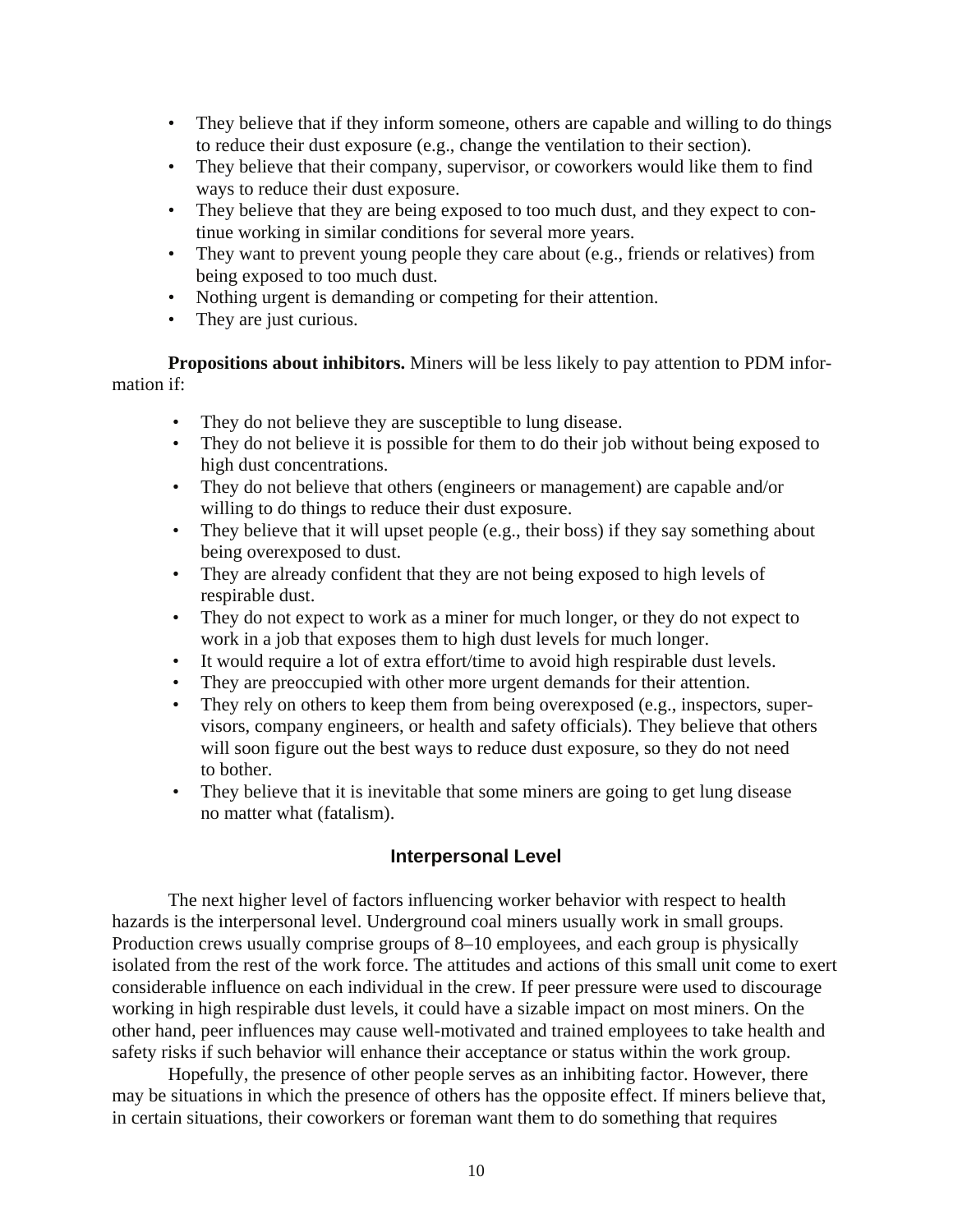<span id="page-15-0"></span>working in high respirable dust levels, then the presence of these individuals may actually make them *more* likely to do so.

**Supervisor's priorities.** Miners' perceptions of their immediate supervisor's attitudes about exposure to respirable dust are shaped over time through various communications and actions. These communications and actions may sometimes lead the employee to conflicting conclusions about what the supervisor expects regarding respirable dust exposure. In order to avoid creating any ambiguity about what is expected, it is important for supervisors to ask themselves the following questions:

- Have I communicated to all employees in the crew that I do not want them to expose themselves to high levels of respirable dust?
- Do I take whatever actions are necessary to stop miners from working in high respirable dust levels?
- Do I sometimes ignore miners who are in high levels of respirable dust?
- Do I sometimes set a bad example by spending time in high respirable dust levels myself?
- Do I sometimes ask miners to do things that are impossible to do without exposing themselves to high levels of respirable dust (e.g., telling a miner to quickly repair something on the longwall while the shearer is operating)?
- Do I frequently reprimand miners for inadequate productivity performance, but fail to say anything about inadequate health and safety performance?
- Do I praise miners for high coal production, but never say anything about good health and safety practices?

Over time, the first-line supervisors' attitudes about permitting persons in their crew to work in high respirable dust levels become shaped by the communications and actions of higherlevel managers. Thus, it is important for higher-level mine managers to ask themselves many of the same questions. They must make it clear to first-line supervisors that the company expects all employees to avoid working in high respirable dust levels. Other people who may exert some influence on miners' level of concern over respirable dust include medical professionals, union officials, family, and friends.

Thus far, the discussion has focused on understanding factors that may prompt individual miners to consider taking action to reduce their exposure to respirable dust. The next section discusses factors that may prompt mining companies to consider taking action to reduce their miners' exposure to respirable dust.

# **Organizational Level**

Sanctions and penalties are imposed on mining companies by government regulatory agencies whenever miners are found to be overexposed to respirable dust. Payments to the victims of black lung and their families are another form of economic penalty on mining companies. Steckler et al. [2002] argue that several other types of organizational level factors should be considered in efforts to enhance worker health because:

> (1) often, new health promotion programs are created and implemented within organizations—for example, a worksite physical fitness program for employees; (2) frequently, organizations adopt and implement new health promotion policies—for example, a school policy banning smoking on its campus; (3) usually, health promotion practitioners work within organizations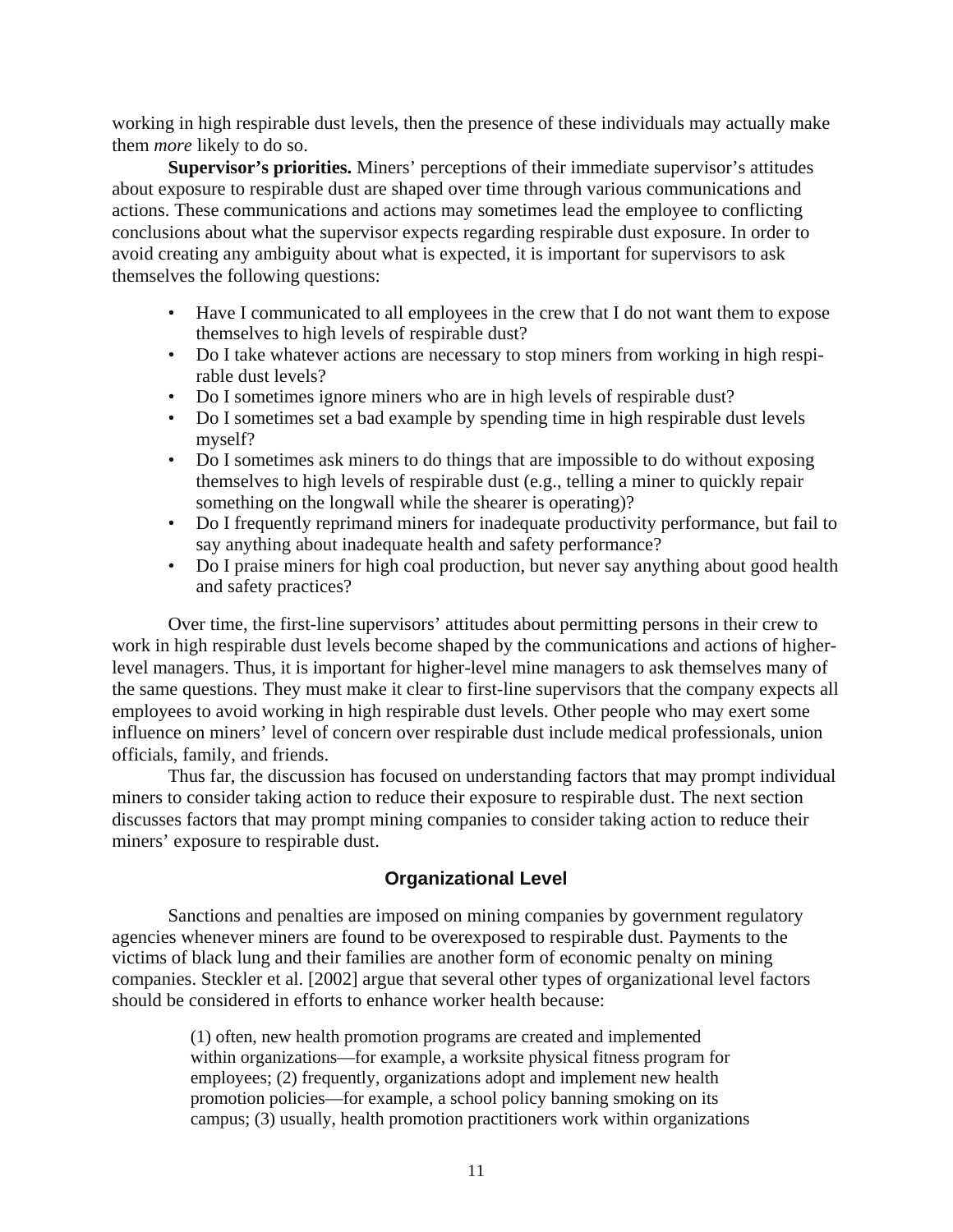that must change and adapt for the practitioner to be able to create and implement new programs, services, and policies; and (4) increasingly, health promoting organizations collaborate with other organizations in their communities to reach goals no single organization can accomplish alone. In all of these instances, the practitioner who understands the theories and principles of organizational change, and who has tools and skills for analyzing and facilitating change, is likely to be more successful than his or her counterpart who does not possess such knowledge and proficiencies.

The Stage Theory of Organizational Change explains how organizations innovate new goals, programs, technologies, and ideas. Kaluzny and Hernandez [1988] assert that, as organizations innovate, they pass through a series of steps or stages. Stage Theory emerges from two research traditions. The first extends from the work of Lewin [1951], who developed one of the earliest stage models. Lewin's model emphasizes factors that inhibit change efforts. It consists of three stages: (1) unfreezing of past behavior and attitudes; (2) moving by exposure to new information, attitudes, and theories; and (3) refreezing through processes of reinforcement, confirmation, and support for the change.

The second influence on the development of Stage Theory is Diffusion Theory. In the 1950s, Diffusion Theory focused on how individuals such as farmers, teachers, and physicians adopted innovations [Rogers 1983]. In the 1960s, innovation theorists realized that individuals often adopt innovations as members of organizations and that such individuals seldom adopt an innovation until it is first accepted by the organization.

Beyer and Trice [1978] have developed a comprehensive, well-defined model of Stage Theory that consists of seven stages:

- 1. *Sensing of unsatisfied demands on the system.* Some part of the system receives information indicating a problem or potential problem.
- 2. *Search for possible responses.* Elements in the system try to find alternative solutions.
- 3. *Evaluation of alternatives.* The various alternatives are compared.
- 4. *Decision to adopt a course of action*. An alternative is chosen from among those evaluated. Operative goals and means are specified, i.e., a strategy is adopted.
- 5. *Initiation of action within the system.* A policy or other directive for implementing the change is formulated. Resources necessary for implementation are acquired.
- 6. *Implementation of the change.* Resources are allocated for implementation. The innovation is carried out.
- 7. *Institutionalization of the change.* The innovation becomes part of routine organizational operations.

These seven stages may provide a useful way to think about how miners and mining organizations will use PDMs. This is discussed in more detail below.

It is important to consider organizational level factors that influence the use of PDMs because some important factors affecting miners' exposure to respirable dust may be beyond an individual miner's ability to control. For example, an individual miner must have others' help if the only way to reduce his/her respirable dust exposure is through the purchase of new equipment or supplies or through mine-wide changes in the ventilation system. It is very important that miners *believe* that their employer wants to know about situations in which they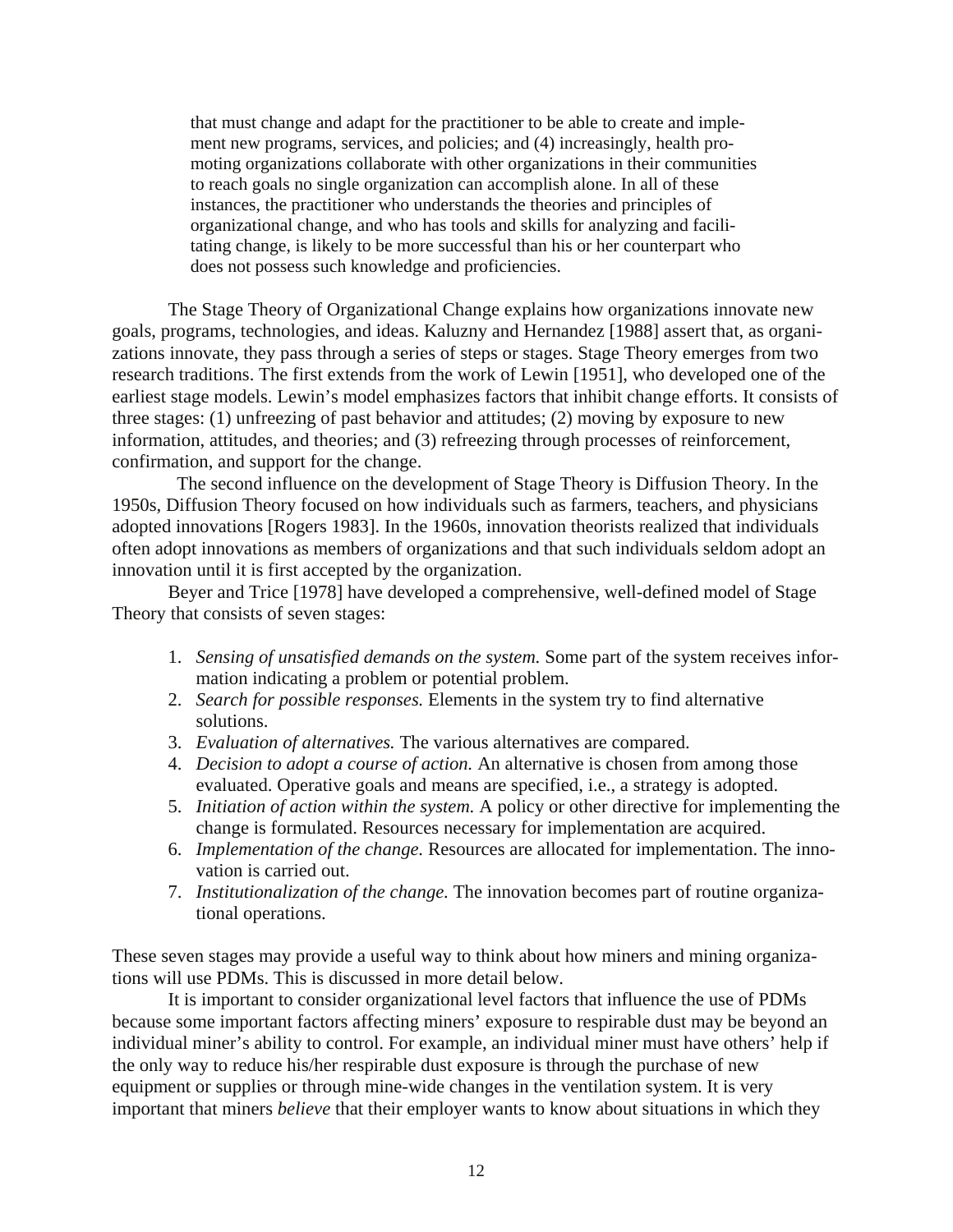<span id="page-17-0"></span>are being exposed to high levels of respirable dust. Obviously, whenever miners' end-of-shift average dust exposures are greater than the legal standard, the company should investigate and make whatever changes are necessary to reduce respirable dust. If the company knows that miners are being exposed to high respirable dust levels but fails to take action, miners may simply stop paying attention to their PDM altogether or may turn to regulatory agencies or their union representatives for help.

Mine managers, engineers (particularly those responsible for ventilation and dust control), company health specialists (particularly those individuals responsible for dust sampling), and labor representatives can do things or fail to do things that affect miners' exposure to respirable dust. As experience with PDMs increases, the nature of their influence will become more apparent.

In the case of mining companies adopting PDMs, different actors may play leading roles at different innovation stages. Senior-level corporate managers, engineers, and union leaders may be most important at the problem definition and early adoption stages. Mine-level managers and union leaders may be important actors at the adoption and early implementation stages. Mine health and safety staff members may be instrumental at the implementation stage. Higherlevel managers and union leaders may once again play a key role at the institutionalization stage.

Steckler et al. [2002] argue that organizational climate is an important determinant of whether new programs are successfully implemented. In an organization in which staff feels unsupported and apathetic, it is unlikely that they will put in the extra effort required to adapt, implement, and maintain new innovations or programs [O'Keefe 1999]. This suggests that the information available from PDMs will be used most effectively at mines where managementlabor relations are positive, where there is trust, and where there are open lines of communication.

McLeroy et al. [1988] assert that organizations are layered: "Their strata range from the surrounding environment at the broadest level to the overall organization structure to the management within to work groups to each individual member. Change may be influenced at each of these strata, and health promotion strategies that are directed at several levels simultaneously may be most durable in producing the desired results."

In conclusion, the extent to which it will be possible to use PDMs to reduce miners' exposure to high respirable dust levels depends on factors at the individual, interpersonal, and organizational levels. Health promotion researchers seem to agree that the likelihood of success is usually much better when efforts to bring about change are directed at multiple levels rather than a single level [Janz et al. 2002].

#### **METHODS**

In this NIOSH study, PDMs and training materials were delivered to the mine's safety director well before miners began wearing PDMs. After becoming familiar with the devices and instructional materials, the safety director trained a crew of miners to use the PDMs. NIOSH researchers observed the training class and rated various aspects of the instruction. Miners were asked to complete a short questionnaire to evaluation their understanding of the information about PDMs. Miners wore the PDMs for 4 weeks. Researchers returned at the end of the fourth week to interview the miners and the persons in the safety department who had maintained the PDM equipment and kept records of the dust exposure data.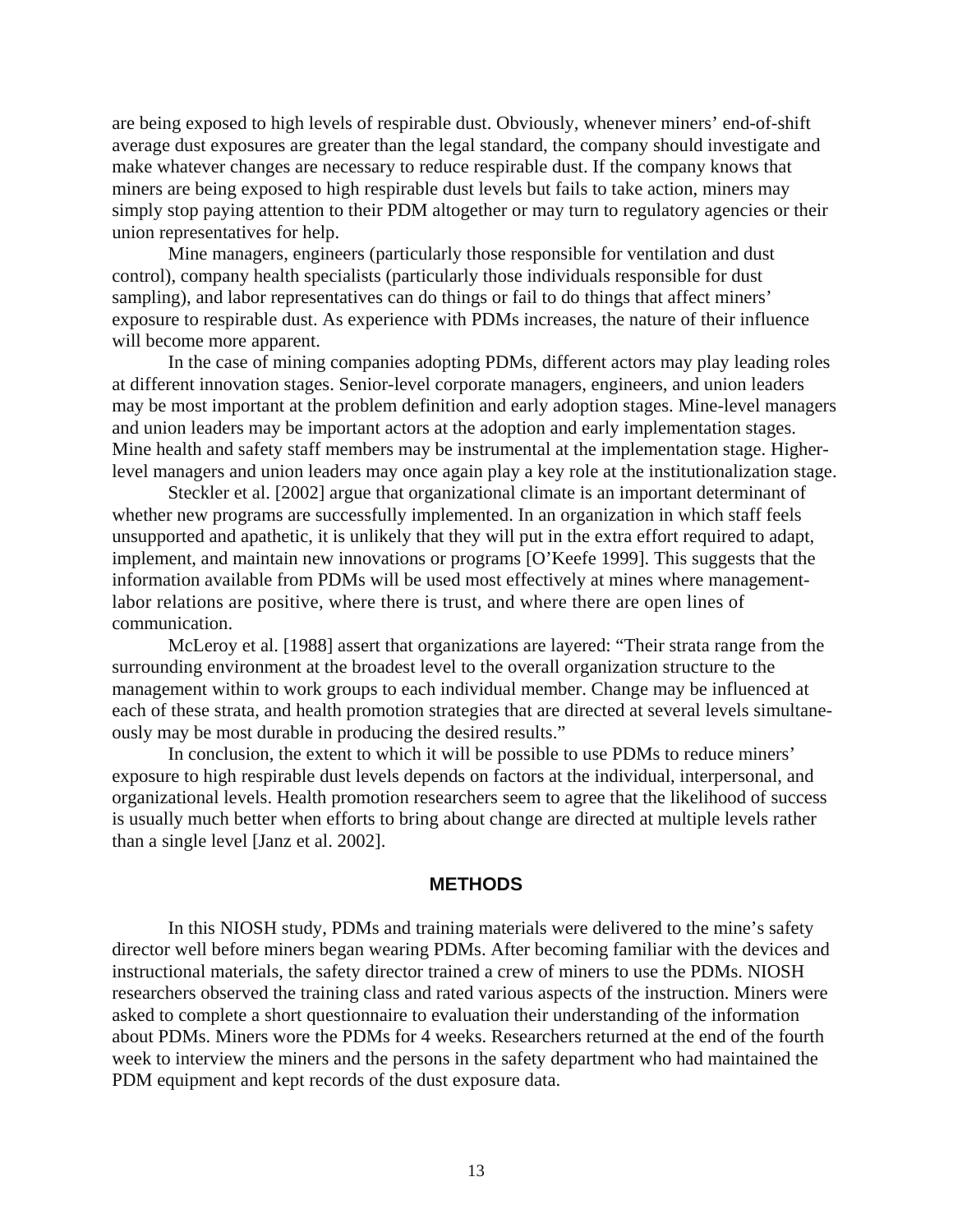<span id="page-18-0"></span>Appendix A lists miner interview questions, and Appendix B lists the questions asked of mine safety staff members. The interview questions were intended to yield the following types of information:

- Descriptions of incidents in which miners tried to use their PDMs to reduce their dust exposure
- Problems or difficulties encountered by miners while wearing the PDMs
- Problems or difficulties encountered with maintaining the PDMs and the data they provide
- Evidence regarding the validity of a conceptual model proposed to explain how PDM feedback leads to changes in miners' behavior and to reduced dust exposure

All miners who wore a PDM during the preceding month, and who were present on the day that the NIOSH interviewers visited the mine, were asked to participate in an interview. All interviews were conducted in private, usually at a dinner area near the miner's worksite. All participants were assured that their responses would be held in confidence and were told that their participation was completely voluntary. No one refused to participate in the interviews. Each interview lasted approximately 20–30 min. All interview questions had been reviewed and approved by the NIOSH Human Subjects Review Board and the Office of Management and Budget (OMB).

Data were collected from October 2006 to May 2007. A total of 30 miners from 4 underground coal mines participated in the interviews. Table 1 presents information about each of the four mines, including the number of miners interviewed, number of underground employees, location, seam height, and whether or not the miners were represented by a union. The sample is composed primarily of large mines operating in relatively high seams. The mines were located in Utah and West Virginia.

|          | No. of      | No. of      |                        | Seam    | Union      |
|----------|-------------|-------------|------------------------|---------|------------|
| Mine     | miners      | underground | Location               | height, | repre-     |
|          | interviewed | employees   |                        | in.     | sentation? |
|          |             | 255         |                        | 102     | Yes.       |
| <b>B</b> | 6           | 439         | Northern West Virginia | 72–84   | Yes.       |
|          | 10          | 81          | Southern West Virginia | 66-76   | No.        |
|          | 9           | 125         | Southern West Virginia | 54      | No.        |

#### **Table 1.—Sample mine characteristics**

Half of the mines were represented by a union, and half were nonunion. Mine C used only continuous mining machinery to extract the coal. The other mines used longwall mining equipment in addition to continuous mining machines. The crews in mines C and D were operating a "supersection," i.e., two continuous mining machines (rather than one) were being used in the section where miners were wearing the PDMs.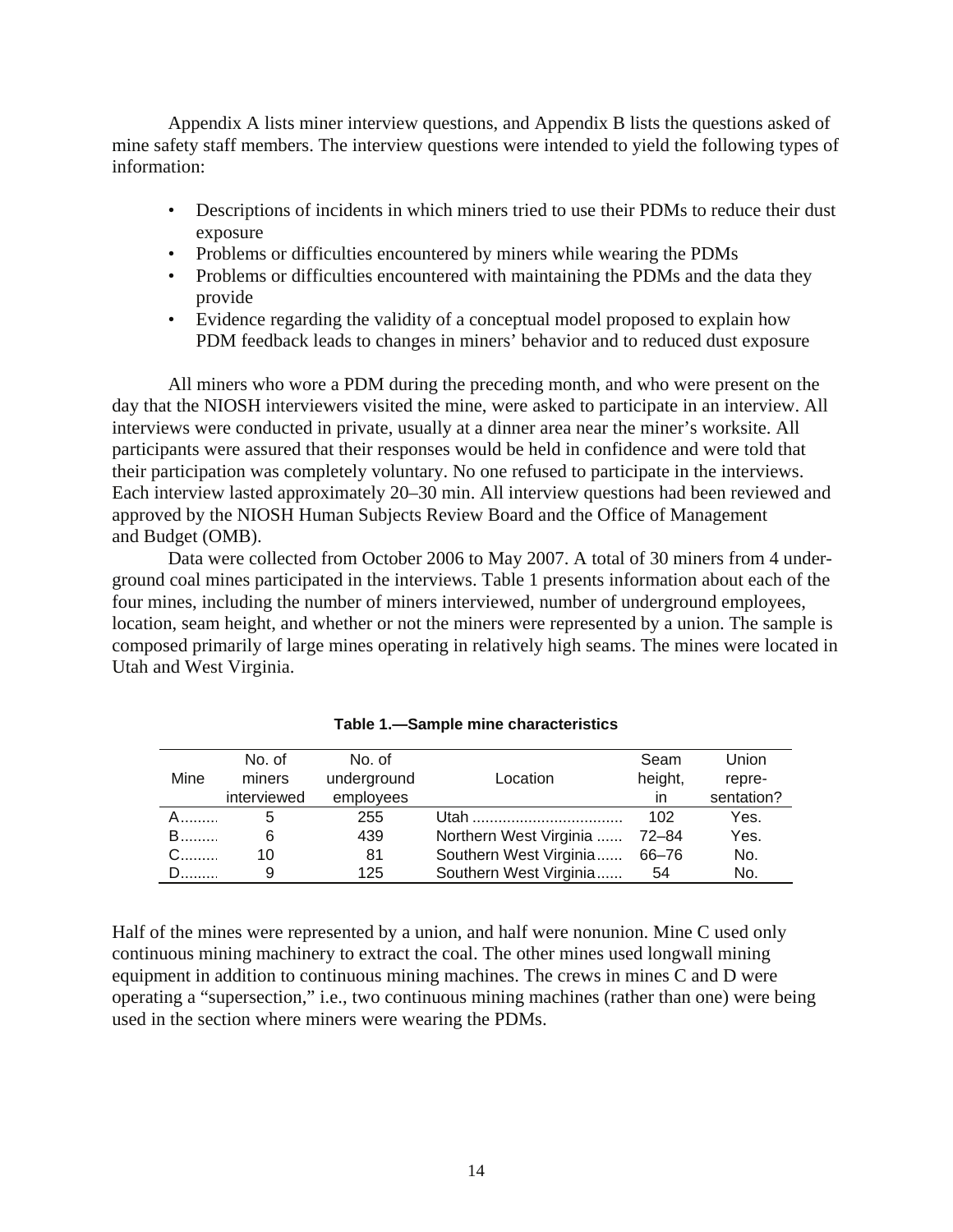#### **FINDINGS**

Miners were asked what job they currently performed and how much mining experience they had. Table 2 lists their jobs.

| Job title                 | No. |
|---------------------------|-----|
|                           | 5   |
| Continuous miner operator |     |
|                           |     |
|                           |     |
|                           | 8   |
|                           |     |
|                           |     |
|                           |     |
|                           |     |
|                           |     |
|                           |     |

#### **Table 2.—Breakdown of mine employees interviewed, by job title**

Most miners had substantial experience working as a coal miner. Nineteen had more than 10 years of experience. Only one had less than 2 years of experience. All but three miners had worked in their present job category for more than a year. Miners' ages were distributed as follows:

| Age (years)  | N  |
|--------------|----|
| Less than 30 | 6  |
| $30 - 39$    | 6  |
| $40 - 49$    | 12 |
| 50 and over  | 6  |

The sample consists of miners with considerable mining experience representing all of the major job categories performed in the face areas of U.S. underground coal mines.

#### **Miners' Interpretation and Response to PDM Feedback**

Hopefully, the feedback that miners get from their PDMs about dust concentrations will be a major stimulus to take action. Figure 2 proposes a four-stage conceptual model of miners' decision processes with respect to how they interpret and respond to the dust exposure numbers from their PDMs. The model is based on a few different lines of psychological research, including the Health Belief Model, self-efficacy, and studies on feedback interventions. The four stages of the model are: diagnosis, action planning and intervention, evaluation, and institutionalization. Each stage is described below, and miners' responses to interview questions relating to stages 1, 2, and 3 are summarized.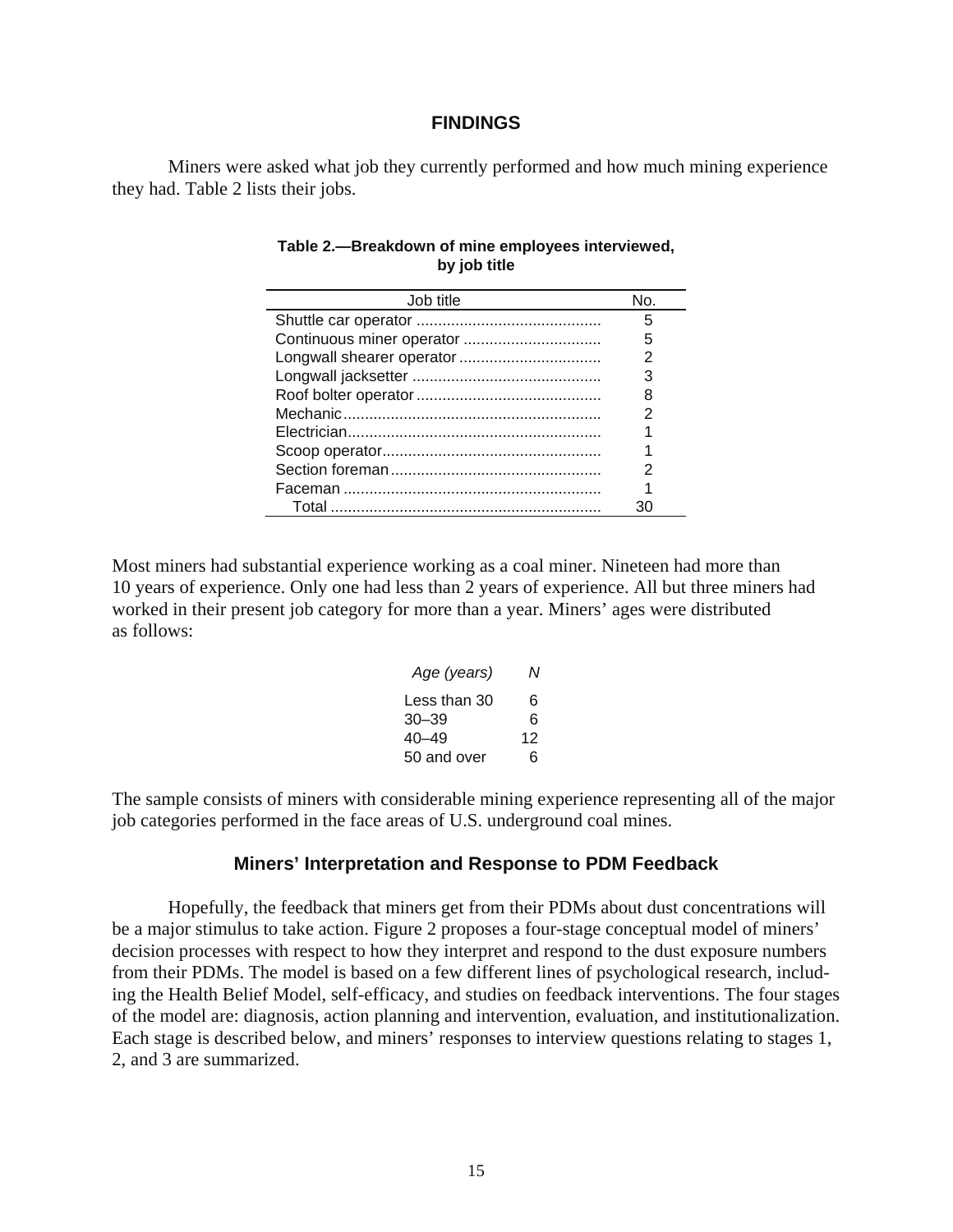

**Figure 2.—Conceptual model of how miners use PDM information.** 

#### **Stage 1: Diagnosis**

The model starts with the assumption that the person wearing the PDM notices a number that is high enough to cause concern. Given that they have focused attention on the high level of respirable dust in their work environment, some miners are apt to start thinking about what is causing it. If they do not know what is causing the high respirable dust levels, they may investigate. For example, they might check to see if the necessary ventilation controls are working properly. Perhaps water sprays on coal-cutting machinery are not working or ventilation curtains are not properly installed. If they cannot find a plausible explanation, they may ask others if they know why the respirable dust level is so high.

**Miners' responses to interview questions pertaining to "Diagnosis."** Miners were asked, "During a typical shift, how many times do you look at the numbers on your PDM?" Twenty-five miners gave numerical estimates ranging from 1 to 20. The median numerical estimate was six (6) times. Five miners said that they looked at the PDM numbers "frequently" or "several times."

Miners were given a response card and asked to select one of four options to answer the question: "Which option best describes how often you looked at your dust exposure number before you turned in your PDM at the end of the day?" Most miners said they looked at this number every day. The distribution of responses is as follows:

#### *Response Distribution*

| Every day  | 20 |
|------------|----|
| Most days  | 8  |
| A few days | 1  |
| Never      | 1  |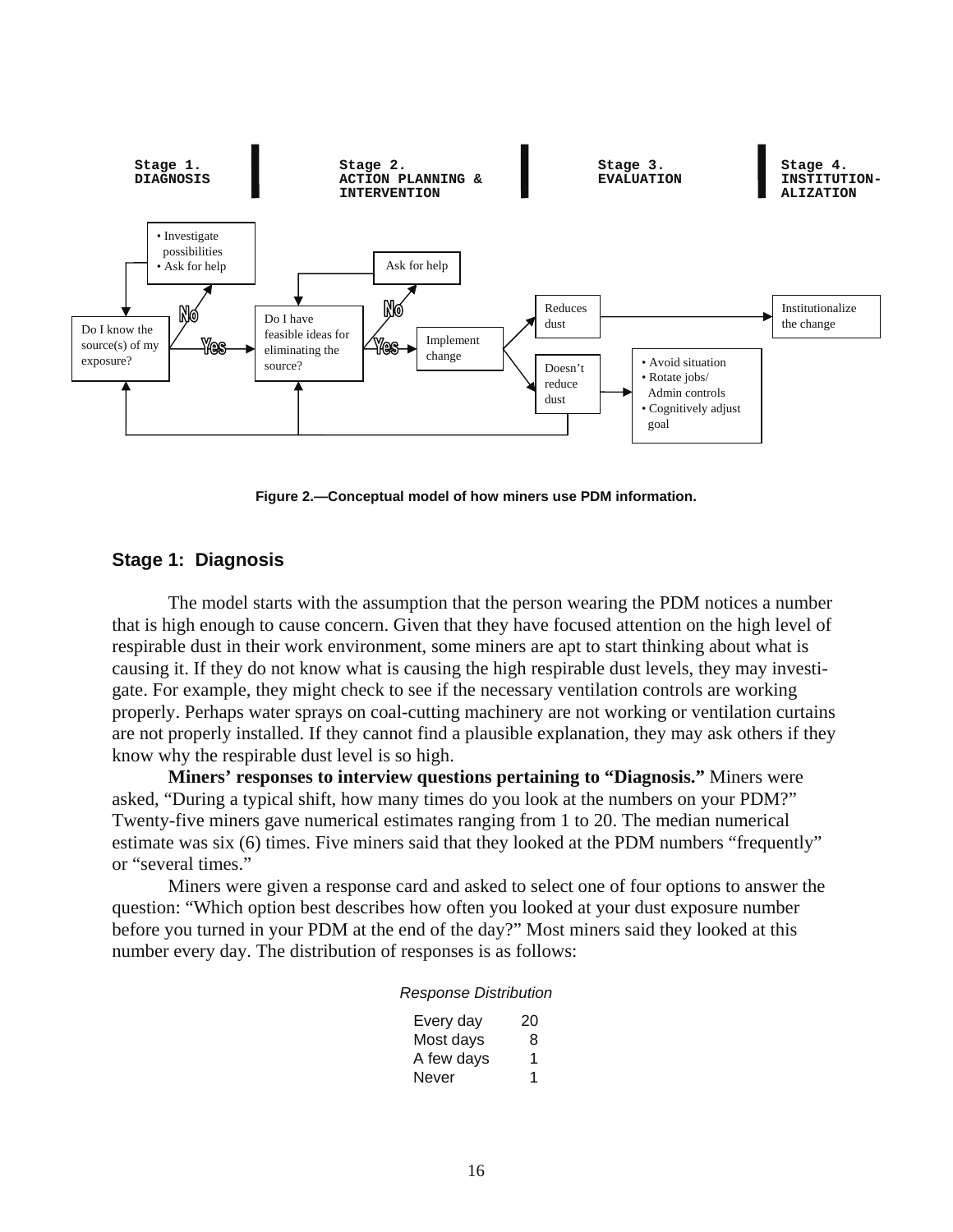Miners were reminded that their PDM has a few different screens with information about dust concentrations. The initial screen has values for MC0, CUM0, and PROJ. MC0 is the miner's average respirable dust exposure during the past 30 min (expressed as number of milligrams per cubic meter). CUM0 is the miner's cumulative respirable dust exposure since the shift began. Mathematically, CUM0 is the mass divided by volume sampled to the present point in time. PROJ is the miner's projected exposure for the whole shift. Mathematically, PROJ is the mass divided by the volume to be sampled for the entire shift. PROJ starts out as a very low number and steadily progresses to the true end-of-shift concentration. If CUM0 exceeds the permissible exposure limit (PEL), steps can be taken to reduce the miner's exposure to stay within the PEL before the end of the shift. However, once the limit (PROJ) is exceeded, it becomes impossible to meet the PEL.

Miners were given a response card and asked to select one of four options to answer the question: "How often did you look at this initial screen?" The distribution of responses is as follows:

#### *Response Distribution*

| More than 3 times per day | 20 |
|---------------------------|----|
| At least once per day     | 9  |
| A few times per week      | O  |
| Less than once per week   | 0  |

Miners were next reminded that another screen on their PDM shows a bar chart. Each bar represents the average dust concentration for 30-min intervals since the beginning of the shift. Miners were given a response card and asked to select one of four options to answer the question: "How often did you look at the bar chart screen?" The distribution of responses is as follows:

#### *Response Distribution*

| More than 3 times per day | 20 |
|---------------------------|----|
| At least once per day     | 6  |
| A few times per week      | 3  |
| Less than once per week   | 1  |

Miners were asked, "Did you notice whether your numbers tended to fluctuate throughout the day?" Twenty-seven of thirty miners replied "yes." Those who said "yes" were next asked if it was usually clear to them what was making the numbers go up and down. All replied "yes." Miners were asked, "Were you ever surprised or concerned by what the numbers on the PDM display were telling you?" Seventeen of thirty replied "yes." Those who said "yes" were asked to recall the most recent time this happened and to explain what they were doing when they noticed the unusual reading. The types of activities they mentioned were: returning from tailgate on longwall, cutting coal with continuous miner, cutting rock with continuous miner, operating shields on longwall, riding the mantrip, operating scoop in the return, and roof bolting. All but 1 of these 17 miners said that they were surprised by how high the numbers on their PDM were. One miner who was cutting rock with a continuous mining machine said he was surprised because the numbers were not as high as he thought they would be.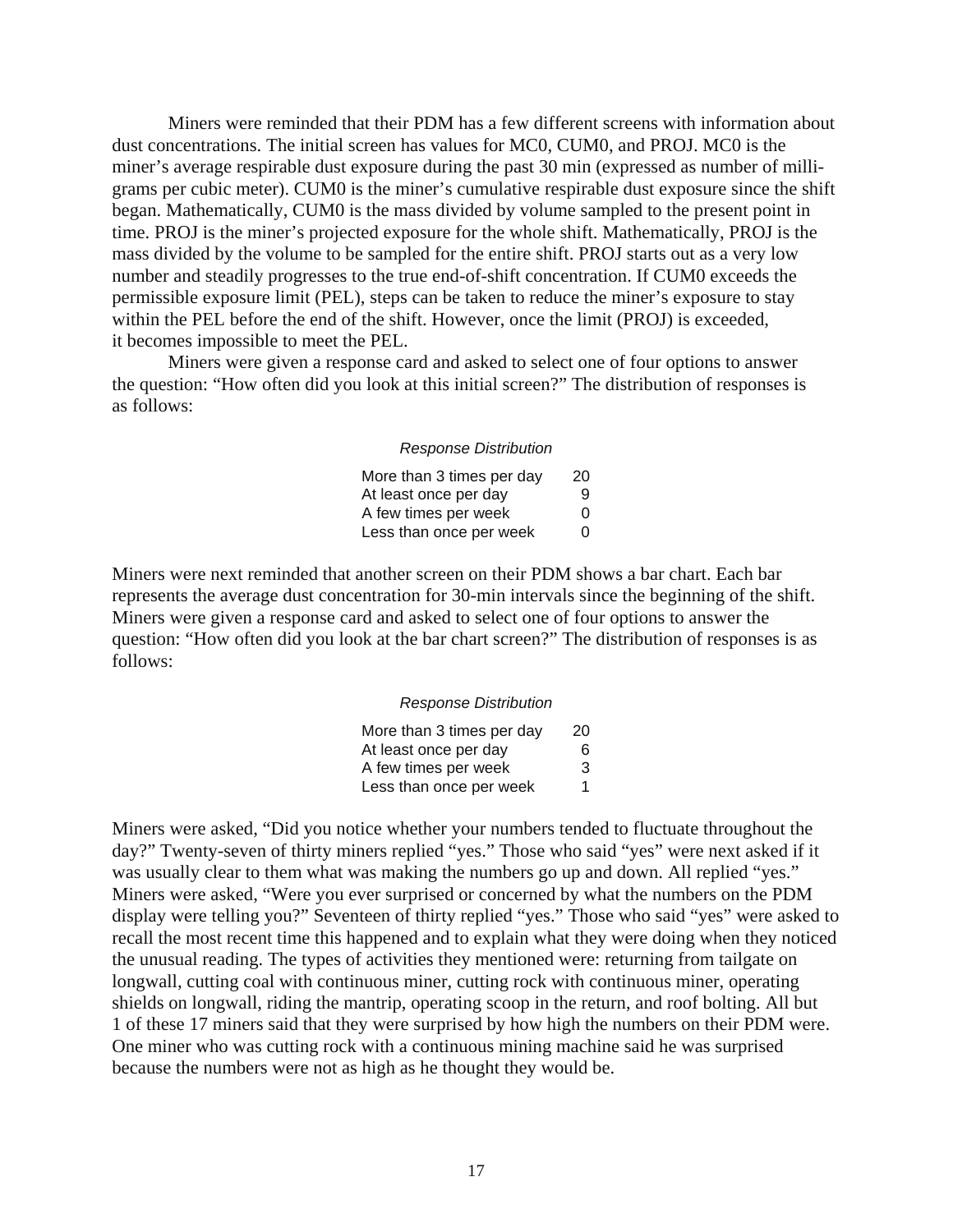#### <span id="page-22-0"></span>**Stage 2: Action Planning and Intervention**

Once miners think they have a plausible explanation for the high levels of respirable dust, some are apt to start thinking about how to eliminate exposure to the source. If they think they can correct the problem on their own, they will hopefully take care of it. If they do not know how to eliminate the source, they may ask for help. If they do not have the time or resources needed to fix the problem, they may inform their supervisor.

**Miners' responses to interview questions pertaining to "Action Planning and Intervention."** Miners were asked if they had tried to do anything to reduce their dust exposure. The following 27 actions were reported: 15 miners stated that they changed position, 3 changed ventilation, 4 changed both position and ventilation, and 1 wore his respirator more often.

*Position.* Continuous miner and longwall operators said they stood a few feet farther away from the dust. Roof bolter operators said they waited for the continuous miner to finish cutting before bolting. Shuttle car operators reported that they stayed behind the ventilation curtain in intake air longer.

*Ventilation.* Miners reported keeping the ventilation curtains up closer to the face and keeping them tighter.

*Respirators.* One of the miners on the longwall said he began wearing a respirator during certain phases of his job. At a supersection, the crew was told to wear respirators until airflow could be increased to the section.

#### **Stage 3: Evaluation**

The next stage of the conceptual model is evaluation. After making a change to try to reduce their exposure, miners will hopefully try to evaluate whether the change helped. One good way to do this is to check the numbers on their PDMs to see if they went down.

If the change does not initially reduce respirable dust, they may try the same approach but more vigorously, or they may conclude that they really did not know the true source of the dust or that a different type of countermeasure is needed. They may try to investigate other possible sources or countermeasures or may seek help or advice from others.

Miners may not always be able to maintain acceptable levels of respirable dust. Changes that are beyond their control may be needed, i.e., mine-wide ventilation system changes. At one mine, several changes were attempted during the first 2 weeks of the field test, but dust levels were still too high. The safety director said the PDM data helped him convince mine managers that they must increase the volume of air flowing to this section of the mine. Thus, PDM data can be a very useful decision tool for mine safety directors, managers, and engineers, as well as for the miners themselves.

When high dust levels persist, miners may simply learn to avoid being in certain locations at certain times when they know respirable dust levels will be high. In addition, it may be possible to reduce an individual's daily exposure through administrative controls, such as having miners perform a different job for part of the day, i.e., one that does not expose them to as much dust as their primary job.

Miners are entitled to have chest x-rays performed at prescribed intervals. Those whose x-rays indicate they are developing CWP may slow or stop its progression by choosing to exercise their rights under  $30 \text{ CFR}^4$  90 to be reassigned to work in an area of the mine where the respirable dust concentration in the mine atmosphere does not exceed 1.0 mg/m<sup>3</sup>.

 $\overline{a}$ 

<sup>4</sup> *Code of Federal Regulations.* See CFR in references.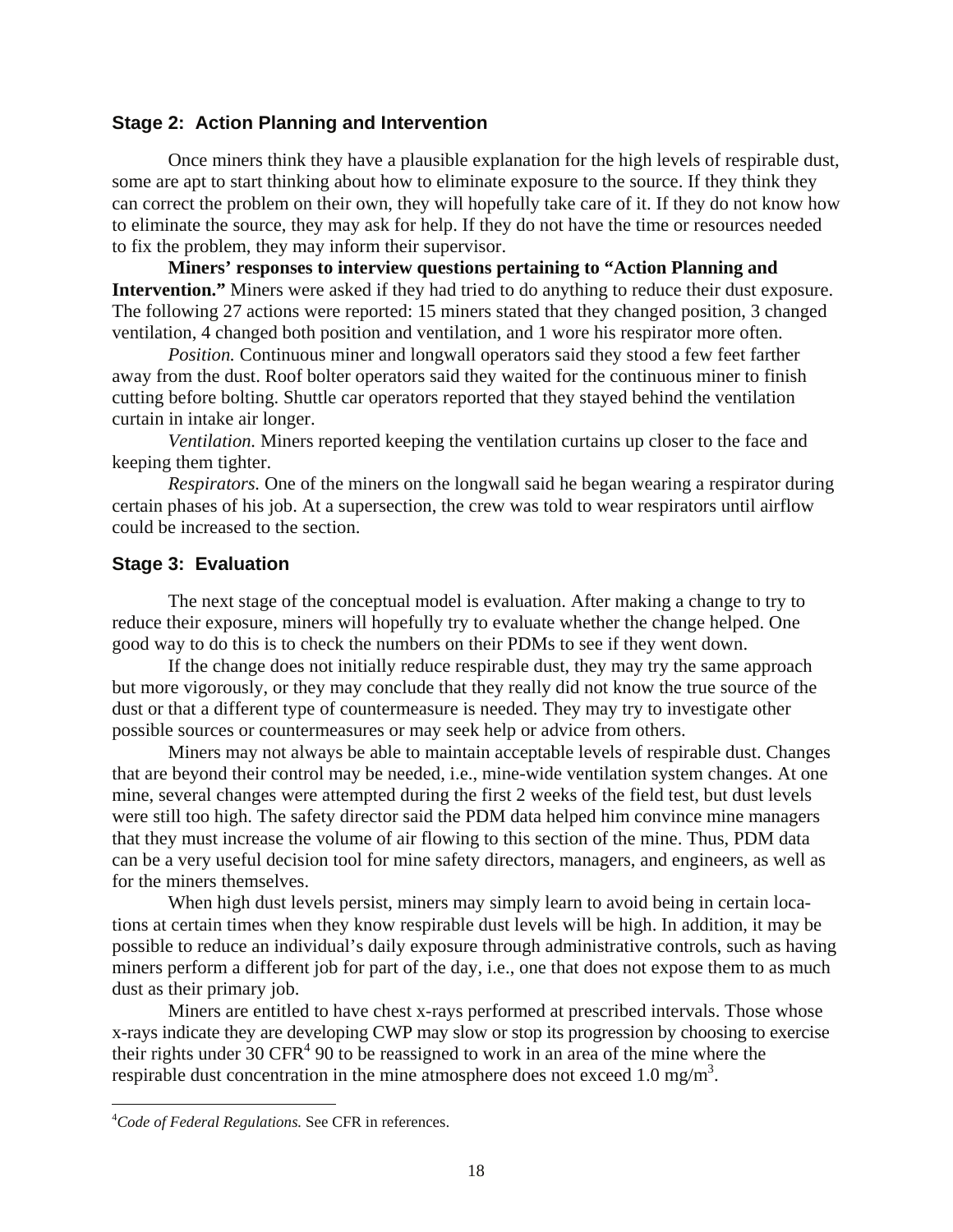Another way miners might respond to feedback about high respirable dust exposure is to cognitively adjust (upward) the perceived level of respirable dust they think they need to be concerned about. This will be discussed in greater detail below. After repeated failures, some miners may experience "learned helplessness" and give up trying. Learned helplessness is "the experience of uncontrollable failure to solve a problem originally perceived as solvable" [Mikulincer 1994, p. 13].

Taylor's [1983] Cognitive Adaptation Theory maintains that disconfirmation of efforts to control one's health often does not produce the emotional upset or inactivity that one might expect based on reactance or learned helplessness theories. Rather, there are many things that can potentially be controlled, and if one's need to control a situation is great, one will control what one can and give up attempting to control what one cannot. When a particular plan is thwarted, some alternative plan is often substituted to try to accomplish the same goal. This suggests that if a miner is truly concerned about contracting CWP, he or she is apt to try *several*  different approaches to reducing respirable dust exposure before giving up.

Until now, miners have never had quick access to information about their personal dust exposure. Therefore, it might have been easier for them to assume that the amount of respirable dust they were breathing was nothing to worry about. Because PDMs provide miners with relatively quick and objective evidence about their respirable dust exposure, miners may be less likely to harbor false illusions, i.e., that the air they are breathing is harmless when in fact it contains high levels of respirable dust.

**Miners' responses to interview questions pertaining to "Evaluation."** Whenever miners reported making changes to reduce their dust exposure, they were asked, "Did you look at the numbers on your PDM to see if they went down after you made this change?" In 22 cases, miners replied "yes." In all but two of these cases, the miner reported seeing the numbers go down following the change. In one case, the miner said that the change caused his numbers to stop rising. In another case, the miner said that change did not seem to affect his numbers, but he thought that the change had helped reduce his coworker's exposure, i.e., the continuous miner operator.

For miners to be motivated to take precautionary measures to protect their health, the Health Belief Model suggests that they must believe the preventive actions will be effective in reducing their exposure to the hazard. To assess miners' perceptions of the magnitude of the effect of their changes, they were asked to choose one of four options on a response card to answer the question, "Which option best describes how much you think this change will reduce your overall exposure to dust?" The distribution of responses is as follows:

| None     | O  |
|----------|----|
| Small    | 4  |
| Moderate | 16 |
| Large    | 4  |

This suggests that most of the miners believed that the changes they made were efficacious in reducing their dust exposure.

There is also some limited objective evidence that dust exposures declined following the introduction of PDMs. One of the mines that participated in the study allowed NIOSH access to the dust exposure data collected during the 4 weeks that the miners wore the PDMs. Analysis of the data confirmed that this mining crew's exposure steadily declined throughout the month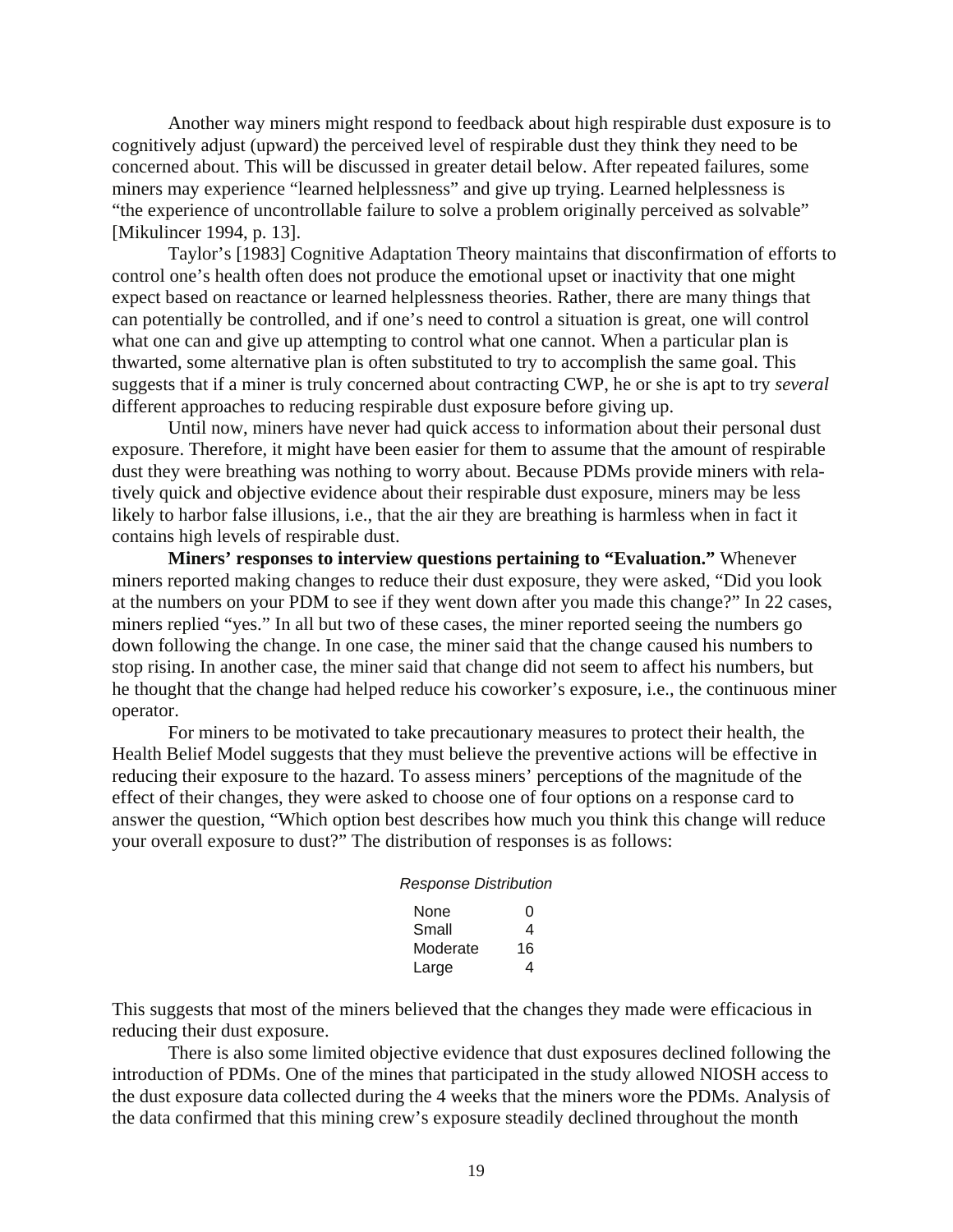<span id="page-24-0"></span>during which they wore PDMs. By the end of the test, the miners' exposure had declined by 60%. Due to the many factors that may influence miners' dust exposure, the results from this one field test should not necessarily be viewed as indicative of what might result if PDMs were used at other mines. Clearly, further tests are needed to make good predictions about the impact that PDMs will have on reducing miners' dust exposures. While the present study was not designed to provide such estimates, the results from this one mining crew seem to support the notion that providing feedback on exposure levels empowers miners to reduce their dust exposure.

**Second samples.** PDMs are designed to allow miners to quickly determine whether changes are effective in reducing respirable dust. By pressing two buttons on the PDM, miners can initiate a new "second sample" at any point in their workday. They will start to receive feedback within 15 min regarding whether or not the change they just made is reducing respirable dust. Miners can start/stop a second sample as often as they want. Starting a second sample does not affect the initially programmed sampling for the entire shift.

During the interviews, miners were reminded that their PDM allows them to start taking a new "second sample" at any point during their shift. They were asked, "Did you ever try out the 'second sample' feature on your PDM?" Relatively few miners (11 of 30) reported trying to use this feature. Of the 11 who tried, most said they used it only once or twice. Miners may need additional instruction or encouragement to take advantage of the second sample capability.

#### **Stage 4: Institutionalization**

The final stage in the model is institutionalization. When interventions seem to be effective in reducing respirable dust, miners and mine managers will hopefully tell others about their experience so that those who work in similar circumstances can benefit. Some further testing and refinements of successful interventions may occur. Once it is verified as an effective and feasible means of reducing an important source of respirable dust, the intervention will hopefully become institutionalized, i.e., become part of the mine's routine operations. It may be especially helpful if someone is designated to champion successful approaches to dust reduction. This person would hopefully seek out good approaches, provide positive recognition to those who identify them, and ensure that the ideas get disseminated throughout the company. The period of the field tests for this study (4 weeks) was too short to assess the extent to which changes would become institutionalized at the companies that tried using the PDMs. Hopefully, PDMs will someday become used on a widespread basis, and further research can be performed on the extent to which this new technology brings about lasting changes and the extent to which these changes become adopted throughout the coal industry.

#### **How Much Dust Is Viewed as Too Much?**

How will miners judge the acceptability of respirable dust concentrations? Hundreds of studies have been conducted by social scientists on the effects of feedback on human performance. Kluger and DeNisi [1996] provide an excellent review of the considerable body of research on the effects of feedback interventions on human performance. They have tried to synthesize these findings into a theory containing several propositions about how people react to feedback that tells them where their performance lies relative to a standard. If a miner's perceived standard or goal for acceptable dust exposure is known, it should become easier to predict how he or she will react to PDM feedback.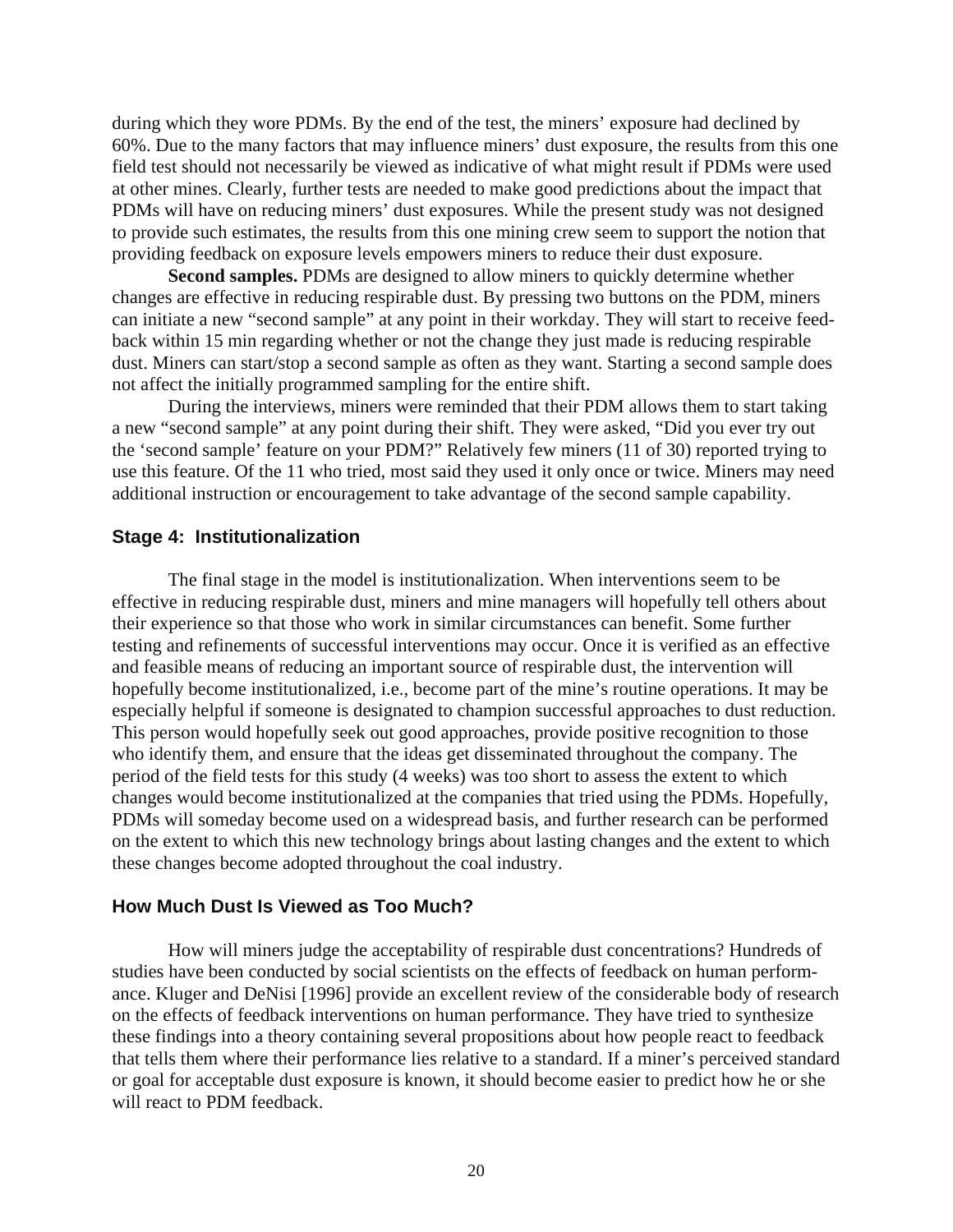Kluger and DeNisi's theory suggests that, when people know they are failing to achieve their standard, they will usually be motivated to try to improve. They argue that people may first simply try to put more effort into doing the same things they are already doing in order to achieve their standard, i.e., working harder. However, if they still find that they are failing to meet their standard, they may try to think of new and different strategies. Kluger and DeNisi argue that if, after trying new strategies they still fail to achieve their standard, people may cognitively adjust their view of what constitutes an acceptable standard. People may adjust their perceived standard to one that is more easily achievable. For example, miners might start out disliking the idea of ever working in higher concentrations of respirable dust, but later on conclude that these levels are acceptable for short periods of time or when doing certain nonroutine tasks. Miners might try to spend less time doing tasks that involve exposure to high respirable dust levels. If that is not feasible, they might try asking others for help or ideas, or they might decide that it is an impossible situation and give up, i.e., learned helplessness.

On the other hand, if miners find that they are exceeding their goals for keeping their respirable dust exposure below a standard value, and it takes extra time or effort to avoid dust, Kluger and DeNisi's theory suggests that some miners may relax their efforts to avoid dust. This is an interesting scenario that bears careful watch. If some miners' respirable dust exposures *increase* following the introduction of PDMs, it may be necessary to remind them of the harmful effects of respirable dust on their lungs.

Understanding how miners select standards for judging their dust exposure may help us understand how they will react to PDM feedback on their dust exposure. There are several possible standards they might adopt.

(1) *Government standards.* Miners could adopt the government's mandated upper exposure limit. MSHA has established 2.0 mg/m<sup>3</sup> as the upper limit for each miner's average exposure during an 8-hr shift. (When silica is present, the permissible exposure value is lowered.) In order for miners to be able to put the numbers they see on their PDMs into proper perspective, it is important that they have a benchmark or frame of reference. As part of an assessment of miners' retention of information presented to them in a training video, the miners in our sample were asked, "According to MSHA, what is the maximum average number of milligrams of coal dust per cubic meter that miners should be exposed to during an 8-hr shift, assuming no silica is present?" Only 20 of 30 miners could recall that MSHA's limit for respirable coal dust exposure is 2 mg. This suggests that several of the miners may not have had a good frame of reference for evaluating the numbers they saw on their PDMs. Additional efforts may be needed to ensure that miners remember this fact from the training they are given. Perhaps the number "2" could be associated with the number of lungs a person has. Since the maximum exposure value for each section of the mine can vary depending on the amount of silica that may also be present in the air, the best approach to reminding miners of their upper exposure limit might be to print out the number and tape it on each miner's PDM. Posters or stickers might also serve as effective reminders.

(2) *Comparisons to coworkers.* Miners could base their judgments on how their dust exposure level compares with that of coworkers doing the same job.

(3) *Comparisons to past levels.* Miners could base their judgments on how their current dust exposure level compares with their own prior levels (while doing the same particular task).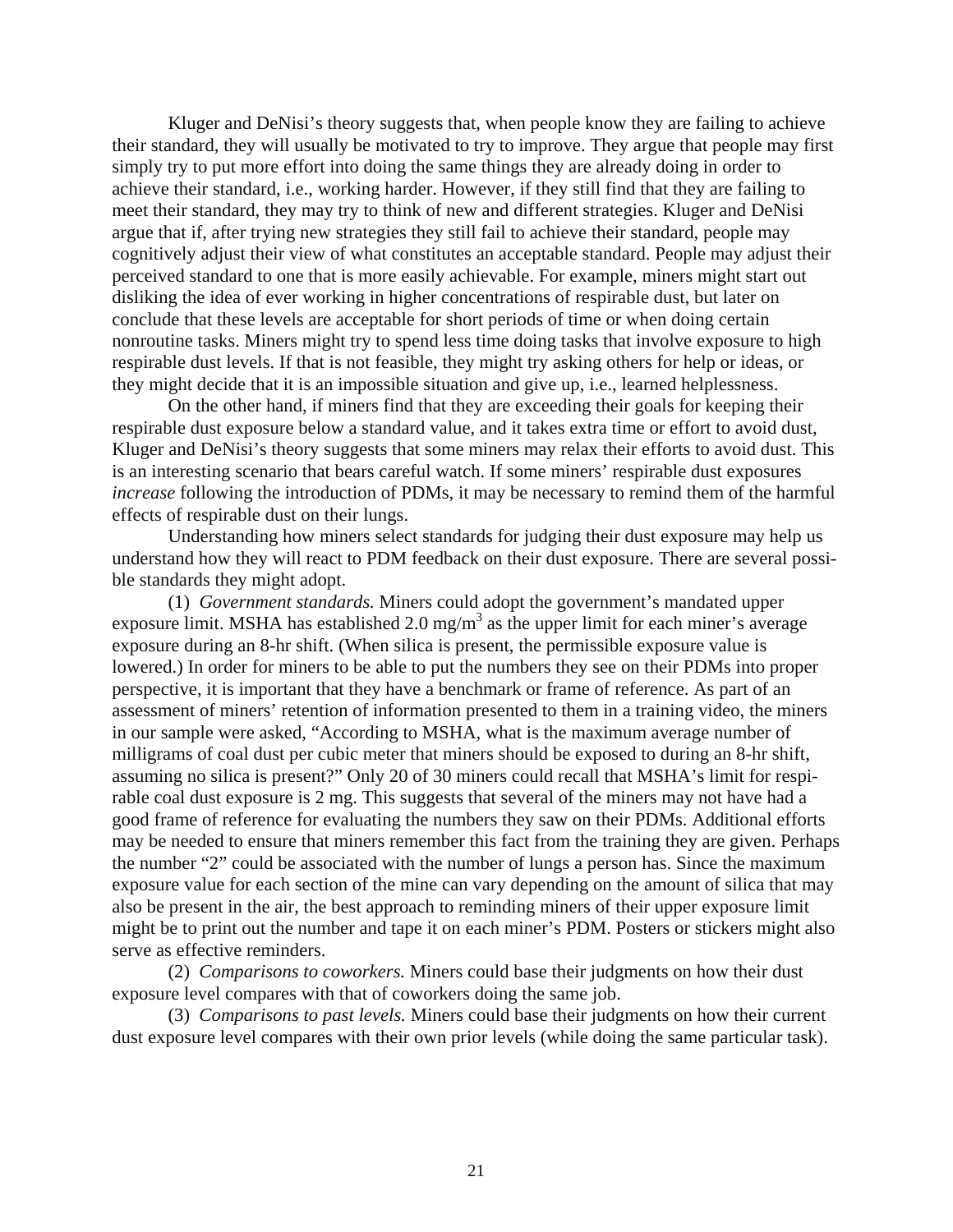<span id="page-26-0"></span>Since PDMs provide feedback on a variety of different dust concentration measures (CUM0, MC0, PROJ, bar chart), miners may tend to focus on some more than others. Data were collected on this issue by asking miners, "Of all the different types of information the PDM gives you, which type did you tend to look at the most?" The distribution of responses is as follows:

#### *Response Distribution*

| Dust exposure for past 30 min (MCO)           | 4 |
|-----------------------------------------------|---|
| Cumulative exposure since shift began (CUM0)  | 8 |
| Projected exposure for the whole shift (PROJ) | 8 |
| Bar chart                                     |   |

One miner said he paid equal attention to MC0 and PROJ. One miner said he looked mainly at the numbers on the first screen rather than the bar chart, but did not recall paying more attention to any one value in particular. One miner said he looked at both MC0 and the bar chart equally. Based on the responses from this relatively small sample, it seems that there is no single preferred indicator of dust exposure. As mentioned previously, almost all miners reported looking at their end-of-shift average respirable dust exposure before turning in their PDMs at the end of the day.

There are many unanswered questions about how miners will interpret and respond to information from their PDMs. Will miners focus on their exposure during relatively short time intervals when their exposures seem to be unusually high? Will they focus on such events only when they seem to occur with some regularity? Will they ignore occasional or random spikes in respirable dust concentrations? Once PDMs have been introduced on a more widespread basis, it should become clearer which types of information miners attend to and what standards miners are adopting.

**Limitations of the conceptual model.** It is important to note that the model presented in Figure 2 is mainly intended to help explain the behavior of miners as they *first* begin using PDMs and/or those who work in high levels of respirable dust on an *occasional* basis. It is likely that if miners have formed a strong habit of avoiding high respirable dust levels in all circumstances, they never even stop to consider any of the factors shown in the model. Similarly, once miners have formed a strong habit of going in high respirable dust levels to perform certain tasks, they may seldom take into consideration any of the factors shown in the model. They may not even take notice of their PDM readings.

Over time, miners using PDMs will hopefully learn what they can and cannot do to lessen their exposures to respirable dust, and they may subsequently pay less attention to the PDM feedback. Only when they happen to notice numbers that are different from what they have come to expect will they stop to think about what might have caused the unusual reading.

#### **Miners' Receptivity to Wearing PDMs**

Worker resistance to change is common. It was anticipated that at least some miners would have reservations about wearing the new PDM. In order to understand what miners might find objectionable about wearing PDMs, they were asked to describe any problems they might have had. They were also asked to name any reasons why miners would *not* want to wear a PDM. The following issues were cited most frequently by miners: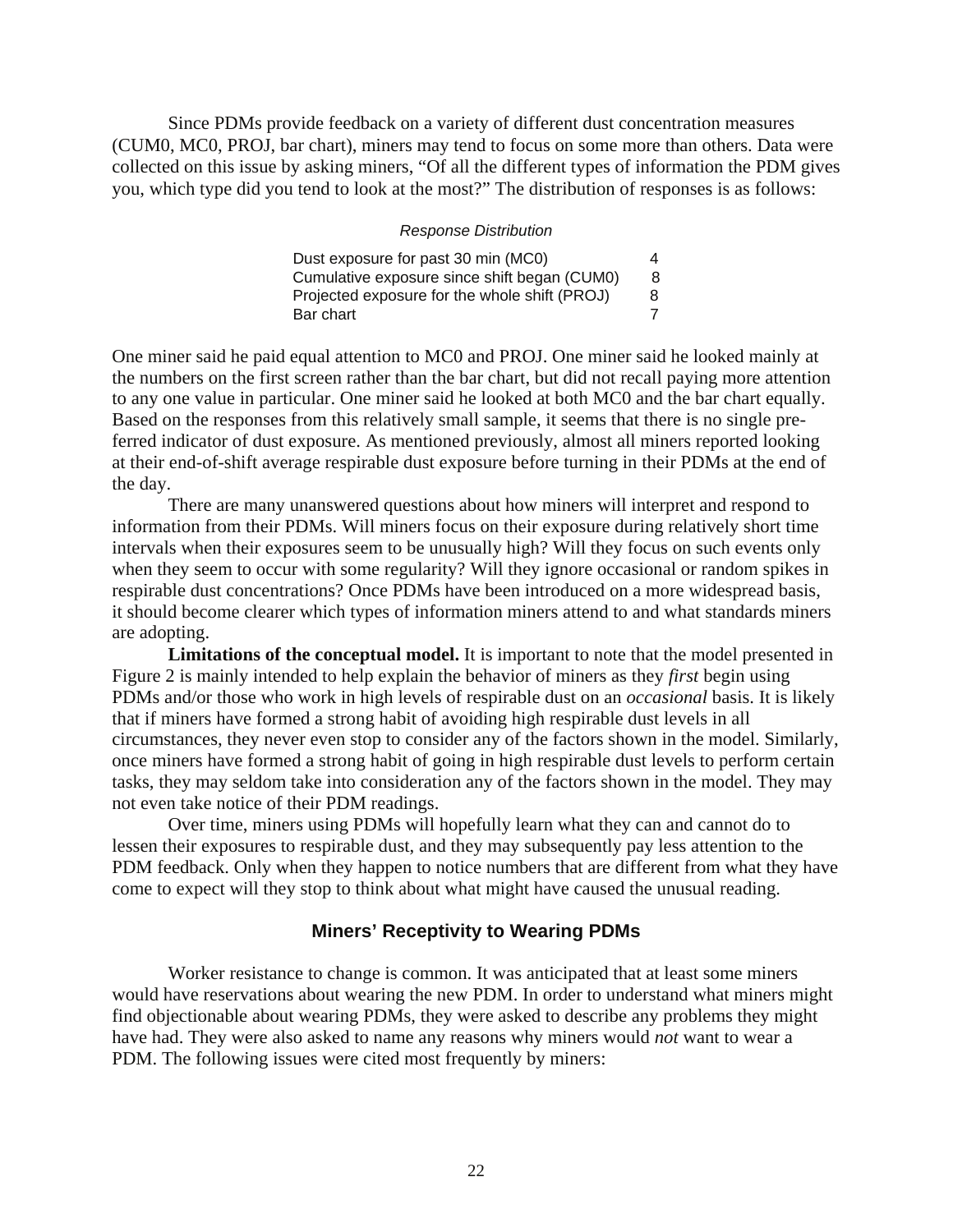- Size and weight
- Light cord / sample hose
- Cap lamp
- Attachment to miner's belt

**Size and weight.** Several miners noted that the PDM felt heavier and seemed bulkier than the cap lamp battery they normally wear on their belt. The PDM weighs 6.6 lb. It is 8 oz heavier than lead-acid battery cap lamp systems, but 1.5 lb lighter than the combined weight of wearing a lead-acid battery cap lamp and dust sampler. As a result of recent improvements in cap lamp battery technologies, the lead-acid battery cap lamp systems are gradually being replaced by cap lamp systems that do not weigh as much. Some mobile equipment operators said that, due to the PDM's size and the limited space in their operator's compartment, it was difficult to sit down with the PDM attached to their belt. Some noted that their PDM got "banged around" when they had to work in close quarters.

Light cord/sample hose. The length of the cord running from the PDM on the miner's belt to the sample inlet on the cap lamp was designed to accommodate relatively tall people for the purposes of field testing the manufacturer's prototype units. Some miners complained that the cord was too long and got caught on things as they worked. The cord is wrapped in a durable but rather rough material that some miners complained was uncomfortable when it rubbed against their neck. Those who maintained the PDMs noted that it would have been easier to clean mud off the cord if it had a smoother surface. Some miners thought that the sample hose sometimes got pinched off when they sat down. When the flow of air gets cut off, an error message appears on the display screen. These error messages (flow error) sometimes caused miners to doubt whether their PDM was working properly.

**Cap lamp.** A few miners complained that there were dark areas in the center of their spot, making it more difficult to see in the dark underground environment. Unlike the cap lamps these miners normally use, the light on the PDM cannot be focused with a knob. Its focus can only be changed by adding and removing shims from the base of the light bulb. This procedure is rather time-consuming. It requires removing three screws, taking the cover off the light, changing the number of shims, and reinstalling the cover. If the spot is still not focused to the miner's liking, this procedure must be repeated until the right number of shims is determined. A few of the PDM maintainers noted that the bulbs burned out and had to be replaced rather often. They also noted that the lights would sometimes go out before the shift was over. The batteries should be capable of providing at least 12 hr of light when fully charged. The manufacturer believes that the reason the lights sometimes failed before the end of the shift was because of poor connections between the PDM and recharging unit. The manufacturer plans to redesign this connection to ensure that the batteries always get fully charged before miners begin their shift. Miners also noted that, unlike their cap lamps, the PDM light does not provide any advance warning before the light actually goes out.

**Attachment to miner's belt.** Miners at the first mine were using a significantly smaller lithium battery for their cap lamps. This battery fit into a small pouch permanently attached to their belts. This prevented the miners from attaching the larger pouches provided by NIOSH to hold the PDM onto their belt. The miners at this mine were especially bothered by the larger size and weight of the PDM compared to the small lithium battery they had been used to wearing. Miners at this mine used a metal clamp to attach the PDM to their belt. A few miners noted that PDMs held on by clamps (as opposed to the pouches) tended to fall off their belt. To minimize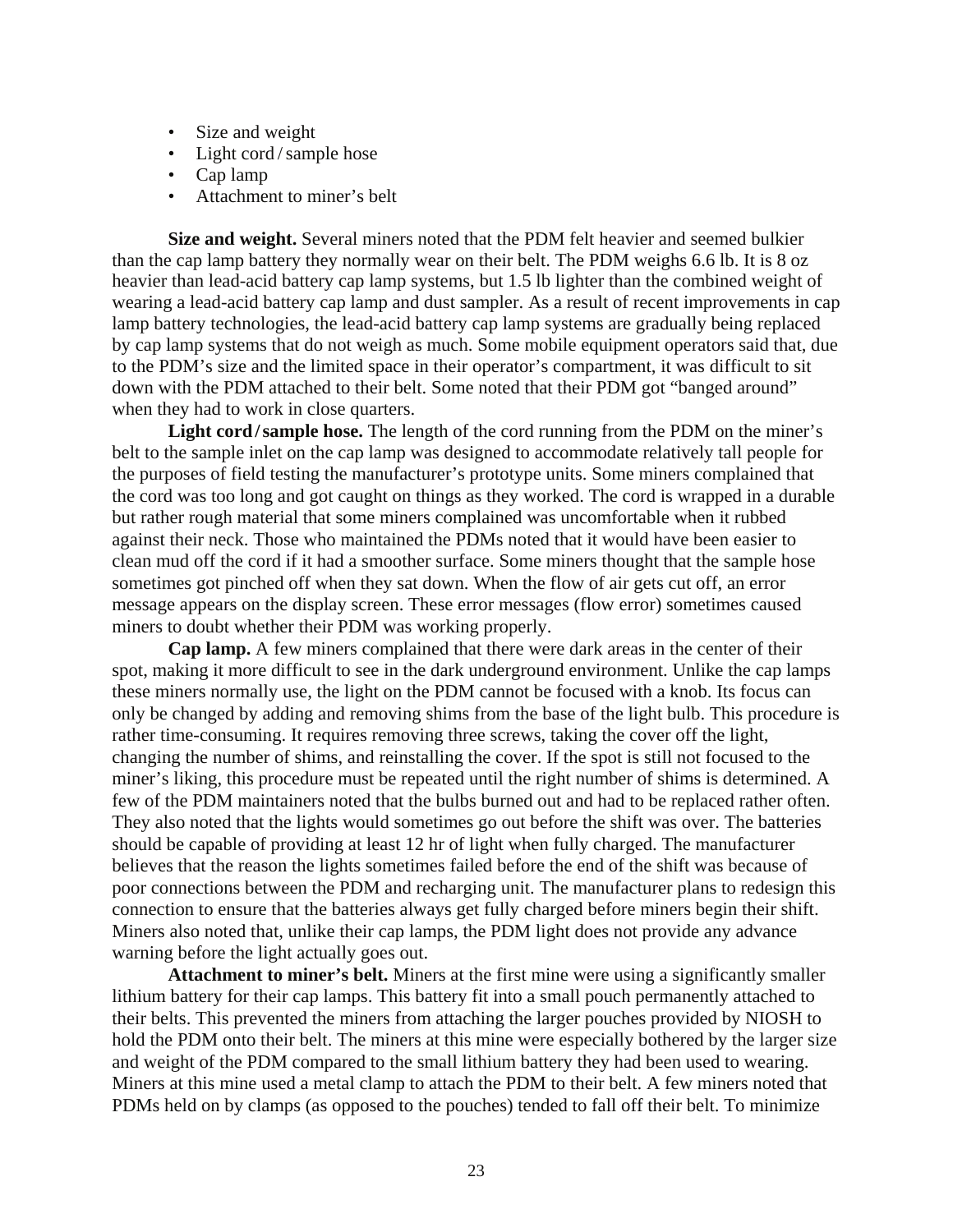inconveniences and discomfort, it is suggested that miners who wear PDMs should be given belts that allow attachment via either pouches or clamps and that the belts have suspenders to help support the load more comfortably.

Members of the mine safety staff who helped maintain the PDMs were also asked to identify problems and offer suggestions for improving the PDMs. Many of their observations paralleled those of the miners who wore the PDMs. However, two additional observations are worth noting. Maintainers suggested changing the software such that when programming a PDM for the next sample, the default values should reflect whatever value was entered the previous time that the PDM was programmed. They said that this would save time and reduce the chances of entering erroneus values during the daily programming process. At one mine, the safety staff strongly suggested adding some type of noticeable signal to let miners know when they are in an area of relatively high levels of respirable dust and/or when they are approaching the maximum exposure limit for a shift. For example, a flashing light might be used to get the miner's attention. They were concerned that miners will become complacent after wearing their PDMs for a while and will stop paying attention to the display information.

Miners were asked if they had had experience wearing other types of dust monitors besides the PDM. All but one replied "yes." Interviewers said to those who had experience wearing both the old and new type of monitor, "I'd like you to think about how the old dust sampling system compares to the new. Which do you prefer?" Eighteen (62%) preferred the new PDM, seven (24%) preferred existing monitors, and four (14%) had no preference.

Seven miners stated that 4 weeks was too long to wear the PDM. Some said they would have preferred the new PDM or would have been willing to wear it longer if design improvements are made.

Miners were asked to explain the reasons for their preference. Those who said they prefer the new PDM perceived the following advantages:

- Provides quicker feedback
- Does not fall off your coveralls like cassettes
- Combination light/sampler is more compact
- Does not get in the way as much
- Provides a truer sample of actual exposure because (1) the PDM cannot be removed and left in fresh air while miners go elsewhere and (2) the location of the sample inlet (brim of hard hat) is closer to one's nose, i.e., the miner's breathing zone.

Those who said they prefer using traditional dust monitors cited the following reasons:

- Lighter and less bulky
- The cord does not irritate the neck
- Does not get in the way as much
- Could not focus the PDM's cap light

All of these concerns have been conveyed to the manufacturer. Hopefully, the PDM can be redesigned to further enhance acceptance by those who will be using it.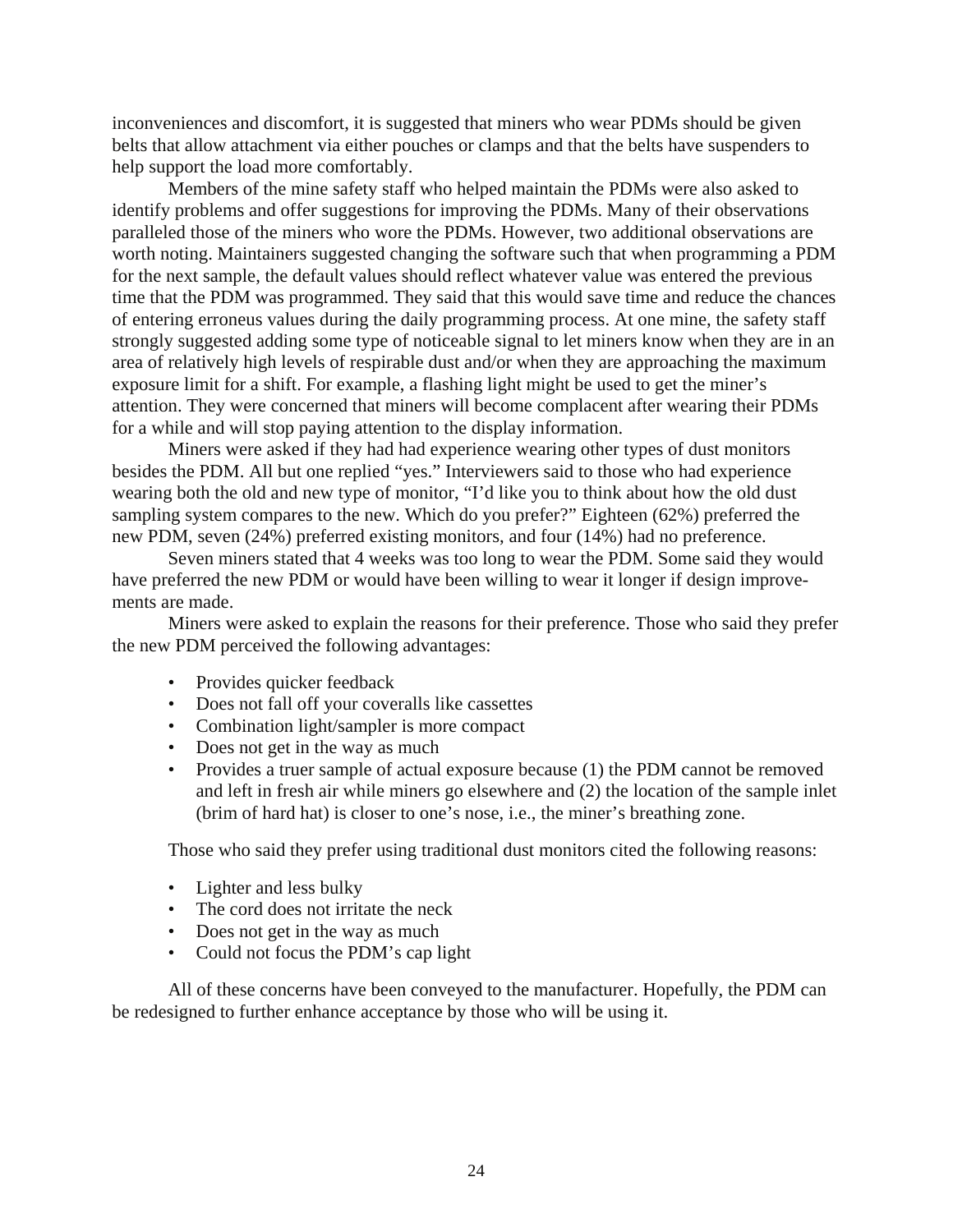#### **CONCLUSIONS**

<span id="page-29-0"></span>The information presented in this report helps delineate the important role of PDMs as a tool for reducing coal miners' exposure to respirable dust. A major strength of the NIOSH study is that the information was obtained from people who regularly work underground and who will actually be using this new technology. Their assessment of the potential for using PDMs to protect their lungs should most definitely be considered as an informative and insightful source of information.

Results from the interviews with miners tend to support the propositions in the first three stages of the conceptual model. Most miners paid attention to PDM feedback and made efforts to reduce their dust exposure. The PDMs were not used long enough at the four mines in the study to provide evidence about the final stage in the model—institutionalization. The empirical evidence concerning the validity of the model is rather limited. It is hoped that the findings from this study will serve to stimulate additional research and will raise more questions about the role of feedback as a determinant of self-protective worker behavior.

One should not conclude that the results of this study are representative of the entire industry. The sample of mines that participated in the study was small, and it was not randomly selected. It is possible that the sample of companies participating in this study is more committed to ensuring their employees' health and safety than the remainder of the industry.

#### **REFERENCES**

Antao VC, Petsonk EL, Sokolow LZ, Wolfe AL, Pinheiro GA, Hale JM, Attfield MD [2005]. Rapidly progressive coal workers' pneumoconiosis in the United States: geographic clustering and other factors. Occup Environ Med *62*:670–674.

Bandura A [1977]. Self-efficacy: toward a unifying theory of behavioral change. Psychol Rev *84*:191–215.

Bandura A [2004]. Health promotion by social cognitive means. Health Educ Behav *31*(2):143–164.

Becker MH, ed. [1974]. The health belief model and personal health behavior. Health Educ Monogr Vol. 2 (entire issue).

Beers MH [2005]. The Merck manual of medical information, second home edition. Whitehouse Station, NJ: Merck Research Laboratories.

Beyer JM, Trice HM [1978]. Implementing change: alcoholism policies in work organizations. New York: Free Press.

CDC (Centers for Disease Control and Prevention) [2003]. Pneumoconiosis prevalence among working coal miners examined in federal chest radiograph surveillance programs: United States, 1996–2002. MMWR *52*(15):336–340.

CDC (Centers for Disease Control and Prevention) [2006]. Advanced cases of coal workers' pneumoconiosis: two counties, Virginia, 2006. MMWR *55*(33):909–913.

CFR. Code of federal regulations. Washington, DC: U.S. Government Printing Office, Office of the Federal Register.

Cohen A [1987]. Perspectives on self-protective behaviors and work place hazards. In: Weinstein N, ed. Taking care: understanding and encouraging self-protective behavior. Cambridge, U.K.: Cambridge University Press, pp. 298–322.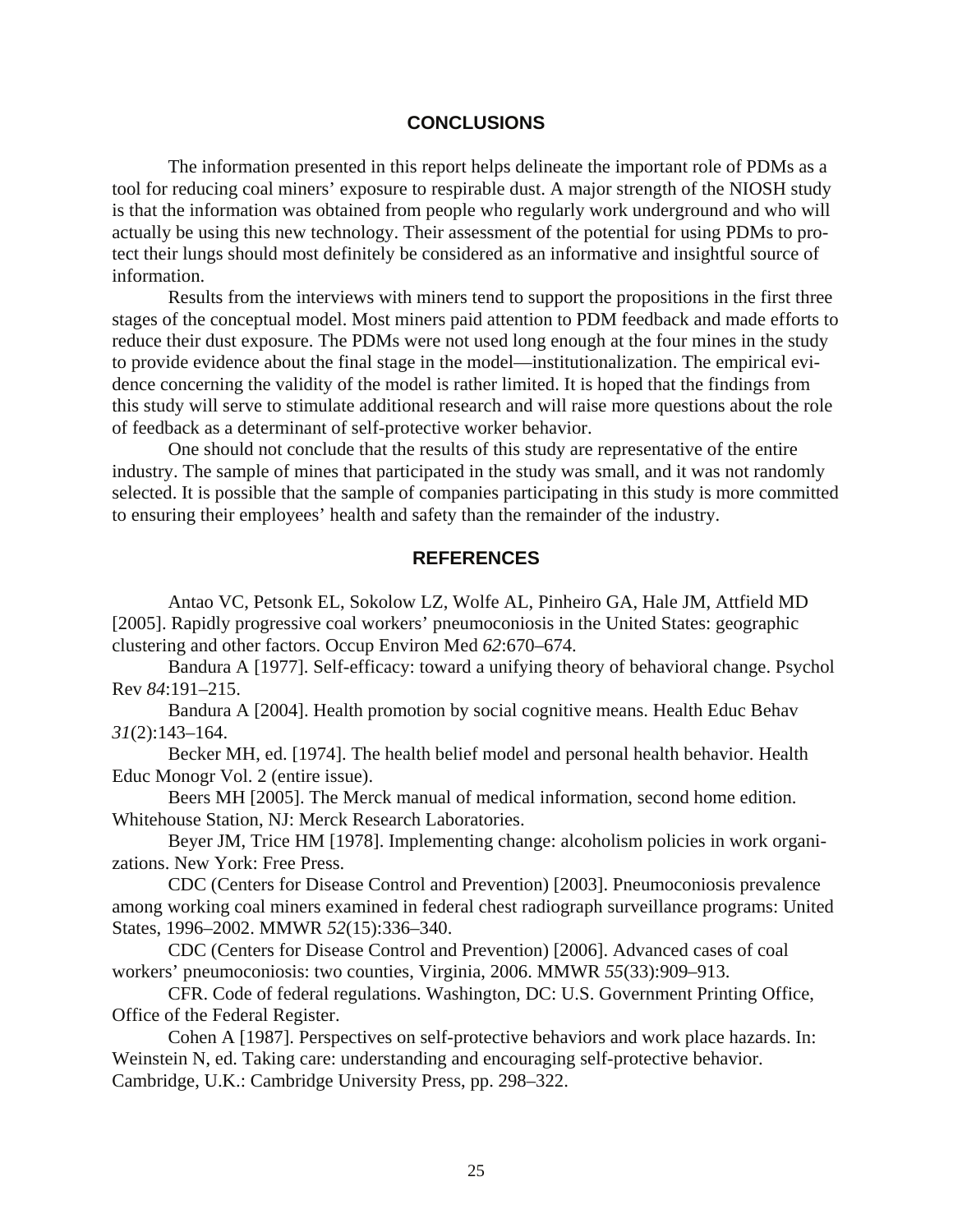Dillard JP, Pfau M [2002]. The persuasion handbook: developments in theory and practice. Thousand Oaks, CA: Sage Publications.

Fishbein M, Triandis HC, Kanfer FH [2001]. Factors influencing behavior and behavior change. In: Baum A, Revenson TA, Singer JE, eds. Handbook of health psychology. Mahwah, NJ: Lawrence Erlbaum Associates.

Glanz K, Rimer BK, Lewis FM [2002]. Health behavior and health education: theory, research, and practice. San Francisco, CA: Jossey-Bass, Inc.

Hochbaum GM [1958]. Public participation in medical screening programs: a sociopsychological study. U.S. Public Health Service publication No. 572. Washington, DC: Government Printing Office.

Janz NK, Becker MH [1984]. The health belief model: a decade later. Health Educ Q *11*(1):1–47.

Janz, NK, Champion VL, Strecher VJ [2002]. The health belief model. In: Glanz K, Rimer BK, Lewis FM, eds. Health behavior and health education: theory, research, and practice. San Francisco, CA: Jossey-Bass, Inc., pp. 45–66.

Kaluzny AD, Hernandez SR [1988]. Organization change and innovation. In: Shortell S, Kaluzny A, eds. Health care management: a text in organization theory and behavior. 2nd ed. New York: Wiley.

Kirscht JP [1974]. The health belief model and illness behavior. Health Educ Monogr *2*: 2387–2408.

Kluger AN, DeNisi A [1996]. The effects of feedback interventions on performance: a historical review, a meta-analysis, and a preliminary feedback intervention theory. Psychol Bull *119*(2):254–284.

Leventhal H [1970]. Findings and theory in the study of fear communications. In: Berkowitz L, ed. Advances in experimental social psychology. New York: Academic Press.

Leventhal H, Watts JC [1966]. Sources of resistance to fear-arousing communications on smoking and lung cancer. J Pers *34*:155–175.

Leventhal H, Leventhal E, Cameron L [2001]. Representations, procedures, and affect in illness self-regulation: a perceptual-cognitive model. In: Baum A, Revenson T, Singer J, eds. Handbook of health psychology. Mahwah, NJ: Lawrence Erlbaum Associates, pp. 19–48.

Lewin K [1951]. Field theory in social science. New York: Harper Collins.

McLeroy KR, Bibeau D, Steckler A, Glanz K [1988]. An ecological perspective on health promotion programs. Health Educ Q *15*:351–375.

Mikulincer M [1994]. Human learned helplessness: a coping perspective. New York: Plenum Press.

Millar MG, Millar K [1996]. The effects of anxiety on response times to disease detection and health promotion behaviors. J Behav Med *19*(4):401–413.

Murray-Johnson L, Witte K, Patel D, Orrego V, Zuckerman C, Maxfield AM, Thimons ED [2004]. Using the extended parallel process model to prevent noise-induced hearing loss among coal miners in Appalachia. Health Educ Behav *31*(6):741–755.

Niewiadomski GE (Niewiadomski.George@dol.gov) [2007]. E-mail message to Robert H. Peters (RPeters@cdc.gov), August 30.

NIOSH [2005]. Work-related lung disease (WoRLD) surveillance system: December 2005 updated tables and figures. [http://www2a.cdc.gov/drds/WorldReportData/ UpdateDetails.asp?UpdateDateID=2]. Date accessed: November 2007.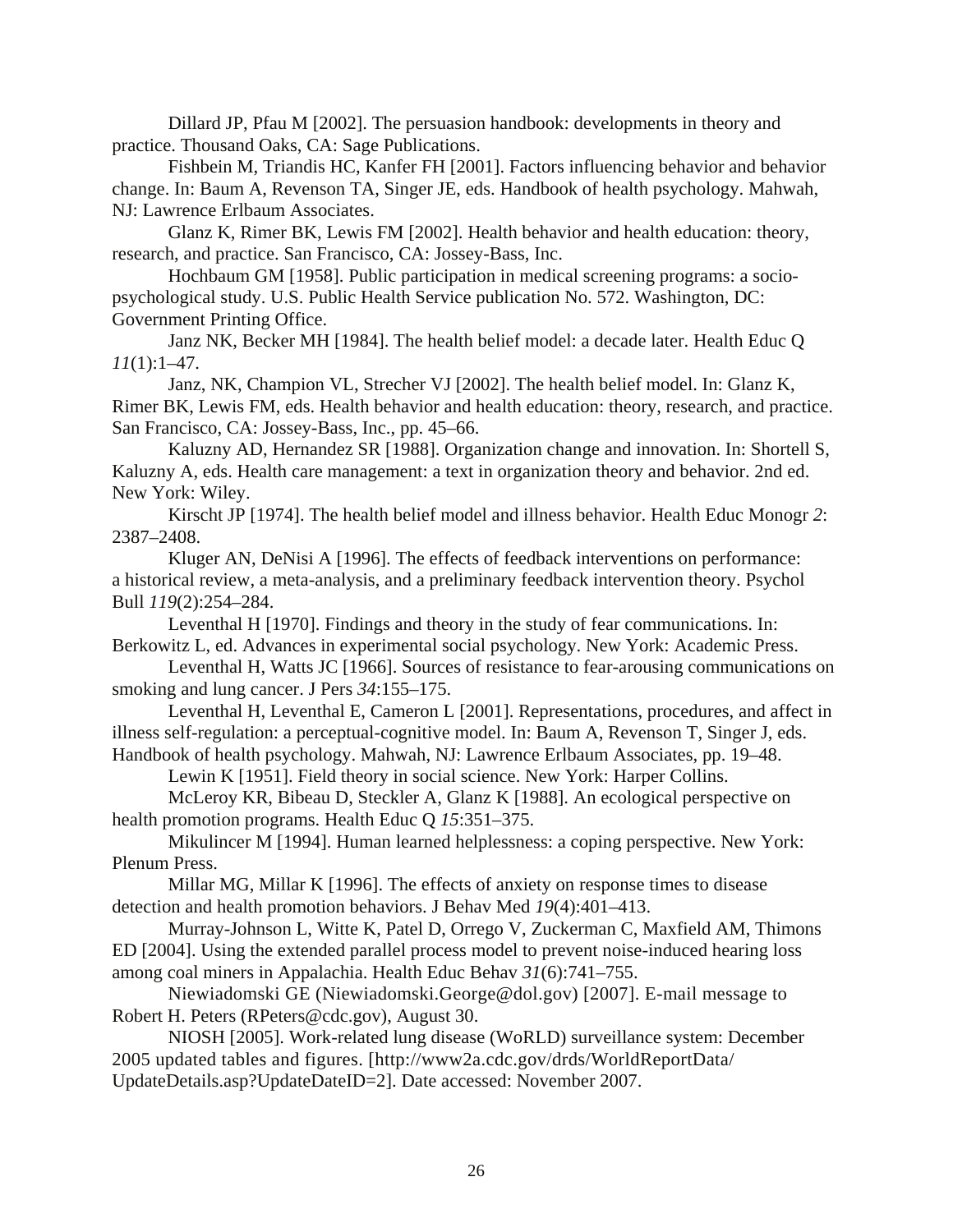O'Keefe K [1999]. An analysis of a process evaluation and school climate assessment for a school-based health promotion intervention targeting native-American children. Chapel Hill, NC: School of Public Health. Unpublished paper.

OWCP (Office of Workers' Compensation Programs) [2007]. OWCP annual report to Congress FY 2004. Washington, DC: U.S. Department of Labor, Employment Standards Administration, Office of Workers' Compensation Programs.

Rogers EM [1983]. Diffusion of innovations. 3rd ed. New York: Free Press.

Rogers RW, Prentice-Dunn S [1997]. Protection motivation theory. In: Gochman DS, ed. Handbook of health behavior research I: personal and social determinants. New York: Plenum Press.

Rosenstock IM [1974]. Historical origins of the health belief model. Health Educ Monogr *2*:328–335.

Scott DF, Grayson RL, Metz EA [2004]. Disease and illness in U.S. mining, 1983–2001. J Occup Environ Med *46*(12):1272–1277.

Steckler A, Goodman RM, Kegler MC [2002]. Mobilizing organizations for health enhancements: theories of organizational change. In Glanz K, Rimer BK, Lewis FM, eds. Health behavior and health education: theory, research, and practice. San Francisco, CA: Jossey-Bass, Inc., pp. 335–360.

Stephenson MT, Witte K, Vaught C, Quick BL, Booth-Butterfield S, Patel D, Zuckerman C [2005]. Using persuasive messages to encourage voluntary hearing protection among coal miners. J Saf Res *36*(1):9–17.

Taylor SE [1983]. Adjustment to threatening events: a theory of cognitive adaptation. Am Psychol *38*(11):1161–1173.

Volkwein JC, Vinson RP, Page SJ, McWilliams LJ, Joy GJ, Mischler SE, Tuchman DP [2006]. Laboratory and field performance of a continuously measuring personal respirable dust monitor. Pittsburgh, PA: U.S. Department of Health and Human Services, Public Health Service, Centers for Disease Control and Prevention, National Institute for Occupational Safety and Health, DHHS (NIOSH) Publication No. 2006–145, RI 9669.

Weinstein N [1987]. Taking care: understanding and encouraging self-protective behavior. Cambridge, U.K.: Cambridge University Press.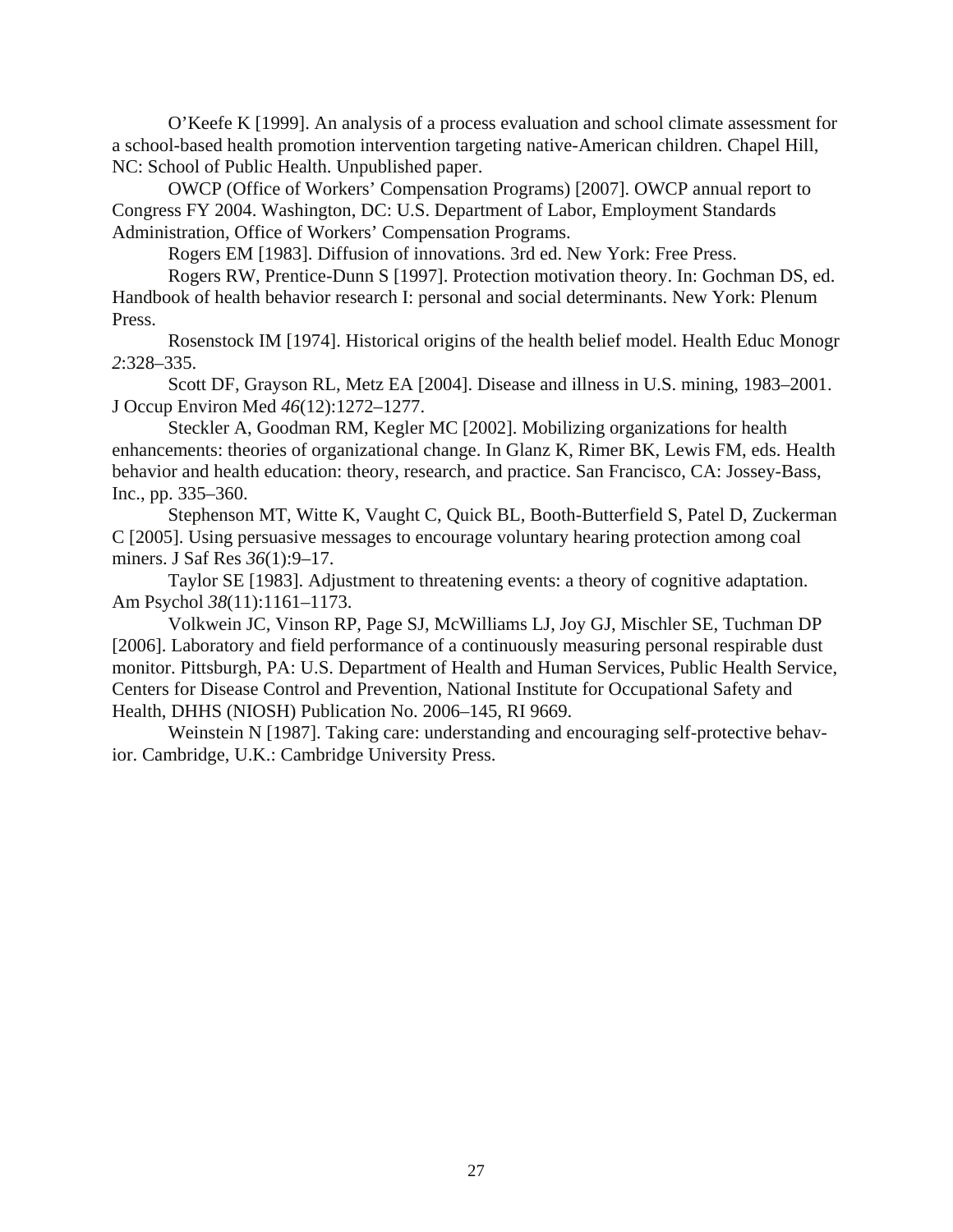# **APPENDIX A.—MINE INTERVIEW GUIDE**

<span id="page-32-0"></span> Form Approved OMB No. 0920-0698 Exp. Date 11/30/2007

# **INTERVIEW GUIDE FOR MINERS REGARDING PDMs**

DATE:\_\_\_\_\_\_\_\_\_\_\_\_\_\_\_\_\_\_\_\_\_\_\_\_\_\_\_\_\_\_\_\_\_\_\_\_\_\_\_\_\_

INTERVIEWER:\_\_\_\_\_\_\_\_\_\_\_\_\_\_\_\_\_\_\_\_\_\_\_\_\_\_\_\_\_\_\_\_\_

PLEASE DO NOT CIRCULATE OR USE WITHOUT THE PERMISSION OF THE NATIONAL INSTITUTE FOR OCCUPATIONAL SAFETY & HEALTH, PITTSBURGH RESEARCH LAB (412)386-6895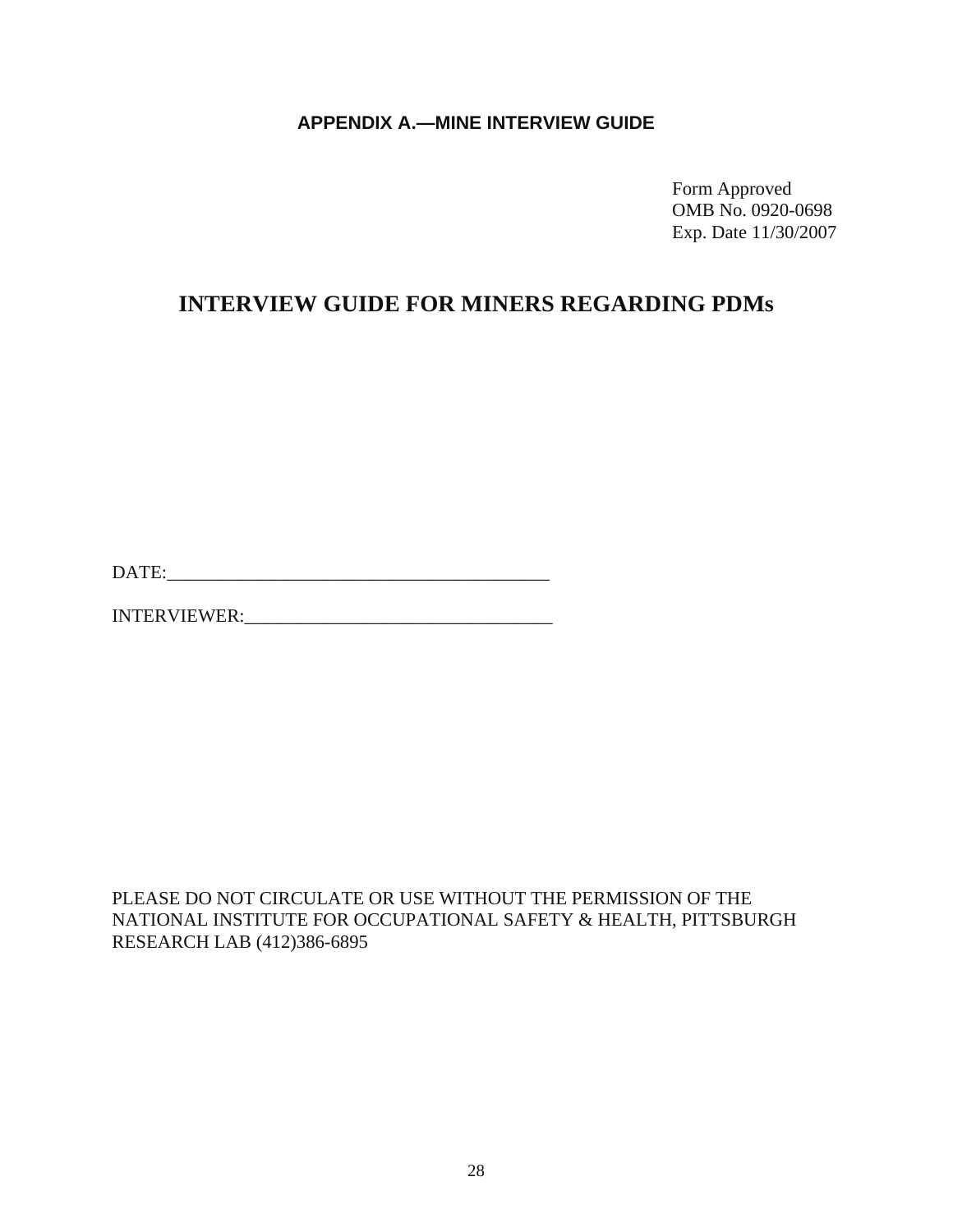## **1. INTRODUCTION**

Hello, my name is \_\_\_\_\_\_\_\_\_\_\_\_\_\_\_\_\_. I work for NIOSH. NIOSH is doing a research study to get information on what coal miners think about the Personal Dust Monitor and how it might be used to reduce their exposure to respirable dust. Since you have experience using the PDM, we would like to interview you. The interview takes about 20-30 minutes. Your participation is completely voluntary. You don't need to answer any questions you don't want to. Your responses to interview questions will be treated in a confidential manner, unless otherwise compelled by law. We do not record the names of the people we interview. The information you provide will be analyzed and reported along with the information provided by miners at other mines. In any public release of survey results, no data will be disclosed that could be used to identify specific individuals. Only NIOSH staff who are involved in collecting or preparing the information for analysis will have access to your answers.

If you do not object to being interviewed, I need you to review and sign this consent form. [*Give form to miner and explain*].

Do you have any questions before I begin the interview?

#### **2. MINER'S BACKGROUND**

To begin, I need to get some information about you and your experience in mining.

2.1 How many years have you worked as a coal miner?

- $\Box$  < 2
- $\Box$  2 5
- $\Box$  6 10
- $\Box$  11 20
- $\Box$  > 20

#### 2.2 What is your present job?

- 
- □ Shuttle car □ Longwall shearer
- □ Continuous miner □ Longwall jack setter
- 
- 
- □ Roof bolter □ Longwall utility
- □ Electrician □ Stage loader
- 

- 
- $\Box$  Mechanic  $\Box$  Other  $\Box$

□ Foreman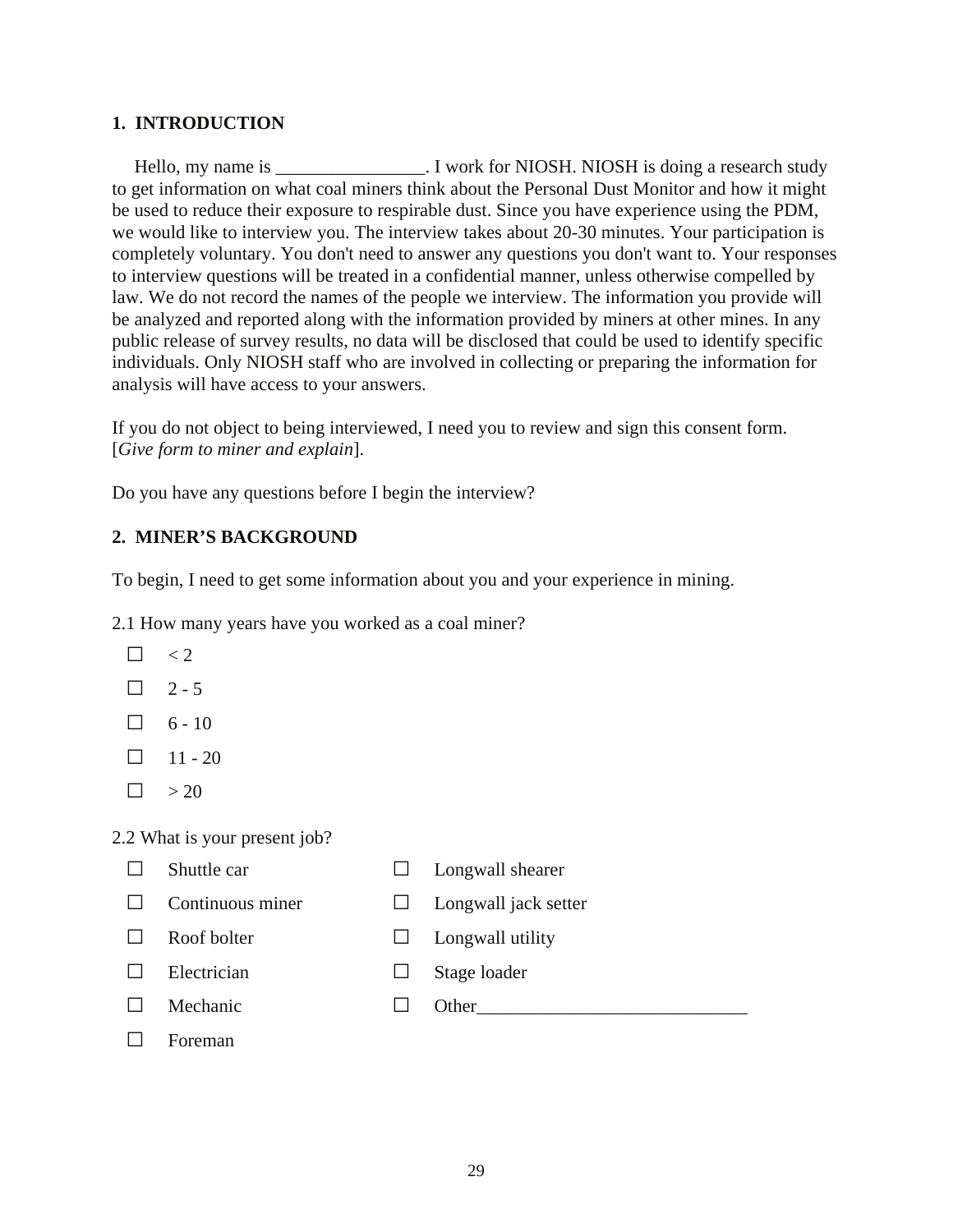2.3 How many years have you been on that job?\_\_\_\_\_\_\_\_\_\_\_\_\_\_\_\_\_\_\_\_\_\_\_\_\_\_\_\_\_\_\_\_\_\_\_

- $\Box$  < 1 year
- $\Box$  1-3
- $\Box$  > 3

2.4 How old are you?

- $\Box \quad 30$
- $\Box$  30 39
- $\Box$  40 49
- $\Box$  50 and over

#### **3. COMPREHENSION AND USE OF PDM INFORMATION**

The next few questions are about the personal dust monitors and the information they provide.

3.1 Including today, about how many shifts have you worn the PDM?

- $\Box$  More than 15 (3+ weeks)
- $\Box$  11 15 (2-3 weeks)
- $\Box$  6 10 (1-2 week)
- $\Box$  1 5 (a week or less)

3.2 During a typical shift, how many times do you look at the numbers on your PDM?

- □ ZERO
- $\Box$  > 0 (write number) \_\_\_\_\_\_\_\_\_\_\_\_\_\_  $\rightarrow$  **SKIP** to 3.4

3.3 (If looked ZERO times), Did you ever look at it?

- □ No **→ SKIP** to \*\*\* Section 5. "Problems with the PDM"
- □ Yes

3.4 Were there certain times that you were more likely to look at it than others?

- $\Box$  No  $\rightarrow$  **SKIP** to \*\*\* 3.6
- □ Yes

3.5 (If YES) When did you tend to look at it?\_\_\_\_\_\_\_\_\_\_\_\_\_\_\_\_\_\_\_\_\_\_\_\_\_\_\_\_\_\_\_\_

[PROBES] During breaks, certain times of the day, or phases of your job or mining cycle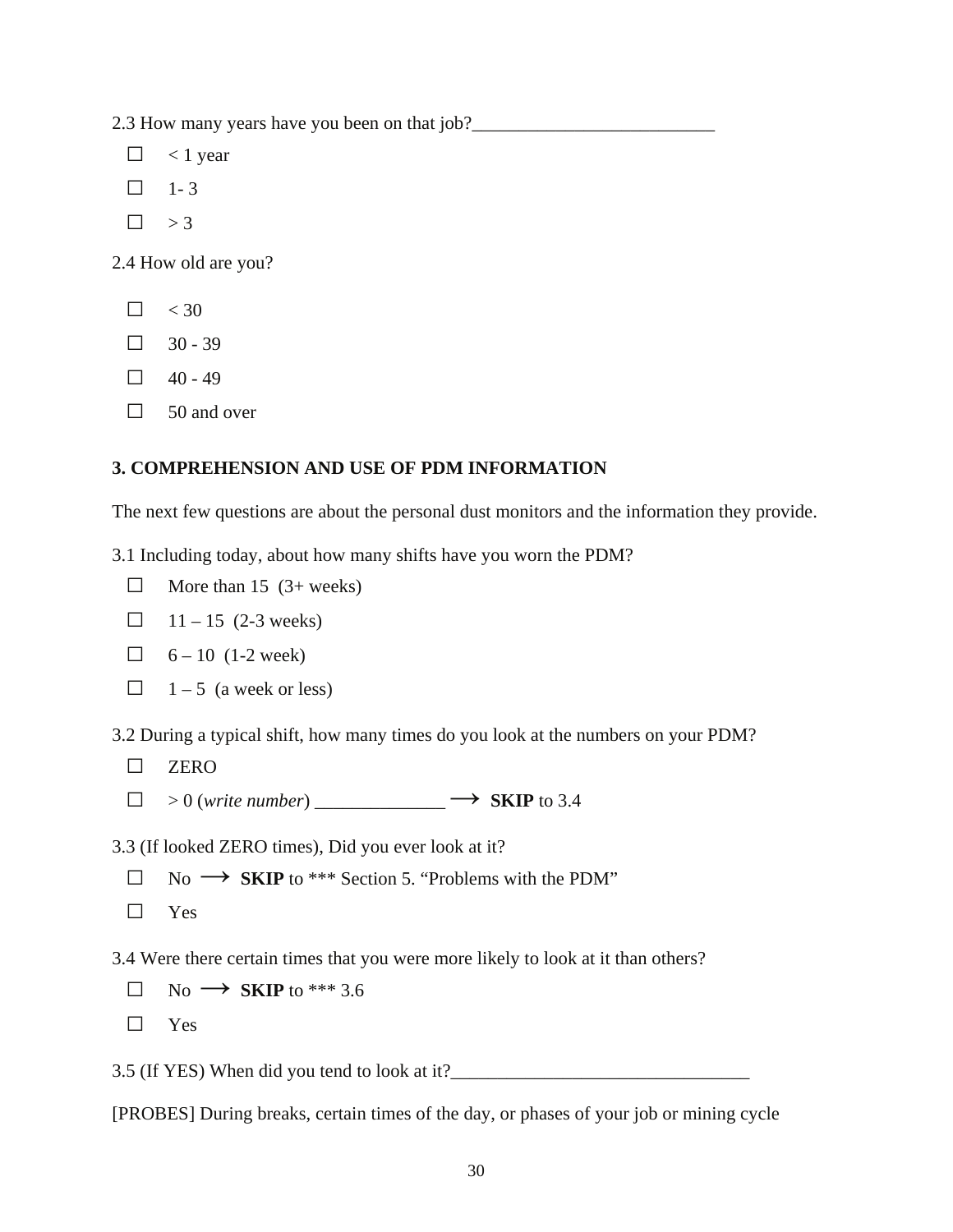\*\*\* 3.6 I'd like you to answer the next question using one of the options on the response card. Which option best describes how often you looked at your dust exposure number before you turned in your PDM at the end of the day?

## RESPONSE CARD A

- □ every day
- □ most days
- $\Box$  a few days
- □ never

3.7 Your PDM has a few different screens with information about dust concentrations. The initial screen has values for MC0, CUM0 and PROJ. Using the options on this card, please tell me how often you look at this initial screen?

# RESPONSE CARD B

- $\Box$  more than 3 times per day
- $\Box$  at least once per day
- $\Box$  a few times per week
- $\Box$  less than once per week

3.8 Another screen on your PDM shows a bar chart. Each bar represents the average dust concentration for 30 minutes. Using the options on this card, please tell me how often you looked at the bar chart screen?

# RESPONSE CARD B

- $\Box$  more than 3 times per day
- $\Box$  at least once per day
- $\Box$  a few times per week
- $\Box$  less than once per week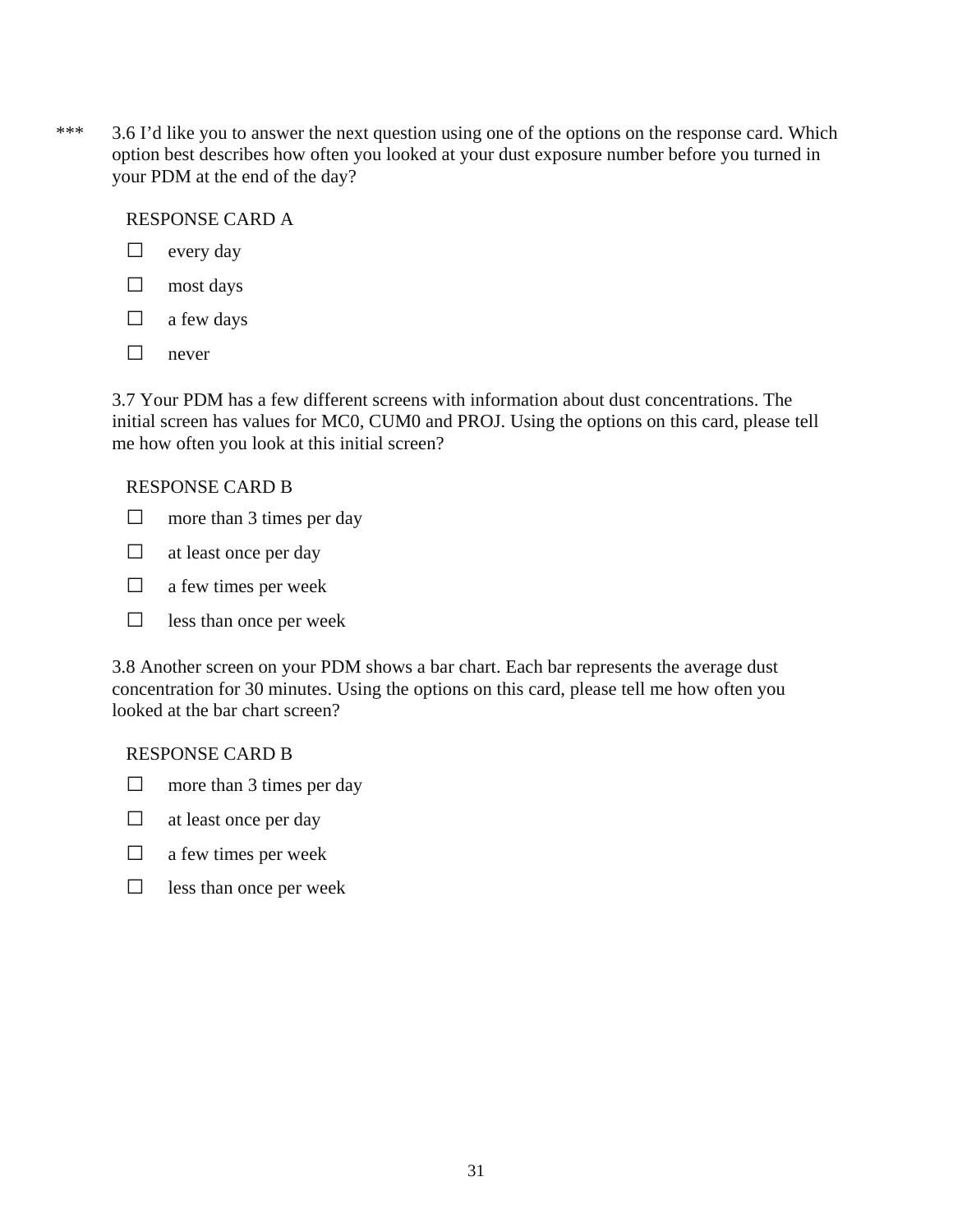3.9 Of all the different types of information the PDM gives you, which type did you tend to look at the most?

- $\Box$  1 dust exposure for past 30 minutes (MC0)
- $\Box$  2 cumulative exposure since shift began (CUM0)
- $\Box$  3 projected exposure for the whole shift (PROJ)
- $\Box$  4 bar chart (on screen 2)
- $\Box$  Other

\*\*\* 3.10 The PDM allows you to start taking a new "second sample" at any point during your shift. Did you ever try out the "second sample" feature on your PDM?

□ No

 $\Box$  Yes  $\rightarrow$  **SKIP** to 3.13

3.11 (If NO) Are there any reasons why you did not try out this feature?

# [PROBES]

Didn't realize it was possible to start a new sample  $\rightarrow$  **SKIP** to \*\*\* 3.16

Didn't remember how to start a new sample  $\rightarrow$  **SKIP** to \*\*\* 3.16 Didn't want to interfere with the sample data being collected for the whole shift Too busy with my work to think about it Not worried about my dust exposure

3.12 Do you remember which button or buttons you push to start a second sample? Please explain.

- □ CORRECT
- □ INCORRECT

**SKIP** to \*\*\* 3.16

\*\*\* 3.13 (If YES) How many times did you use this feature?

3.14 I'd like you to recall the most recent time you used this feature. What were you trying to find out?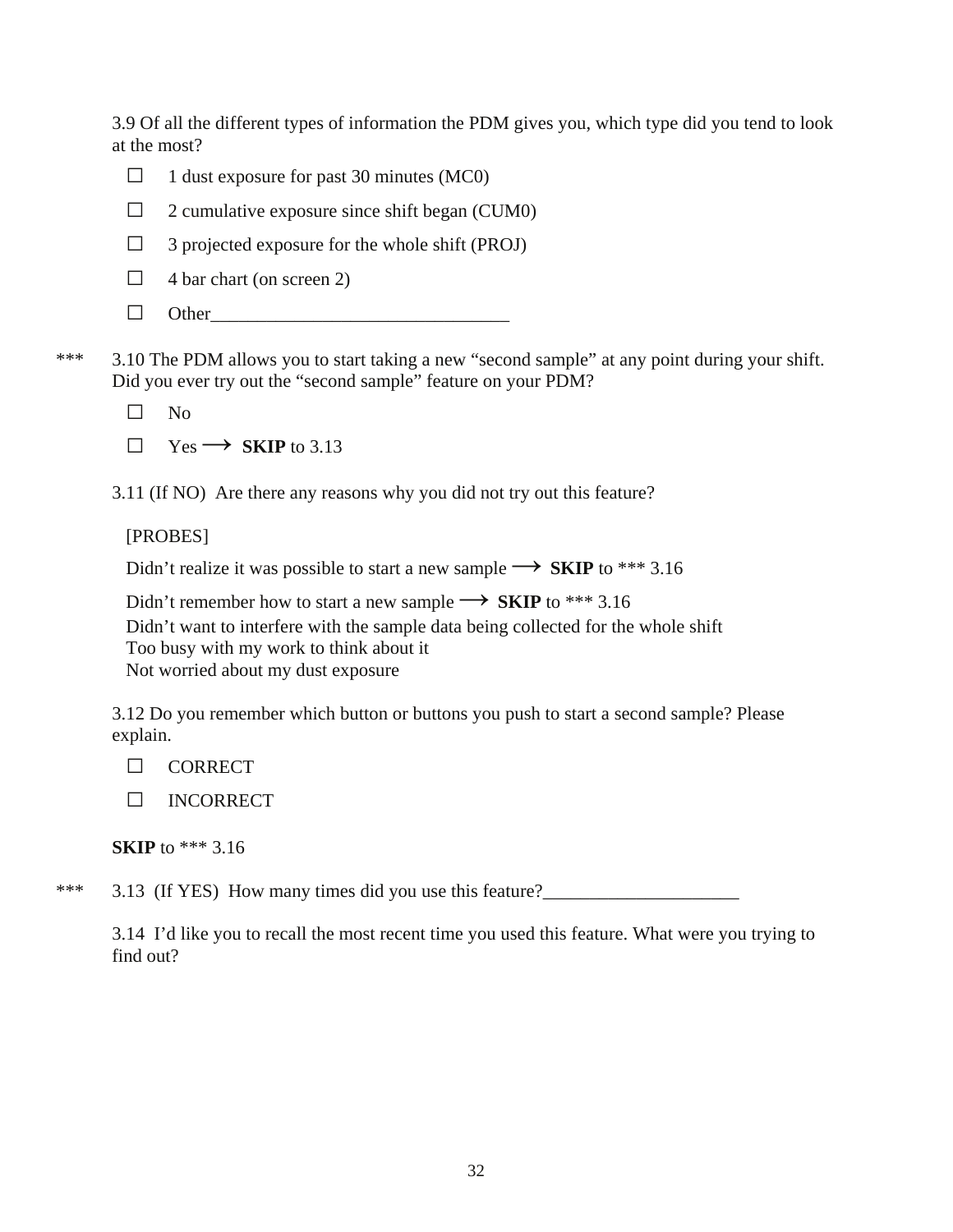3.15 Were you able to find out what you wanted to know?

□ No

□ Yes

\*\*\* 3.16 Dust concentration numbers may go up and down throughout the course of a shift. Did you notice whether your numbers tended to fluctuate throughout the day?

 $\Box$  No  $\rightarrow$  **SKIP** to \*\*\* 3.18

□ Yes

3.17 (If YES) Was it usually clear to you what was making the numbers go up and down?

 $\Box$  No Please explain why

□ Yes

3.18 Were you ever surprised or concerned by what the numbers on the PDM display were telling you?

 $\Box$  No  $\rightarrow$  **SKIP** to \*\*\* 3.21

□ Yes

3.19 (If YES), I'd like you to recall the most recent time this happened. What were you doing when you noticed the unusual reading?

3.20 Did you do anything to try to reduce your dust exposure?

□ No

 $\Box$  Yes Please describe

\*\*\* 3.21 According to MSHA, what is the maximum average number of mg of coal dust per cubic meter that miners should be exposed to during an 8 hour shift? (Assuming no silica is present)

□ CORRECT

□ INCORRECT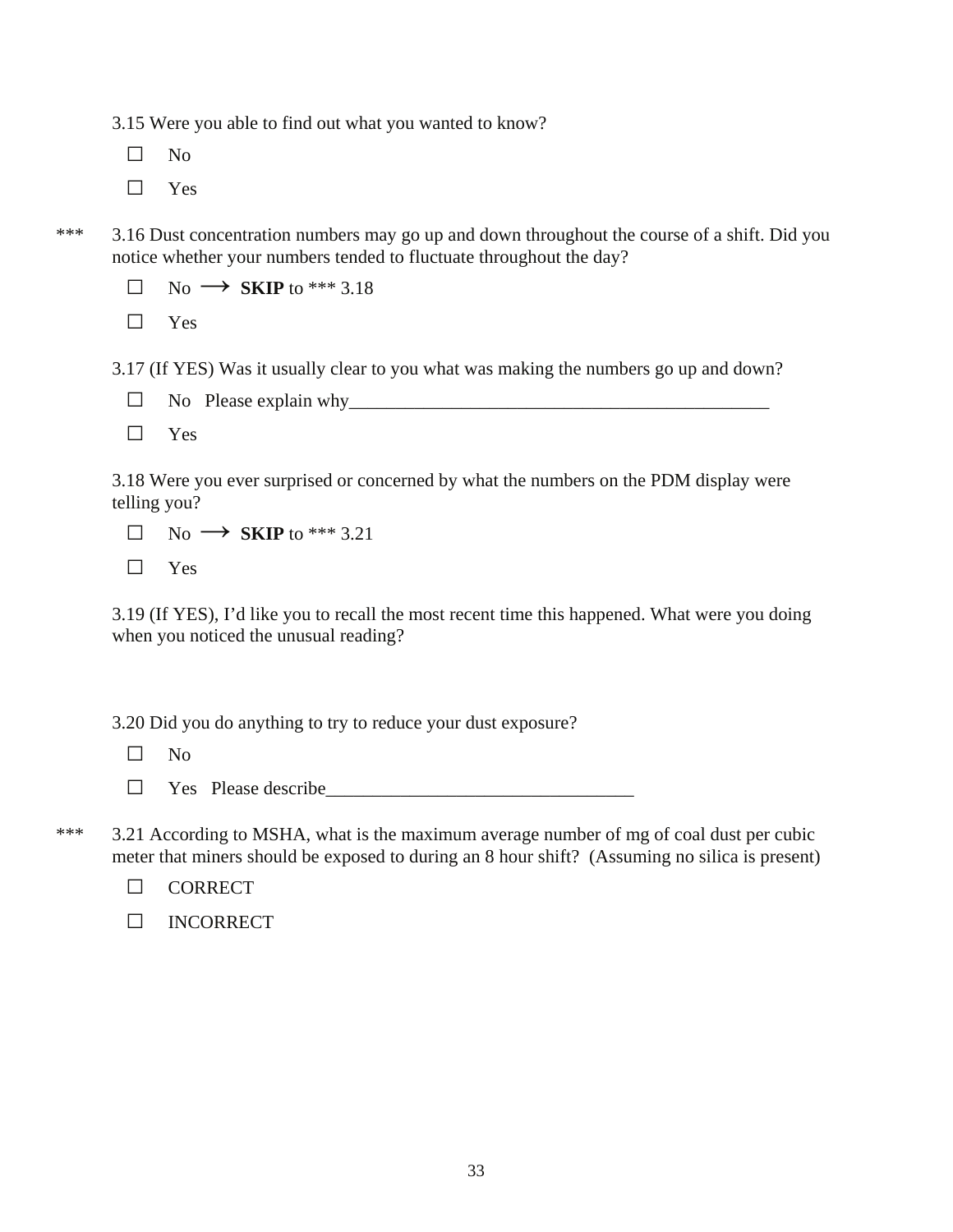# **4. ATTEMPTS TO REDUCE DUST EXPOSURE**

The next few questions are about any attempts you may have made to reduce your dust exposure since you began using the PDM.

4.1 Since you began using the PDM, have you tried to make any changes to see if you could reduce your dust exposure?

 $\Box$  No  $\rightarrow$  **SKIP** to \*\*\* 4.13

 $\Box$  Yes

4.2 (If YES) Please describe the types of changes you made.

Change 1:\_\_\_\_\_\_\_\_\_\_\_\_\_\_\_\_\_\_\_\_\_\_\_\_\_\_\_\_\_\_\_\_\_\_\_\_\_\_\_\_\_\_\_\_\_\_\_\_\_\_\_\_\_\_\_\_\_\_\_\_\_\_\_\_\_\_\_\_\_

4.3 Did [*Insert Change 1*] make any difference in your dust concentration level?

|        | • Go to *** 4.8 (Change 2)<br>$N_O$ $-$                         |
|--------|-----------------------------------------------------------------|
|        | $\mathscr N$ OR if there are no other changes, SKIP to *** 4.13 |
| $\Box$ | Don't know                                                      |
| $\Box$ | <b>Yes</b>                                                      |

4.4 (If YES--miner reports he/she was successful in reducing exposure) Did you look at the numbers on your PDM to see if they went down after you made this change?

 $\Box$  No  $\rightarrow$  **SKIP** to 4.6

□ Yes

4.5 (If YES) What did you see?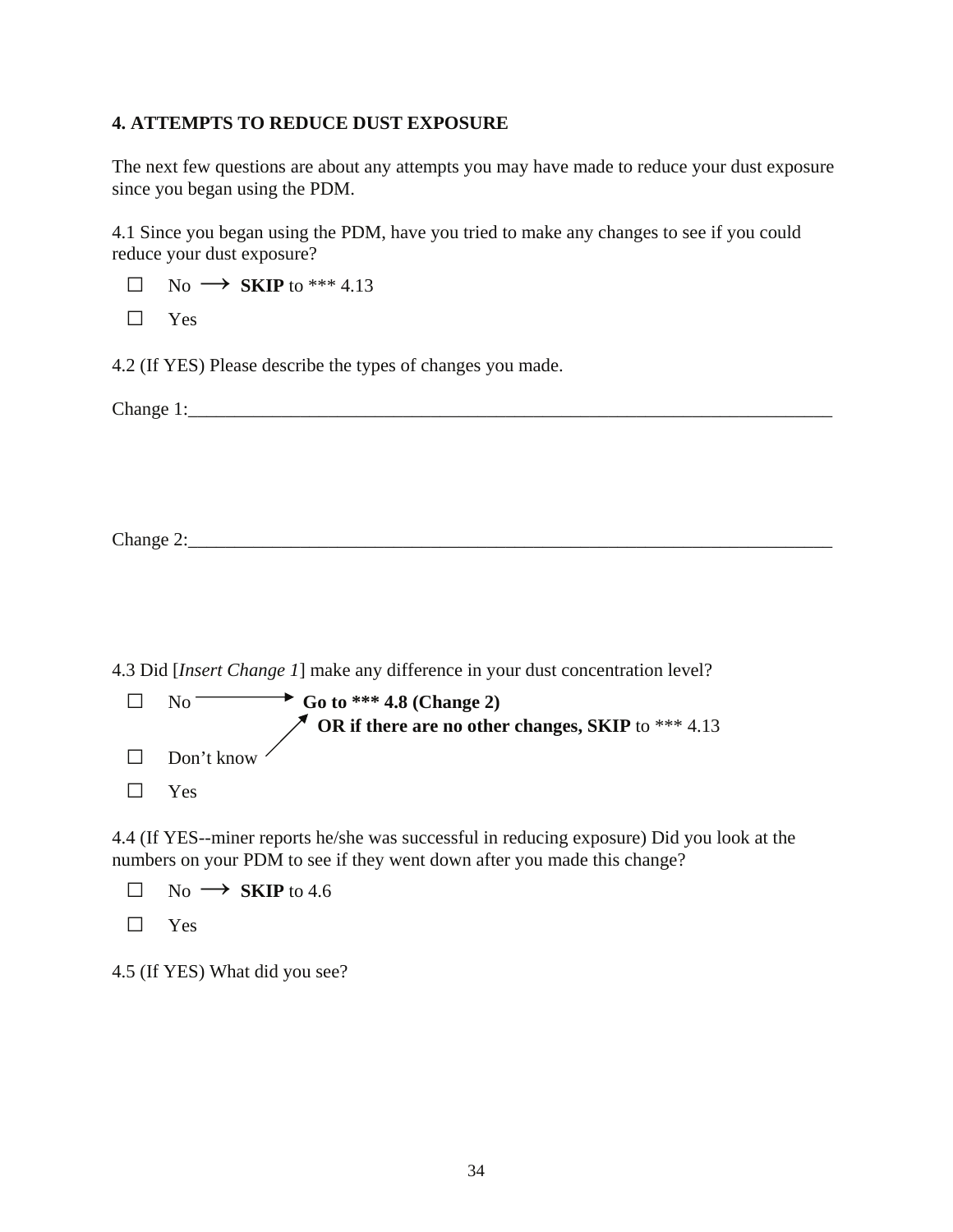\*\*\* 4.6 I'd like you to answer the next question using one of the options on the response card. Which option best describes how much you think this change will reduce your overall exposure to dust?

RESPONSE CARD C

- □ none
- $\Box$  a small reduction
- □ a moderate reduction
- $\Box$  a large reduction
- 4.7 Have there been any drawbacks or disadvantages to [*insert Change 1*]?

CHANGE 2

- \*\*\* 4.8 Did [*Insert Change 2*] make any difference in your dust concentration level?
	- $\Box$  No  $\longrightarrow$  **SKIP** to \*\*\* 4.13  □ Don't know □ Yes

4.9 (If YES--miner reports he/she was successful in reducing exposure) Did you look at the numbers on your PDM to see if they went down after you made this change?

- $\Box$  No  $\rightarrow$  **SKIP** to 4.11
- □ Yes
- 4.10 (If YES) What did you see?

4.11 I'd like you to answer the next question using one of the options on the response card. Which option best describes how much you think this change will reduce your overall exposure to dust?

#### RESPONSE CARD C

- □ none
- $\Box$  a small reduction
- $\Box$  a moderate reduction
- $\Box$  a large reduction

4.12 Have there been any drawbacks or disadvantages to [*insert Change 2*]?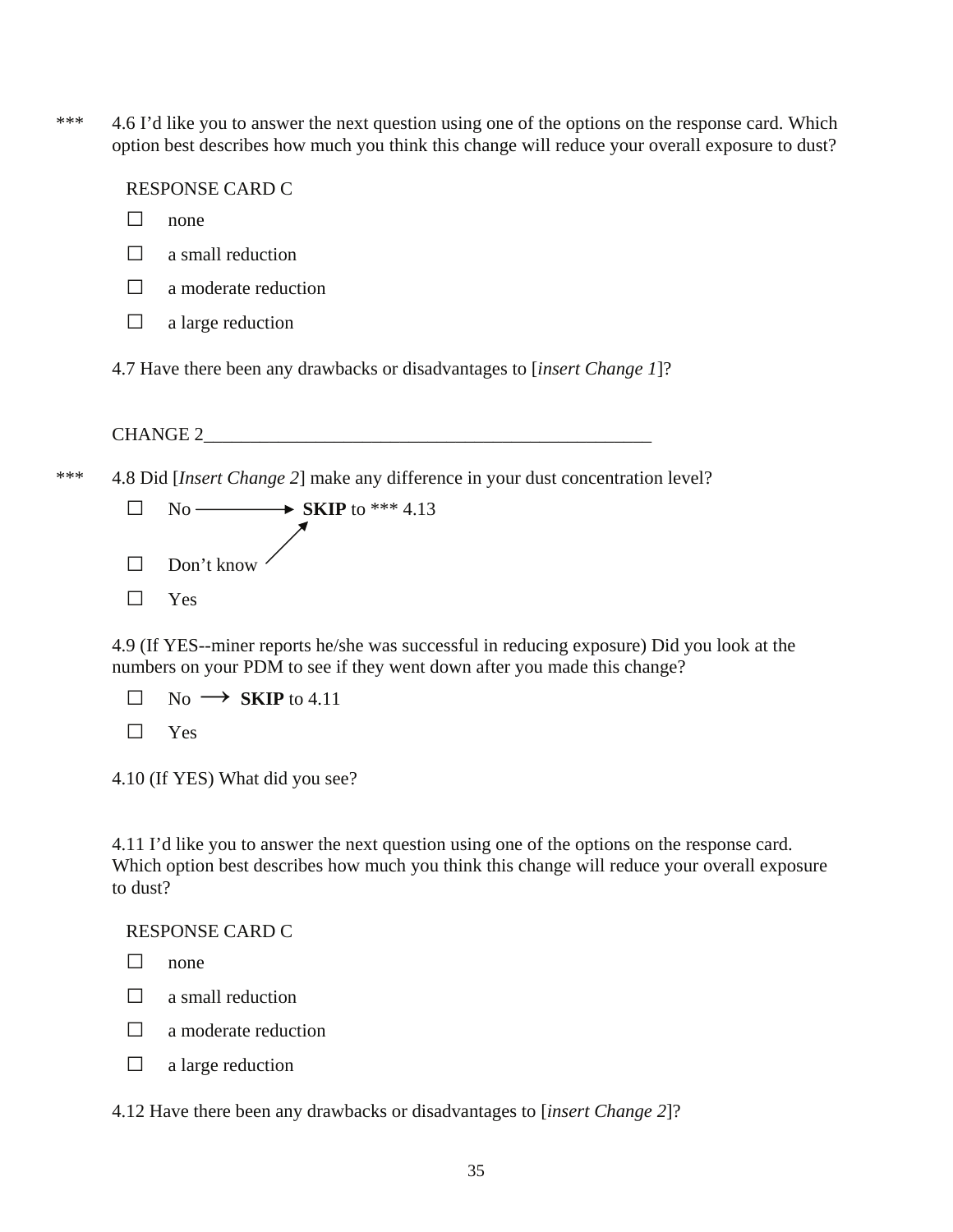- \*\*\* 4.13 Since the PDMs were introduced, has anyone (else) at this mine changed the way they are doing their job in order to reduce their exposure to dust?
	- □ No or Don't Know **→ SKIP** to 4.15
	- □ Yes
	- 4.14 (If Yes) Please describe.\_\_\_\_\_\_\_\_\_\_\_\_\_\_\_\_\_\_\_\_\_\_\_\_\_\_\_\_\_\_\_\_\_\_\_\_\_\_\_\_\_\_\_\_\_\_\_

4.15 Can you think of any (other) ways the PDM information might be useful for reducing miners' exposure to dust?

- $\Box$  No  $\rightarrow$  **SKIP** to \*\*\* Section 5
- □ Yes

4.16 (If Yes) Please describe.\_\_\_\_\_\_\_\_\_\_\_\_\_\_\_\_\_\_\_\_\_\_\_\_\_\_\_\_\_\_\_\_\_\_\_\_\_\_\_\_\_\_\_\_\_\_\_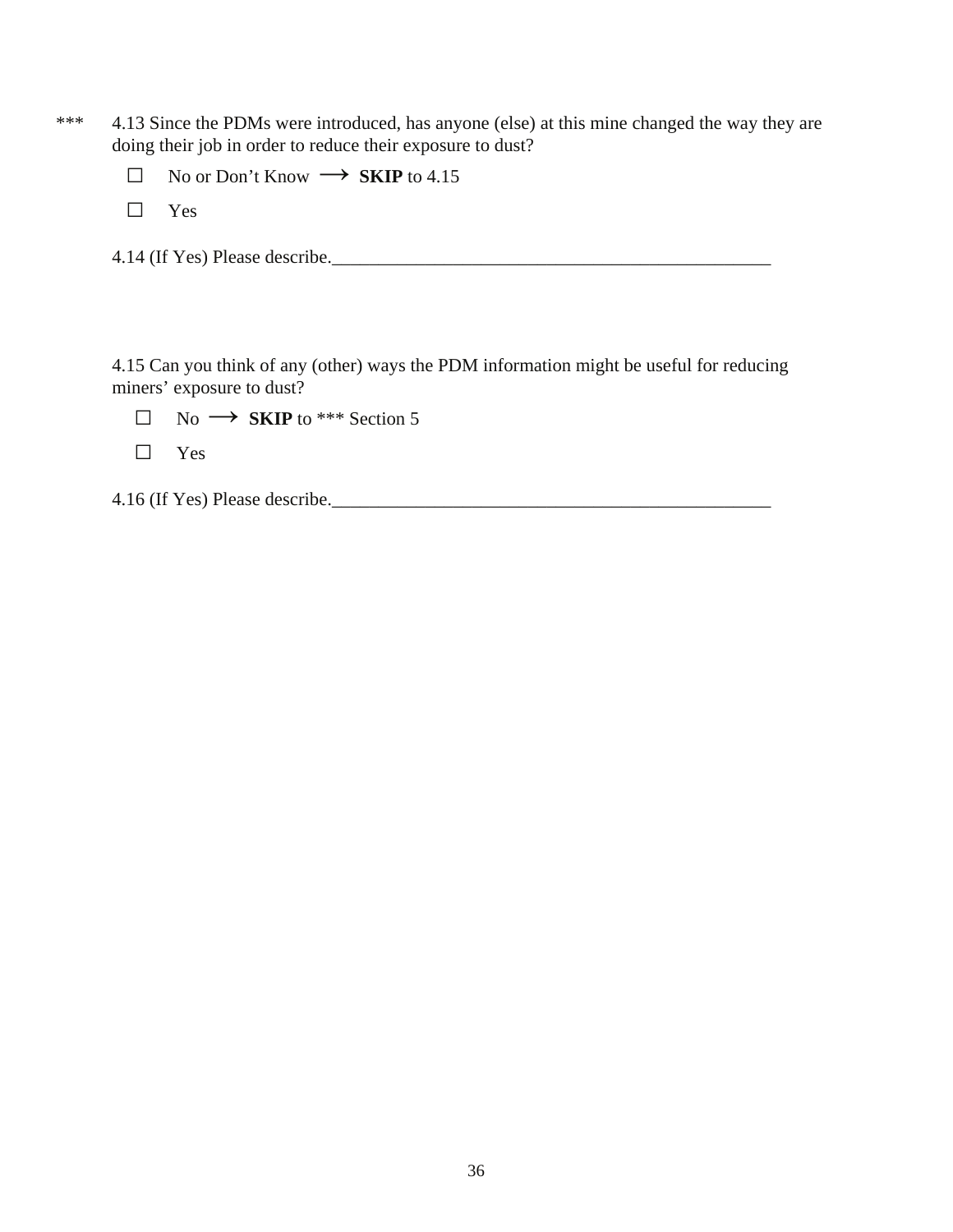#### **5. PROBLEMS WITH THE PDM**

The next few questions are about any problems you may have had using the PDM.

5.1 Did you have any problems using the new PDM?

- $\Box$  No  $\rightarrow$  **SKIP** to 5.3
- □ Yes
- 5.2 (If YES) Please describe.\_\_\_\_\_\_\_\_\_\_\_\_\_\_\_\_\_\_\_\_\_\_\_\_\_\_\_\_\_\_\_\_\_\_\_\_\_\_\_\_\_\_\_\_\_\_\_

5.3 Could anything be changed to improve the PDM?

- $\Box$  No  $\rightarrow$  **SKIP** to 5.5
- □ Yes

5.4 (If YES) Please describe.\_\_\_\_\_\_\_\_\_\_\_\_\_\_\_\_\_\_\_\_\_\_\_\_\_\_\_\_\_\_\_\_\_\_\_\_\_\_\_\_\_\_\_\_\_\_\_

5.5 Can you think of any reasons why miners would NOT want to wear the new PDM?

- $\Box$  No  $\rightarrow$  **SKIP** to 5.7
- □ Yes

5.6 (If YES) Please describe.\_\_\_\_\_\_\_\_\_\_\_\_\_\_\_\_\_\_\_\_\_\_\_\_\_\_\_\_\_\_\_\_\_\_\_\_\_\_\_\_\_\_\_\_\_\_\_

5.7 Did you ever wear one of the old types of dust sampling monitors?

 $\Box$  No  $\rightarrow$  **SKIP** to \*\*\* Section 6

□ Yes

5.8 (If YES) I'd like you to think about how the old dust sampling system compares to the new. Which do you prefer?

□ No preference **→ SKIP** to \*\*\* Section 6

- □ OLD Please explain why \_\_\_\_\_\_\_\_\_\_\_\_\_\_\_\_\_\_\_\_\_\_\_\_\_\_\_\_\_\_\_\_\_\_\_\_\_\_\_\_\_\_\_\_\_\_
- □ NEW Please explain why \_\_\_\_\_\_\_\_\_\_\_\_\_\_\_\_\_\_\_\_\_\_\_\_\_\_\_\_\_\_\_\_\_\_\_\_\_\_\_\_\_\_\_\_\_\_

[PROBES] Less hindrance/more comfortable to wear, Quicker feedback, More accurate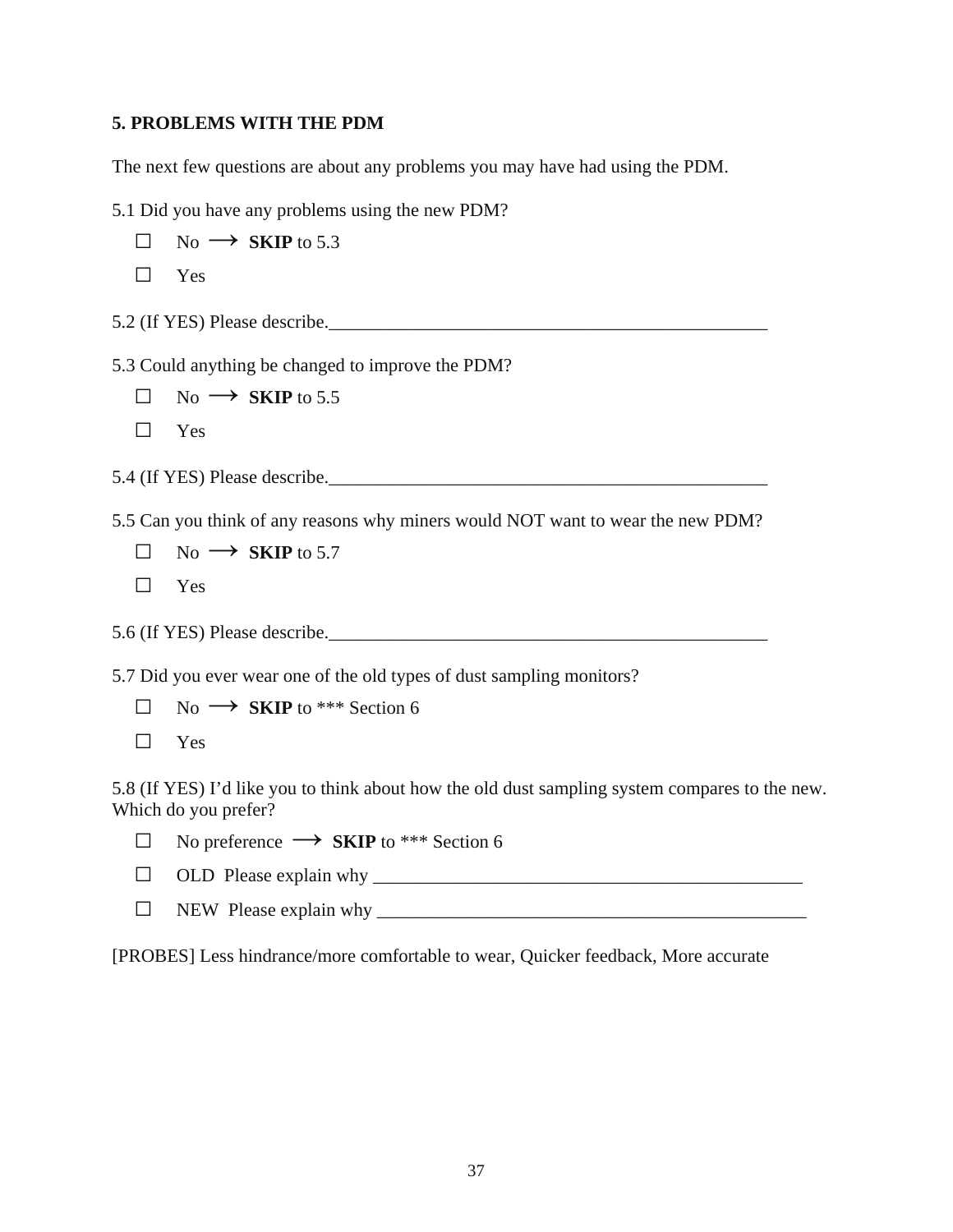# **6. TRAINING**

The next few questions are about the training you received on your PDM.

6.1 Thinking about the training you were given before you started using the PDM, is there anything that could be changed to improve it?

 $\Box$  No

□ Yes

6.2 (If YES) Please describe.\_\_\_\_\_\_\_\_\_\_\_\_\_\_\_\_\_\_\_\_\_\_\_\_\_\_\_\_\_\_\_\_\_\_\_\_\_\_\_\_\_\_\_\_\_\_\_

6.3 Using this card, please tell me how confident you are that you know how to do each of the following with your PDM:

## RESPONSE CARD D

1 very confident 2 confident 3 not completely sure 4 no idea

How confident are you that you could…

\_\_\_\_ 6.3.1 Find your average dust concentration for the past 30 minutes.

\_\_\_\_ 6.3.2 Find your average dust concentration since the beginning of the shift.

- \_\_\_\_ 6.3.3 Find your average dust concentration for the whole shift after the unit has automatically shut itself off at the end of the day
- \_\_\_\_ 6.3.4 Start collecting a second sample of dust concentration values at any time you want to during a shift

\_\_\_\_ 6.3.5 Find out if you have already exceeded the legal limit for dust exposure during a single

shift

6.4 If the MC0 number goes above 2.0, does that mean you have exceeded the dust standard?

□ CORRECT

□ INCORRECT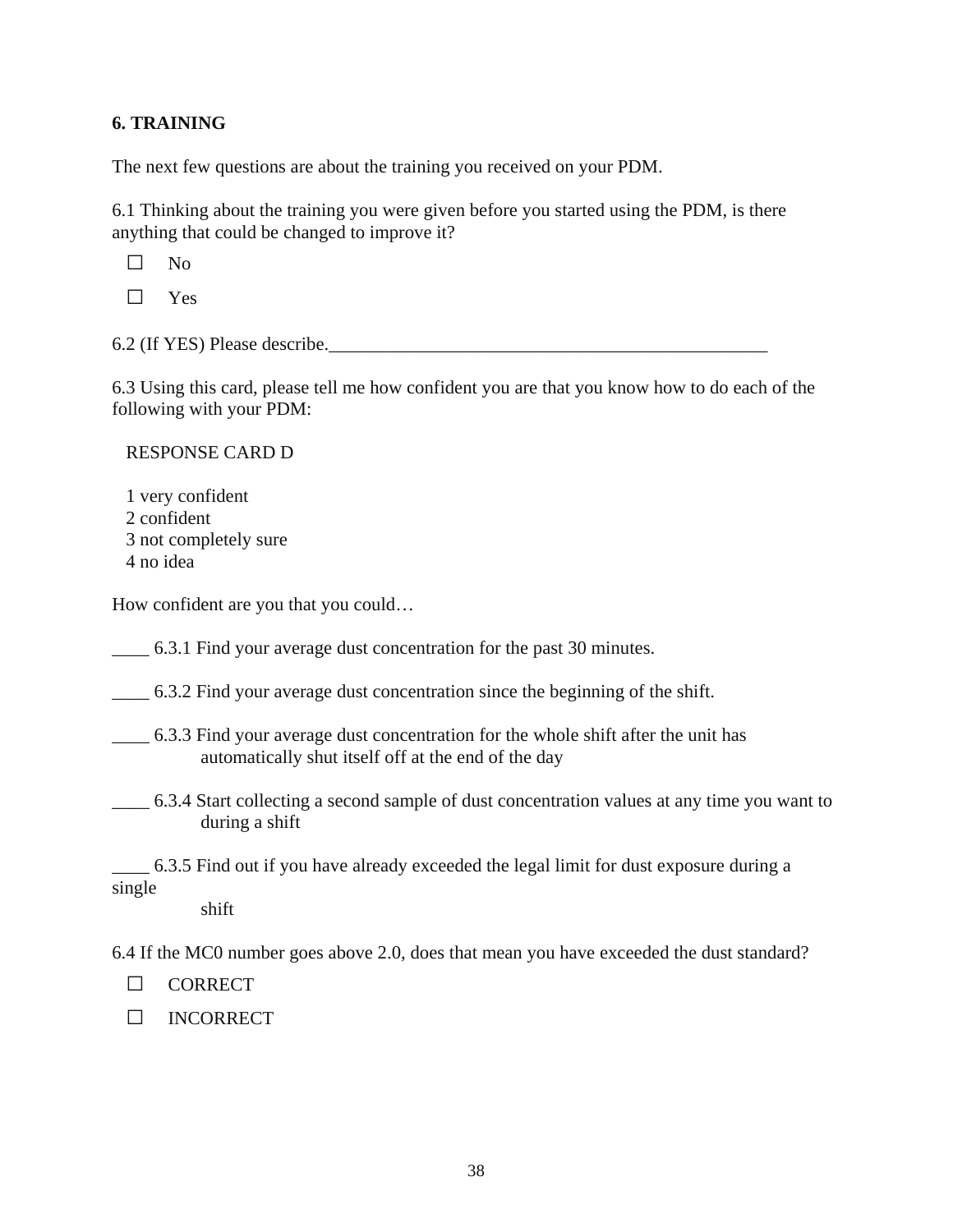6.5 If the PROJ number goes above 2.0, does that mean you have exceeded the dust standard?

- □ CORRECT
- □ INCORRECT

**That is all the questions I have. Is there anything you would like to ask or tell me?** 

**Thank you for helping us with this study.**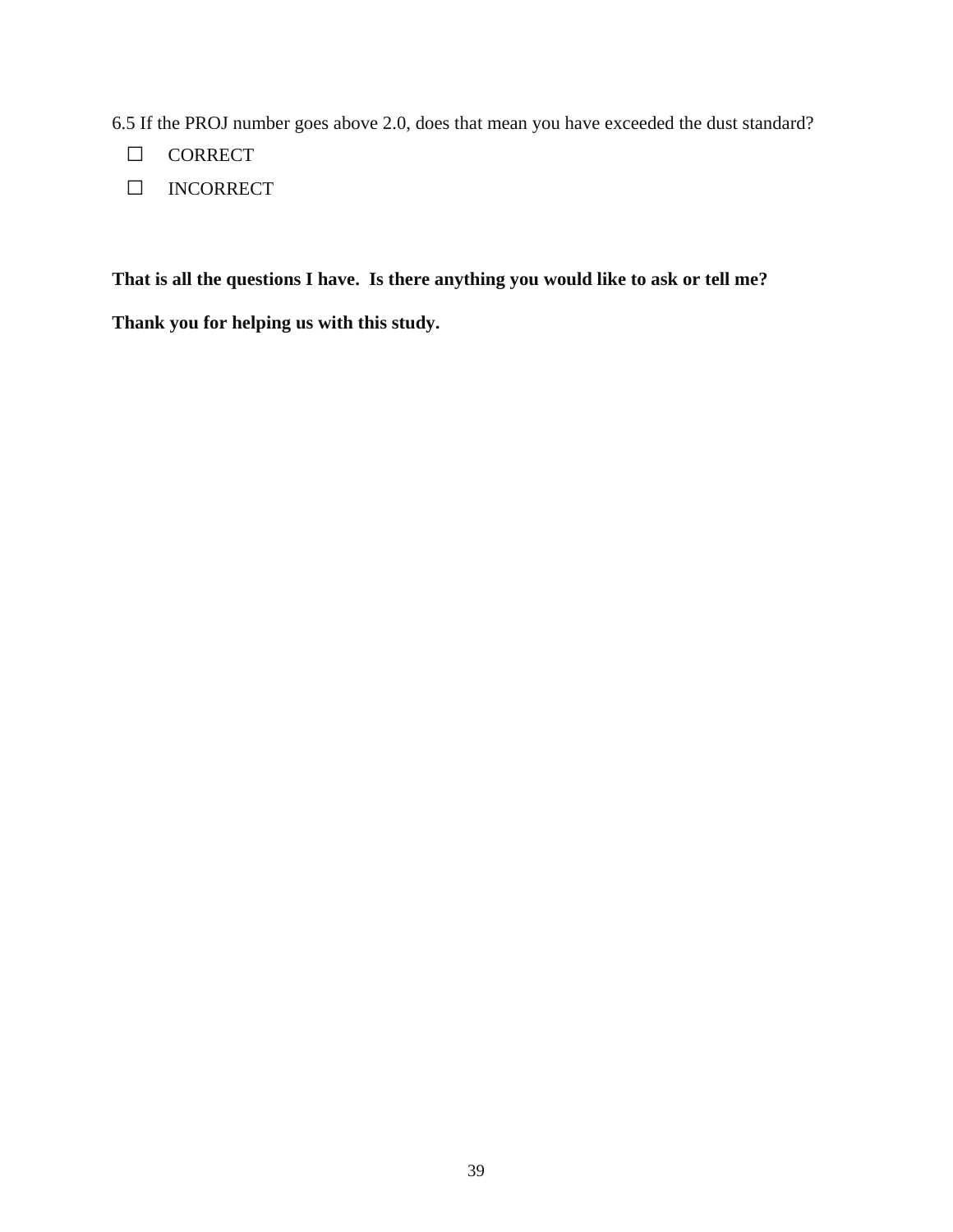# <span id="page-44-0"></span>**APPENDIX B.—MINE SAFETY STAFF INTERVIEW GUIDE**

# **INTERVIEW GUIDE MAINTENANCE PERSONS**

INTERVIEWER:

Mine:

PLEASE DO NOT CIRCULATE OR USE WITHOUT THE PERMISSION OF THE NATIONAL INSTITUTE FOR OCCUPATIONAL SAFETY & HEALTH, PITTSBURGH RESEARCH LAB (412)386-6895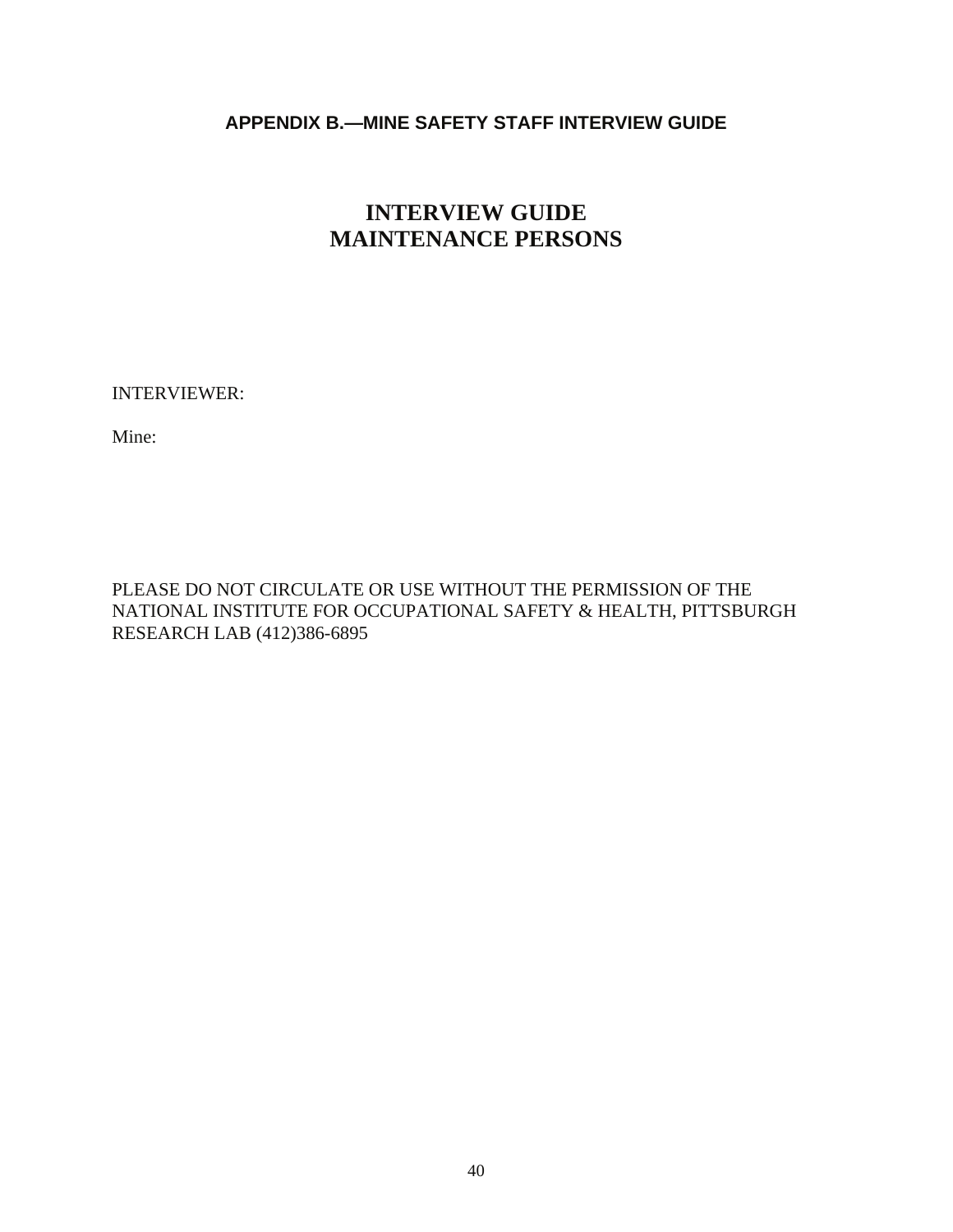## **1. INTRODUCTION**

Hello, my name is Twork for NIOSH. I would like to ask you a few questions about the care and maintenance of the Personal Dust Monitors by people at mining operations. Since you have experience doing this type of work, we would like to interview you. The interview takes about 20 minutes. Your participation is completely voluntary. You don't need to answer any questions you don't want to. Your responses to interview questions will be treated in a confidential manner. We keep no records of the names of people we interview.

Do you have any questions before I begin the interview?

## **2. MAINTENANCE PERSON's BACKGROUND**

To begin, I need to get some information about you and your experience in the mining industry.

- 2.1 What is your present job?
- 2.2 How many years have you been on that job?
- 2.3 How many PDM units did you maintain on a daily basis?
- 2.4 How many shifts did you work with them? *PROBES: Over 20?*

2.5 On average, how many minutes did it usually take you to download the data and prepare them for the next shift?

2.6 What jobs were the people performing who regularly wore the PDMs?

- □ Shuttle car □ Longwall shearer
- □ Continuous miner □ Longwall jack setter
- □ Roof bolter □ Longwall utility
	-
- □ Electrician □ Stage loader
- □ Mechanic □ Other\_\_\_\_\_\_\_\_\_\_\_\_\_\_\_\_\_\_\_\_\_\_\_\_\_\_\_\_\_
- □ Foreman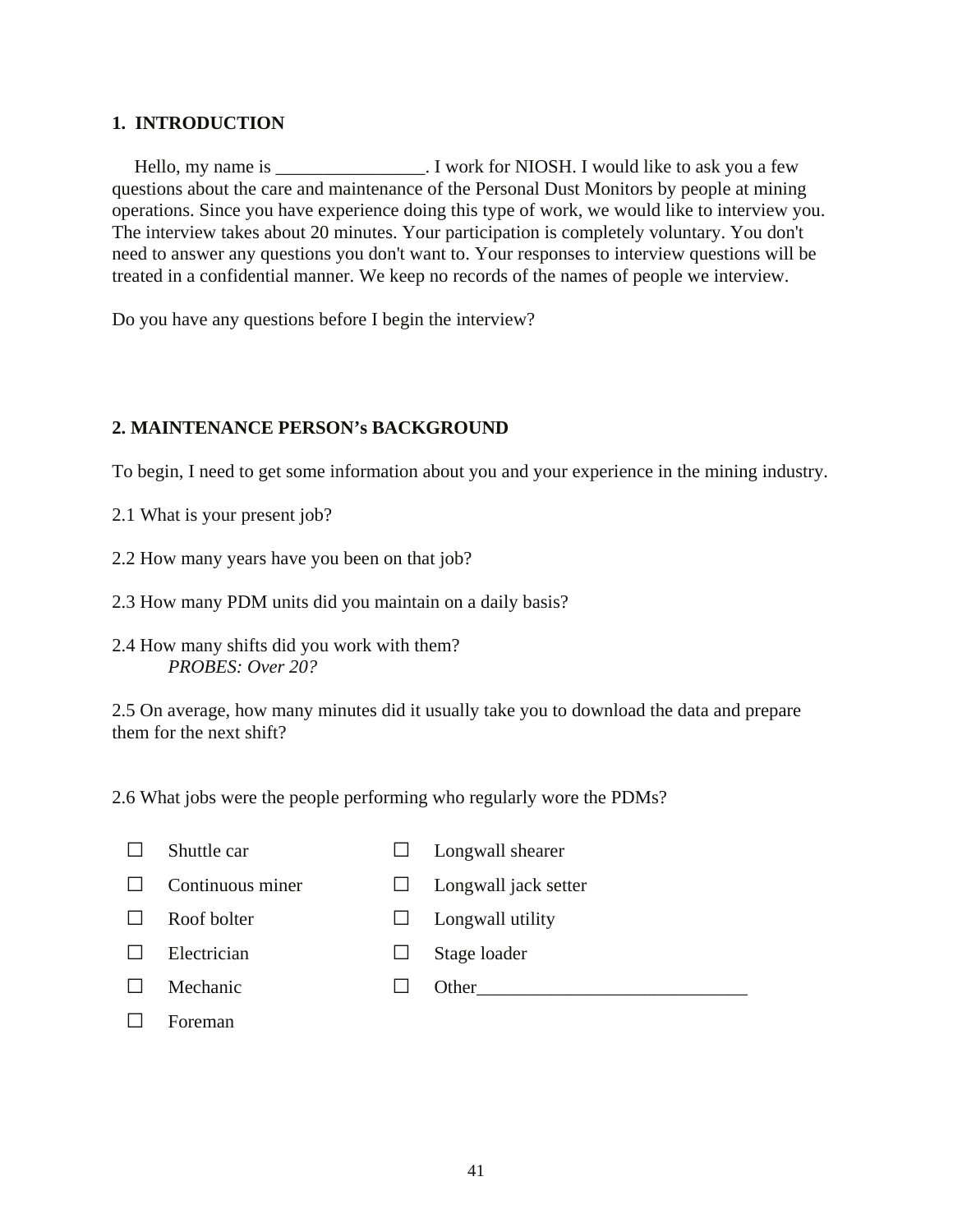# **3. PROBLEMS WITH THE PDM**

*[Whenever they say they had a problem, ask them to describe it and what might be done to solve the problem]* 

The next few questions are about any problems you may have had maintaining the PDM.

Did you have any problems with …

|                                                       | If yes--DESCRIPTION OF<br><b>PROBLEM</b> | POTENTIAL SOLUTION |
|-------------------------------------------------------|------------------------------------------|--------------------|
| 3.1 Cap lamp                                          |                                          |                    |
|                                                       |                                          |                    |
|                                                       |                                          |                    |
| 3.2 Air supply hose/Cord<br>connecting air inlet to   |                                          |                    |
| PDM unit on belt                                      |                                          |                    |
|                                                       |                                          |                    |
| 3.3 Pouches or clamps for<br>holding PDM onto miner's |                                          |                    |
| belt                                                  |                                          |                    |
| 3.4 Battery                                           |                                          |                    |
|                                                       |                                          |                    |
|                                                       |                                          |                    |
| 3.5 Laptop                                            |                                          |                    |
|                                                       |                                          |                    |
|                                                       |                                          |                    |
| 3.6 Software                                          |                                          |                    |
|                                                       |                                          |                    |
| 3.7 Downloading/saving data                           |                                          |                    |
| from prior shift                                      |                                          |                    |
|                                                       |                                          |                    |
| 3.8 Printing out hard copies                          |                                          |                    |
| of the data                                           |                                          |                    |
|                                                       |                                          |                    |
| 3.9 Programming the PDM<br>for the next shift         |                                          |                    |
|                                                       |                                          |                    |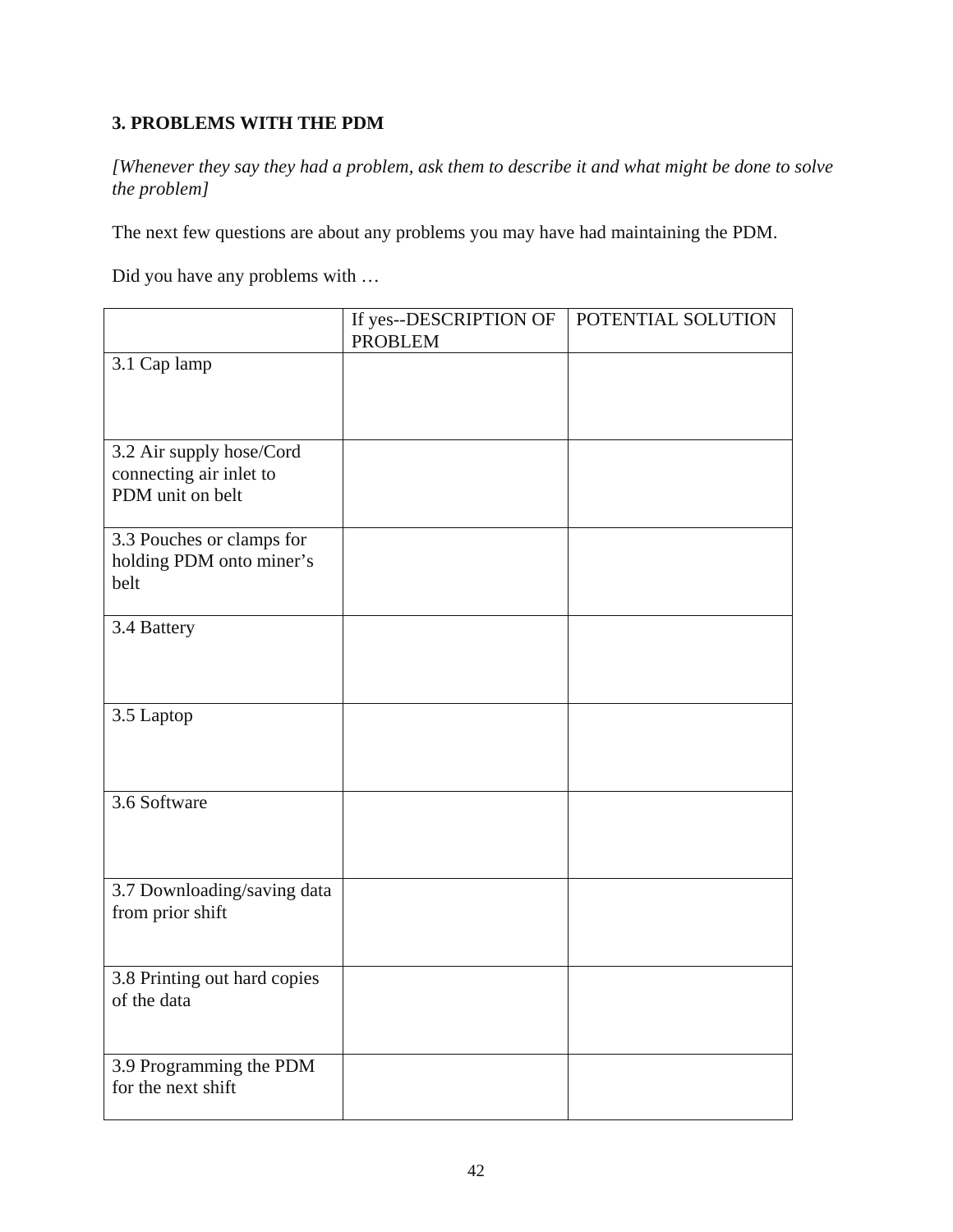| 3.10 Connecting to         |  |
|----------------------------|--|
| recharging rack            |  |
|                            |  |
|                            |  |
| 3.11 Replacing filters     |  |
|                            |  |
|                            |  |
|                            |  |
| 3.12 Removing TE module    |  |
|                            |  |
|                            |  |
|                            |  |
| 3.13 Using filter exchange |  |
| tool                       |  |
|                            |  |
|                            |  |
|                            |  |
| 3.14 Cleaning the grit pot |  |
| (removal, cleaning,        |  |
| replacement                |  |
|                            |  |
| 3.14a PTO for powering     |  |
| remote control             |  |
|                            |  |
|                            |  |

3.15 What is the most difficult aspect of maintaining the PDMs?

3.16 Can you think of anything that could be done to make this less difficult?

3.17 How many units did NOT perform as they should have during the entire time you have been using them at this mine?

\_\_\_\_ out of \_\_\_\_ total units

3.18 What is the most common type of mechanical problem with the PDM units?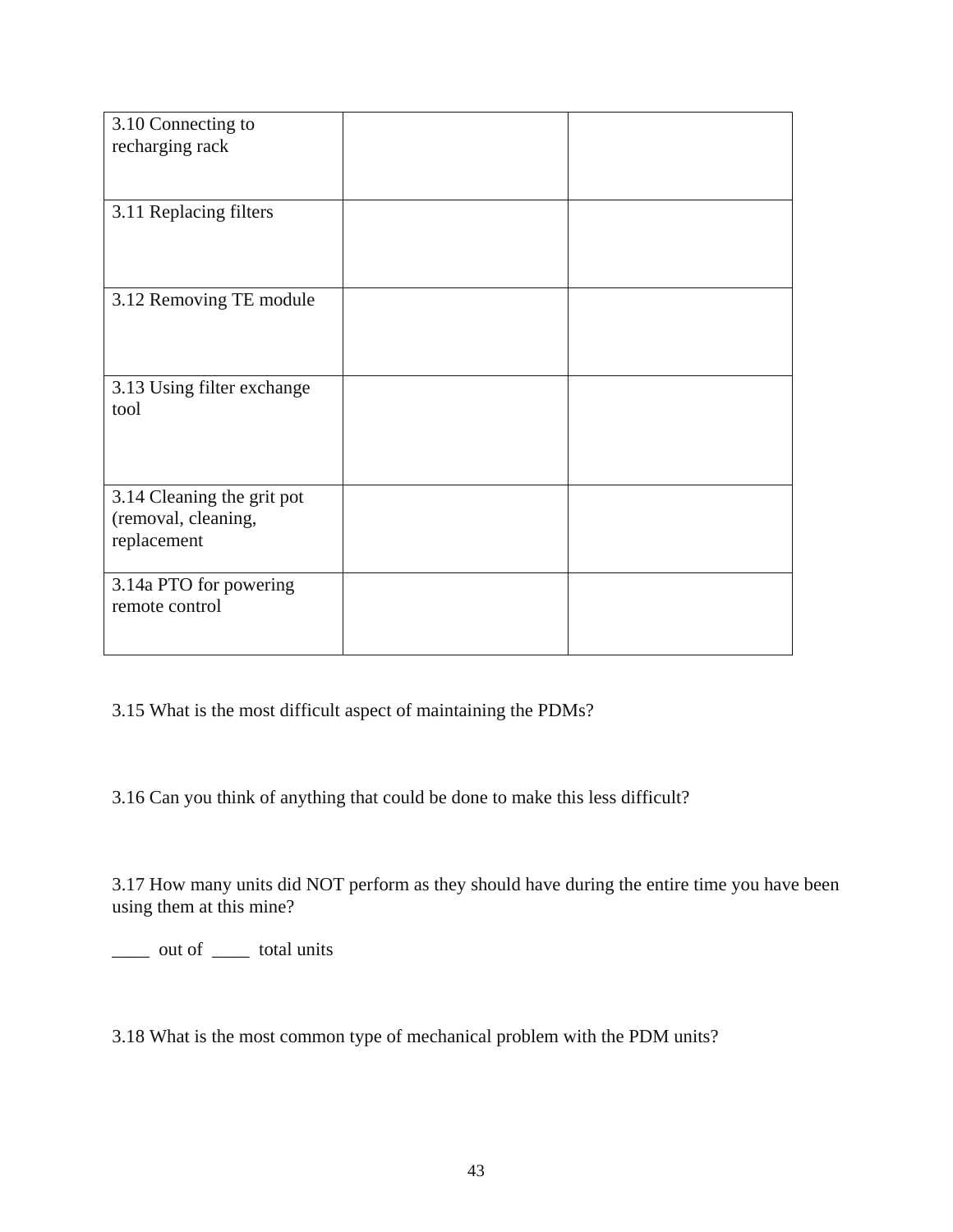3.19 Were there any types of mechanical problems that you were able to fix?

3.20 How did you fix it?

3.21 How long did it take?

3.22 Did the problem reoccur?

3.23 What is the most common complaint you heard from miners about the PDMs?

# **4. COMPARISON TO OLD DUST SAMPLING METHOD**

4.1 Are you the person who is primarily responsible for carrying out the dust sampling program at this mine?

- □ No
- □ Yes

I'd like you to think about how the old dust sampling system compares to the new PDM. Compared to the old system of dust sampling, what are the advantages and disadvantages of sampling with the new PDMs?

4.2 ADVANTAGES:

#### 4.3 DISADVANTAGES:

4.4 Overall, which of the two dust sampling systems do you prefer?

- □ No preference
- $\Box$  OLD Please explain why
- $\square$  NEW Please explain why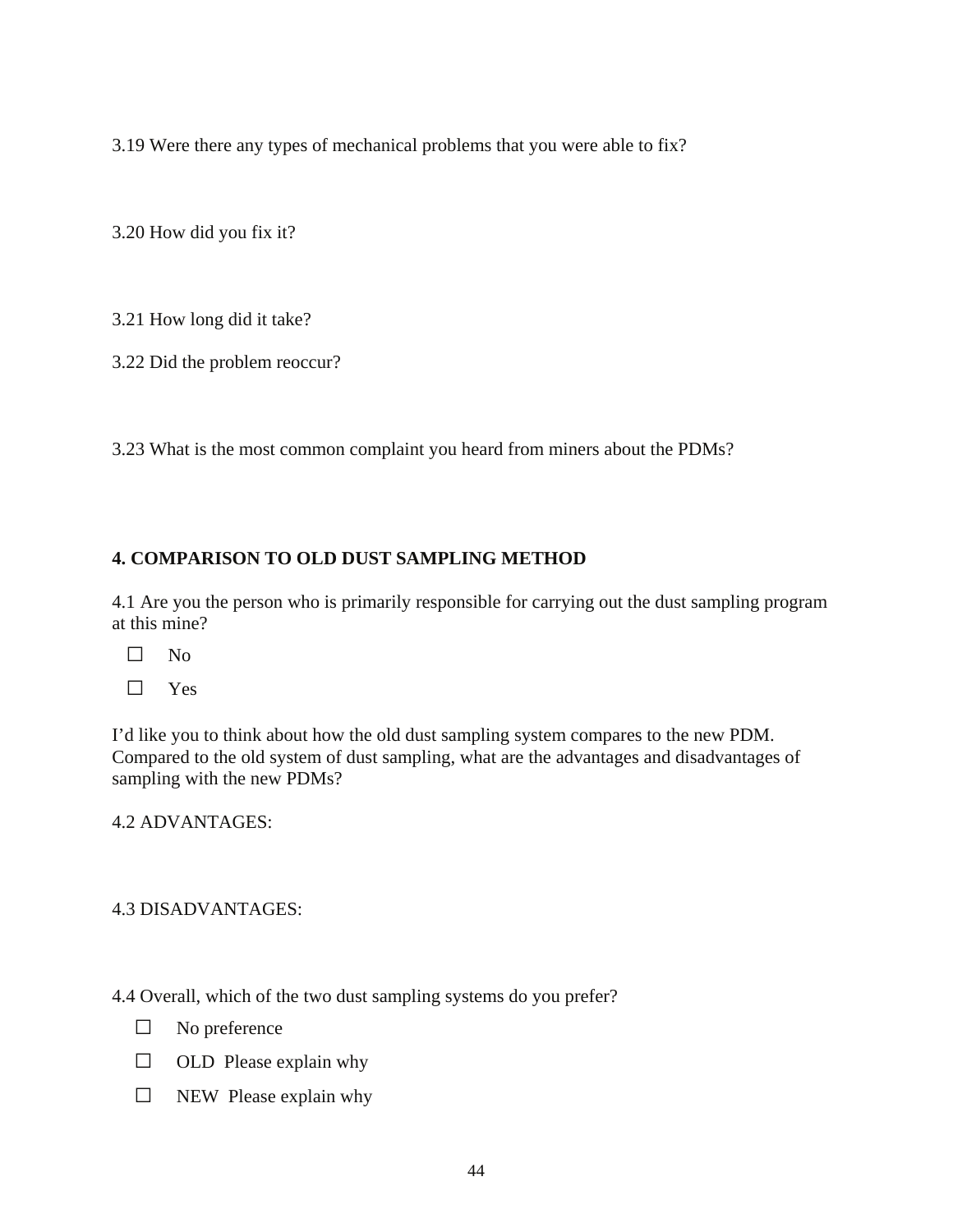# **5. USING PDMs TO MAKE CHANGES**

5.1 Since this mine began using the new PDMs, have any new situations been identified as causing miners to receive significant exposure to respirable dust?

5.2 [IF YES], please describe:

5.3 Have any changes been made to reduce miners' exposure to respirable dust?

5.4 [If YES], please describe

5.5 Do you think they were effective?

5.6 Were there any drawbacks to these changes?

5.7 Have any new procedures or policies been implemented that would affect miners' dust exposure?

5.8 Can you think of any new procedures or policies that might help to reduce miners' dust exposure?

5.9 Have miners asked for any changes to be made in light of the feedback they now get from their PDM?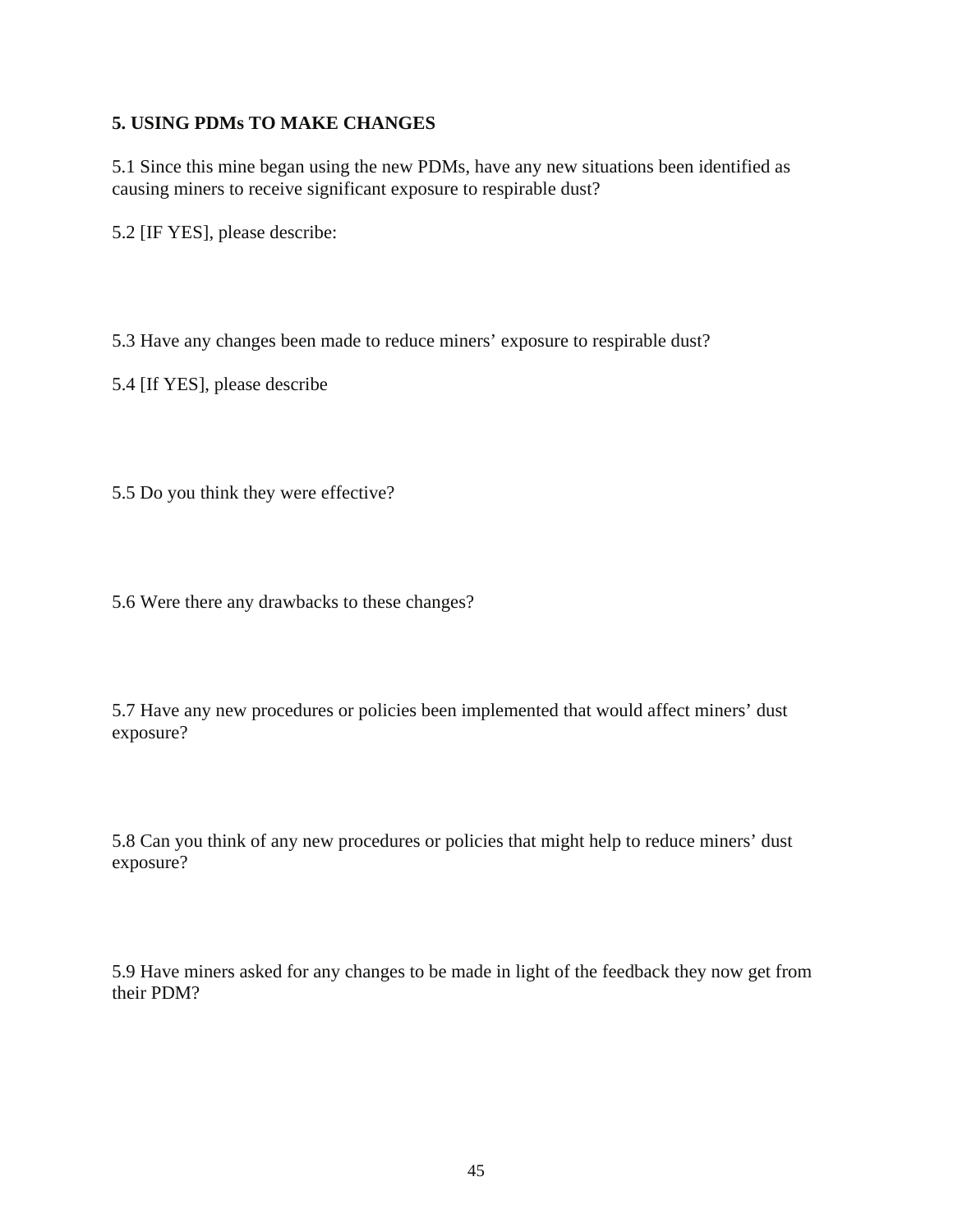5.10 [If YES] What did they request?

5.11 Was the change implemented?

5.12 [If YES] Was it beneficial in reducing miners' dust exposure?

5.13 Any costs or drawbacks?

5.14 Have you looked at the data that has been collected from the PDMs?

5.15 If yes, does anything about it surprise you?

5.16 Does it seem like useful information?

5.17 [If YES], please explain how it is useful.

5.18 Is there anything about the data that is hard to understand, confusing or misleading?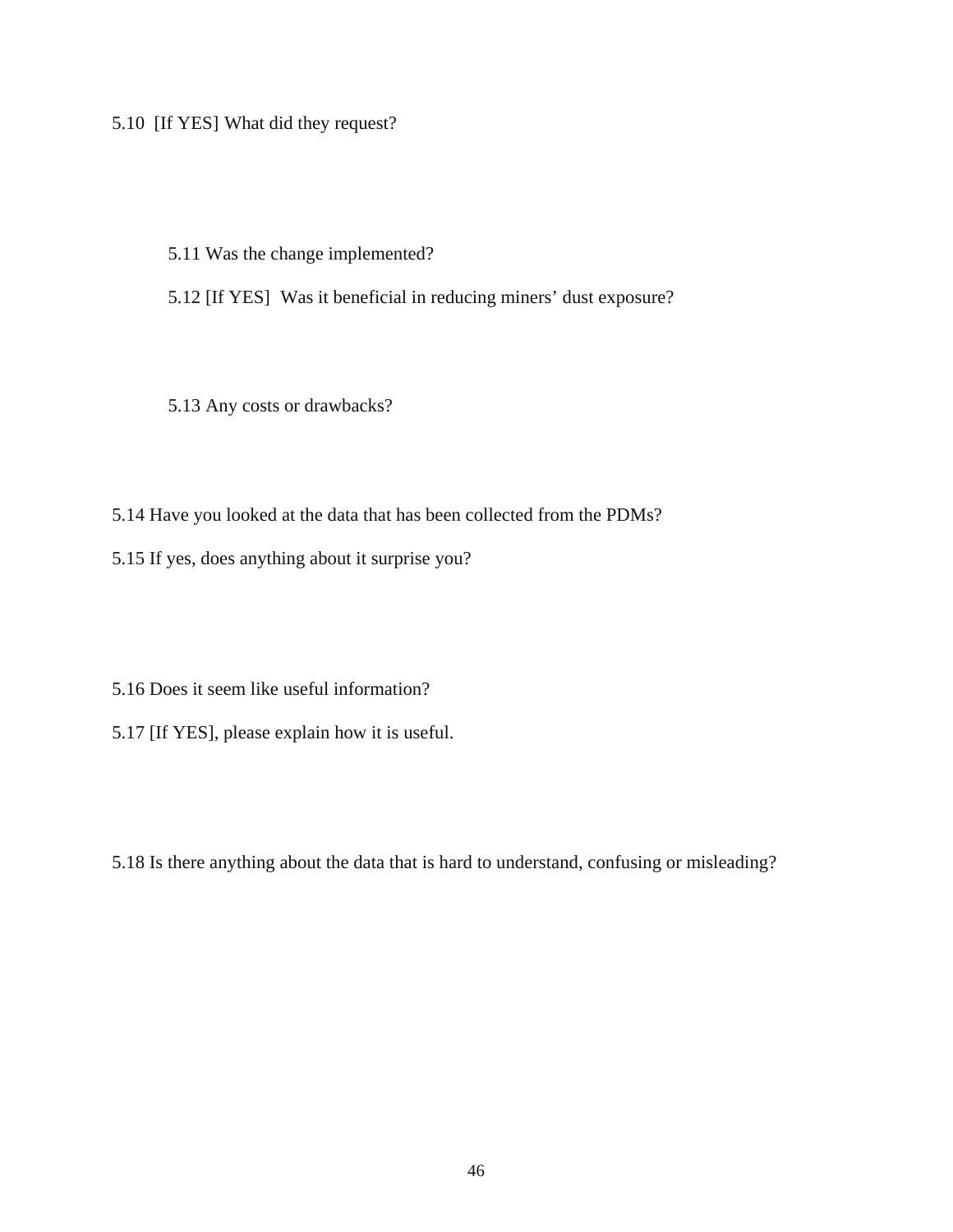# **6. TRAINING**

The next few questions are about the training you received for maintaining the PDMs.

6.1 Thinking about the training you were given about maintaining the PDMs, is there anything that could be changed to improve it?

 $\Box$  No

□ Yes

6.2 (If YES) Please describe.

6.3 Did you read the mini-manual instruction book?

6.4 Was anything unclear in this manual?

6.5 Did you watch the video on how to maintain the PDMs?

6.6 Was anything unclear in the video?

6.7 Do you think that most people will be able to learn what they need to know about maintaining PDMs from these instructional materials?

□ No

□ Yes

6.8 [If NO] What additional information or help is needed?

#### **That is all the questions I have. Is there anything you would like to ask or tell me?**

**Other comments**